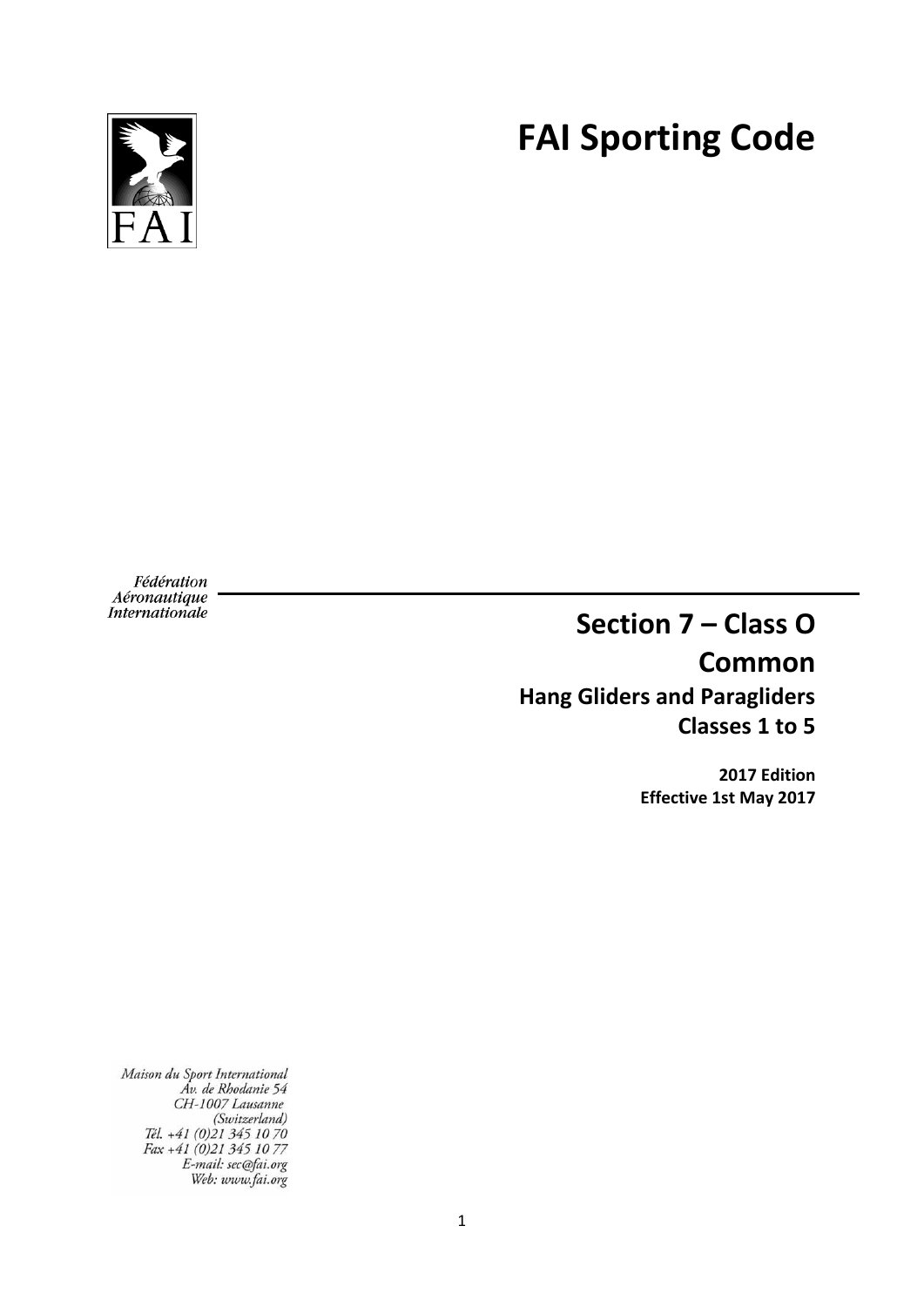## **FEDERATION AERONAUTIQUE INTERNATIONALE MSI - Avenue de Rhodanie 54 – CH-1007 Lausanne – Switzerland**

Copyright 2017

All rights reserved. Copyright in this document is owned by the Fédération Aéronautique Internationale (FAI). Any person acting on behalf of the FAI or one of its Members is hereby authorised to copy, print, and distribute this document, subject to the following conditions:

- **1. The document may be used for information only and may not be exploited for commercial purposes.**
- **2. Any copy of this document or portion thereof must include this copyright notice.**
- **3. Regulations applicable to air law, air traffic and control in the respective countries are reserved in any event. They must be observed and, where applicable, take precedence over any sport regulations**

Note that any product, process or technology described in the document may be the subject of other Intellectual Property rights reserved by the Fédération Aéronautique Internationale or other entities and is not licensed hereunder.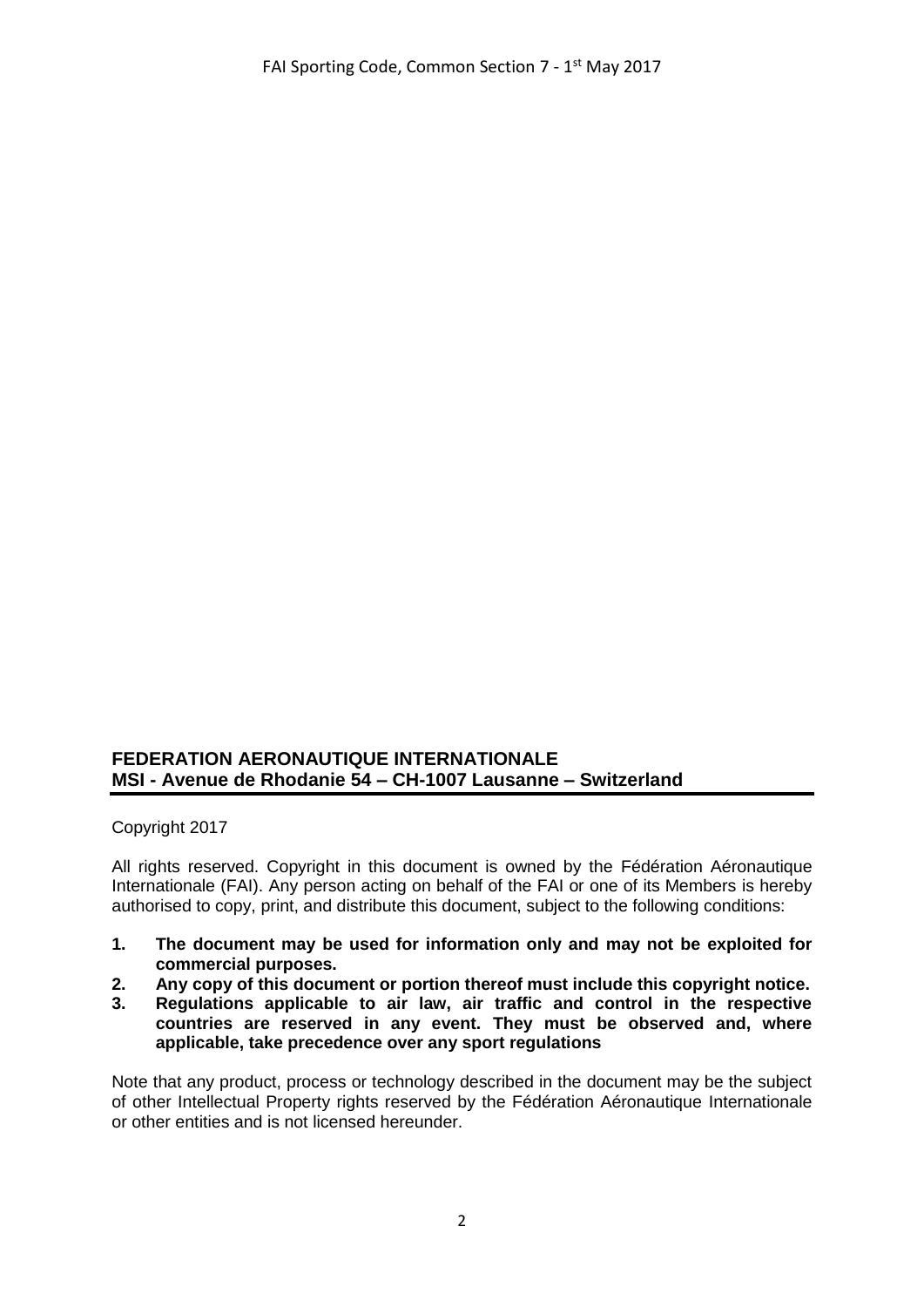#### **RIGHTS TO FAI INTERNATIONAL SPORTING EVENTS**

All international sporting events organised wholly or partly under the rules of the Fédération Aéronautique Internationale (FAI) Sporting Code1 are termed *FAI International Sporting Events*2. Under the FAI Statutes<sup>3</sup>, FAI owns and controls all rights relating to FAI International Sporting Events. FAI Members<sup>4</sup> shall, within their national territories<sup>5</sup>, enforce FAI ownership of FAI International Sporting Events and require them to be registered in the FAI Sporting Calendar<sup>6</sup>.

An event organiser who wishes to exploit rights to any commercial activity at such events shall seek prior agreement with FAI. The rights owned by FAI which may, by agreement, be transferred to event organisers include, but are not limited to advertising at or for FAI events, use of the event name or logo for merchandising purposes and use of any sound, image, program and/or data, whether recorded electronically or otherwise or transmitted in real time. This includes specifically all rights to the use of any material, electronic or other, including software, that forms part of any method or system for judging, scoring, performance evaluation or information utilised in any FAI International Sporting Event7.

Each FAI Air Sport Commission<sup>8</sup> may negotiate agreements, with FAI Members or other entities authorised by the appropriate FAI Member, for the transfer of all or parts of the rights to any FAI International Sporting Event (except World Air Games events<sup>9</sup>) in the discipline<sup>10</sup>, for which it is responsible<sup>11</sup> or waive the rights. Any such agreement or waiver, after approval by the appropriate Air Sport Commission President, shall be signed by FAI Officers<sup>12</sup>.

Any person or legal entity that accepts responsibility for organising an FAI Sporting Event, whether or not by written agreement, in doing so also accepts the proprietary rights of FAI as stated above. Where no transfer of rights has been agreed in writing, FAI shall retain all rights to the event. Regardless of any agreement or transfer of rights, FAI shall have, free of charge for its own archival and/or promotional use, full access to any sound and/or visual images of any FAI Sporting Event. The FAI also reserves the right to arrange at its own expense for any and all parts of any event to be recorded.

1

<sup>1</sup> FAI Statutes, ................................................. Chapter 1, ..........para. 1.6

<sup>2</sup> FAI Sporting Code, Gen. Section, ................. Chapter 4, ..........para 4.1.2 3 FAI Statutes, ................................................. Chapter 1, ..........para 1.8.1

<sup>4</sup> FAI Statutes, ................................................. Chapter 2, ..........para 2.1.1; 2.4.2; 2.5.2 and 2.7.2

<sup>5</sup> FAI By-Laws, ................................................ Chapter 1, ..........para 1.2.1

<sup>6</sup> FAI Statutes, ................................................. Chapter 2, ..........para 2.4.2.2.5

<sup>7</sup> FAI By-Laws, ................................................ Chapter 1, ..........paras 1.2.2 to 1.2.5

<sup>8</sup> FAI Statutes, ................................................. Chapter 5, ..........paras 5.1.1, 5.2, 5.2.3 and 5..2.3.3

<sup>9</sup> FAI Sporting Code, Gen. Section, .................Chapter <sub>4</sub>, .........para 4.1.5

<sup>10</sup> FAI Sporting Code, Gen. Section, .................Chapter 2, .........para 2.2.

<sup>11</sup> FAI Statutes, ................................................. Chapter 5, ..........para 5.2.3.3.7

<sup>12</sup> FAI Statutes, ................................................. Chapter 6, ..........para 6.1.2.1.3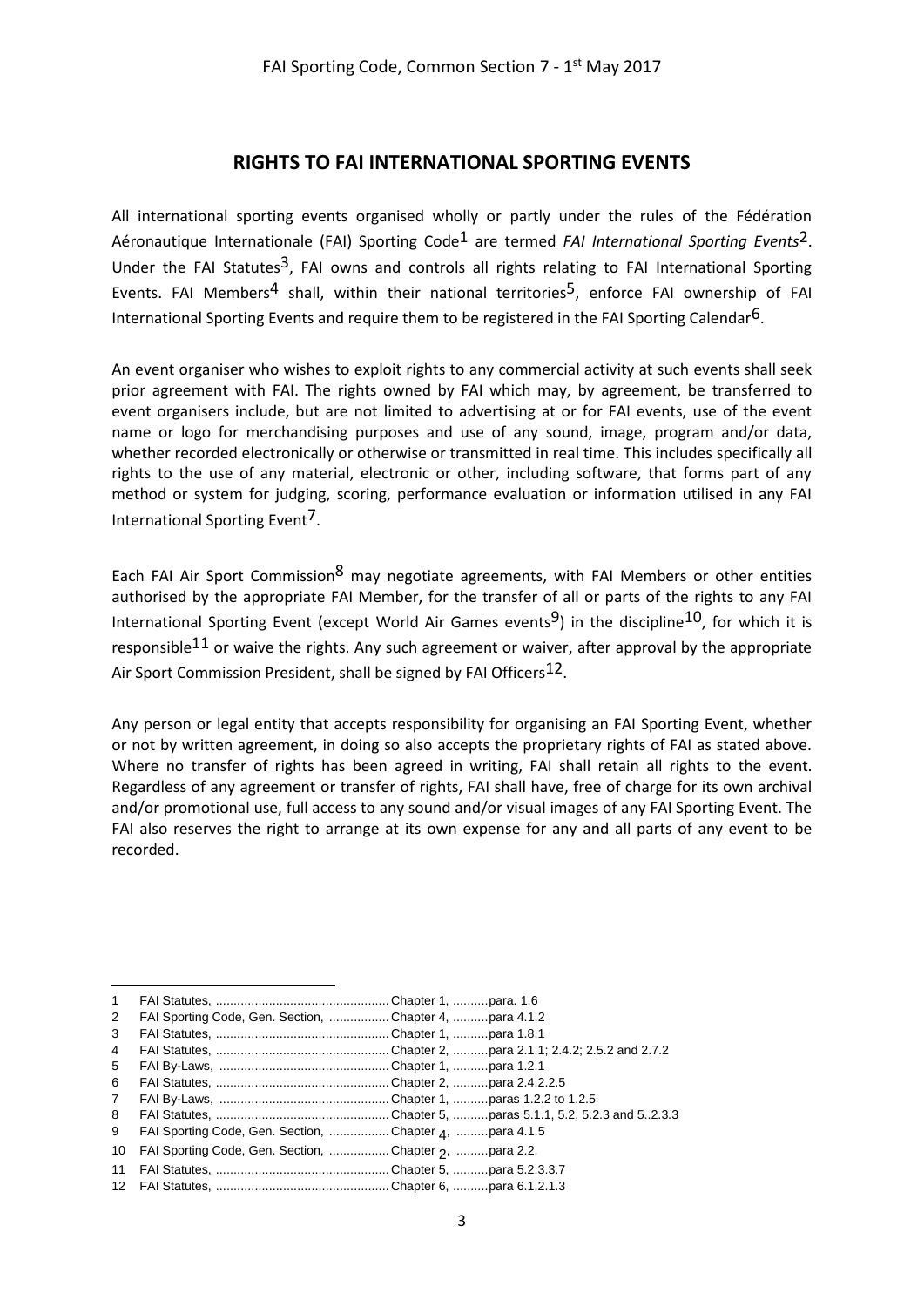#### **Editor's Note:**

The FAI Sporting Code for Hang Gliding (hang gliders and paragliders) consists of the General Section and Section 7 combined. Section 7 consists of this section and the relevant discipline subsection. In cases of doubt, consult the General Section to establish the principles before applying the specific rules which appear in Section 7.

Hang gliding (hang gliding and paragliding) is a sport in which both men and women participate. Throughout this document the words "he", "him" or "his" are intended to apply equally to either sex unless it is specifically stated otherwise.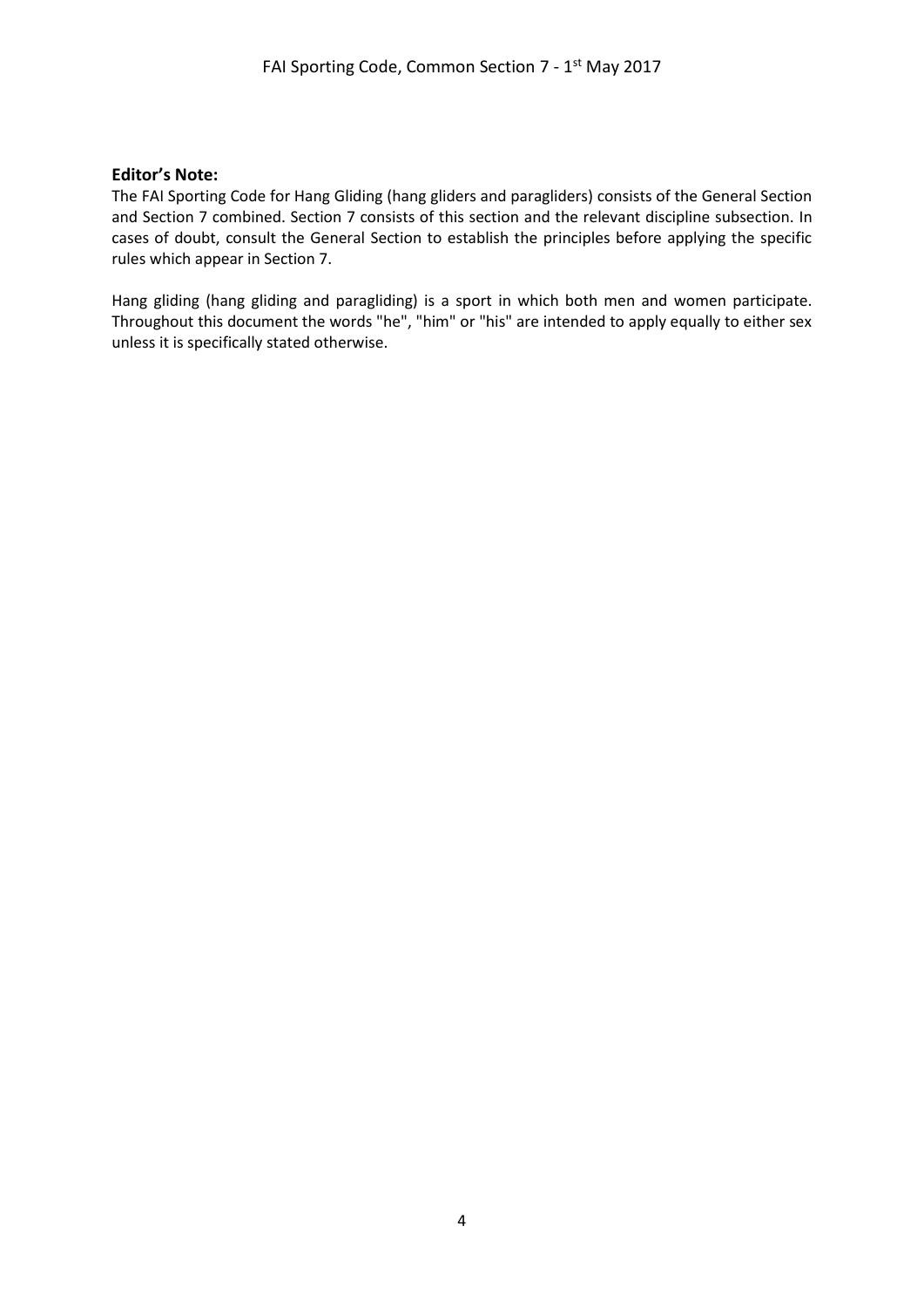| <b>Table of Contents</b> |           |                       |    |
|--------------------------|-----------|-----------------------|----|
| 1.                       |           |                       |    |
| 1.1.                     |           |                       |    |
| 1.2.<br>1.3.             |           |                       |    |
| 1.4.                     |           |                       |    |
| 1.4.1.                   |           |                       |    |
| 1.4.2.                   |           |                       |    |
| 1.4.3.                   |           |                       |    |
| 1.4.4.                   |           |                       |    |
|                          | 1.4.4.1.  |                       |    |
|                          | 1.4.4.2.  |                       |    |
|                          | 1.4.4.3.  |                       |    |
| 1.4.5.                   |           |                       |    |
| 2.                       |           |                       |    |
|                          |           |                       |    |
| 2.1.<br>2.2.             |           |                       |    |
|                          |           |                       |    |
| 2.2.1                    |           |                       |    |
| 2.3.                     |           |                       |    |
| 2.4.                     |           |                       |    |
| 2.4.1                    |           |                       |    |
| 2.4.2                    |           |                       |    |
| 2.4.3                    |           |                       |    |
|                          | 2.4.3.1   |                       |    |
| 2.4.4                    |           |                       |    |
| 2.4.5                    |           |                       |    |
| 2.5.                     |           |                       |    |
|                          |           | 2.5.1. National Entry | 15 |
| 2.5.2.                   |           |                       |    |
| 2.5.3.                   |           |                       |    |
| 2.5.4.                   |           |                       |    |
| 2.5.5<br>2.5.6           |           |                       |    |
| 2.5.7                    |           |                       |    |
| 2.5.8                    |           |                       |    |
| 2.5.9.                   |           |                       |    |
| 2.5.10                   |           |                       |    |
| 2.5.11                   |           |                       |    |
|                          | 2.5.11.1  |                       |    |
|                          | 2.5.11.2  |                       |    |
|                          | 2.5.11.3. |                       |    |
| 2.5.12.                  |           |                       |    |
|                          | 2.5.12.1  |                       |    |
|                          | 2.5.12.2  |                       |    |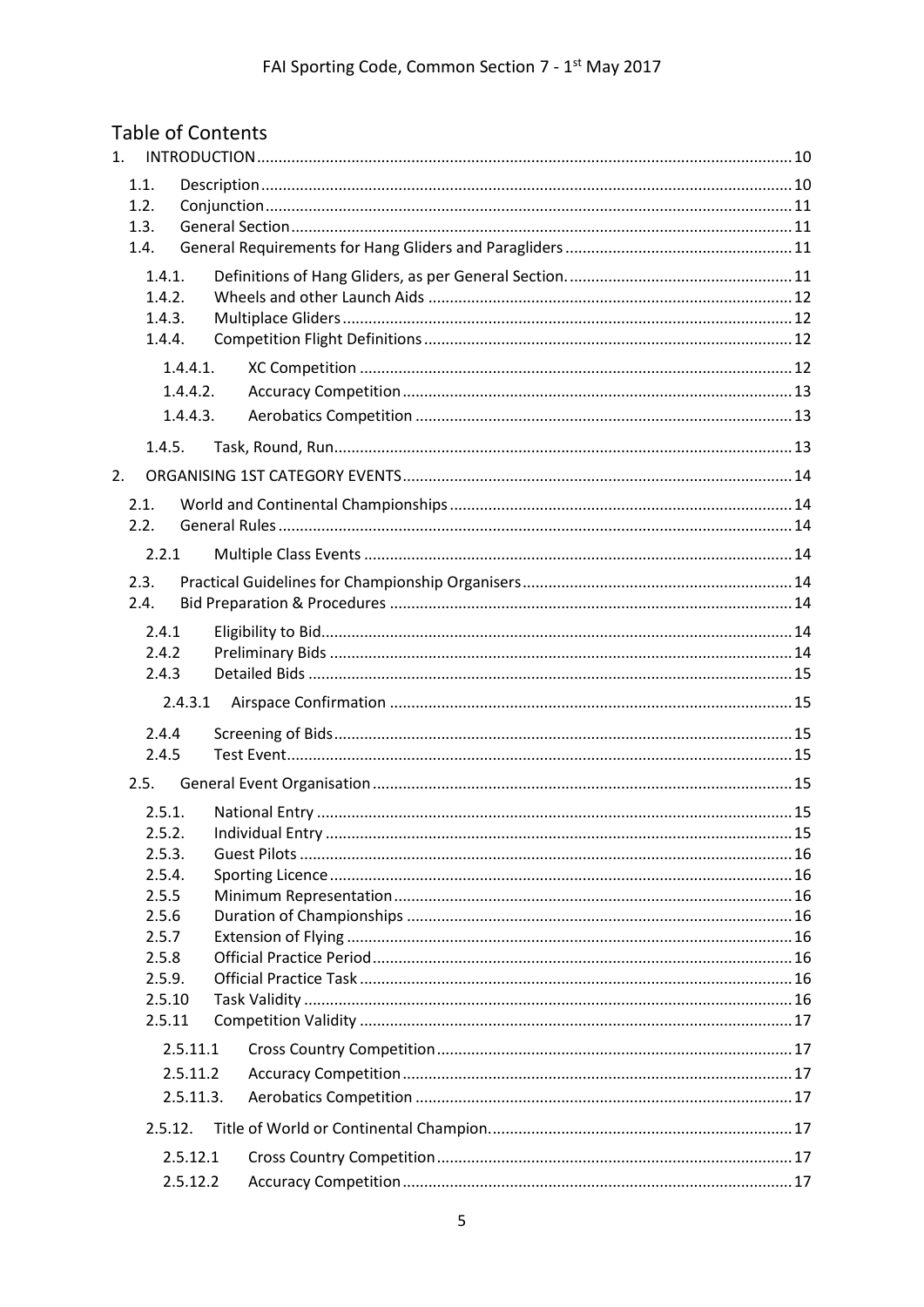# FAI Sporting Code, Common Section 7 - 1st May 2017

|                | 2.5.12.3. |  |
|----------------|-----------|--|
| 2.5.13.        |           |  |
| 2.5.14.        |           |  |
| 2.5.15.        |           |  |
| 2.6.           |           |  |
| 3.             |           |  |
| 3.1.           |           |  |
| 3.2.           |           |  |
| 3.3.           |           |  |
| 4.             |           |  |
| 4.1.           |           |  |
| 4.2.           |           |  |
| 4.3.           |           |  |
| 4.3.1          |           |  |
| 4.4.           |           |  |
| 4.4.1          |           |  |
| 4.4.2          |           |  |
|                | 4.4.2.1   |  |
|                | 4.4.2.2   |  |
|                | 4.4.2.3.  |  |
|                |           |  |
| 4.5.<br>4.6.   |           |  |
|                |           |  |
| 4.6.1<br>4.6.2 |           |  |
| 4.6.3          |           |  |
| 5.             |           |  |
| 5.1.           |           |  |
| 5.1.1          |           |  |
| 5.1.2          |           |  |
|                | 5.1.2.1.  |  |
|                |           |  |
| 5.1.3<br>5.1.4 |           |  |
| 5.2.           |           |  |
|                |           |  |
| 5.2.1<br>5.2.2 |           |  |
| 5.2.3          |           |  |
| 5.2.4          |           |  |
| 5.2.5          |           |  |
| 6.             |           |  |
| 6.1.           |           |  |
| 6.2.           |           |  |
| 6.3.           |           |  |
| 6.4.           |           |  |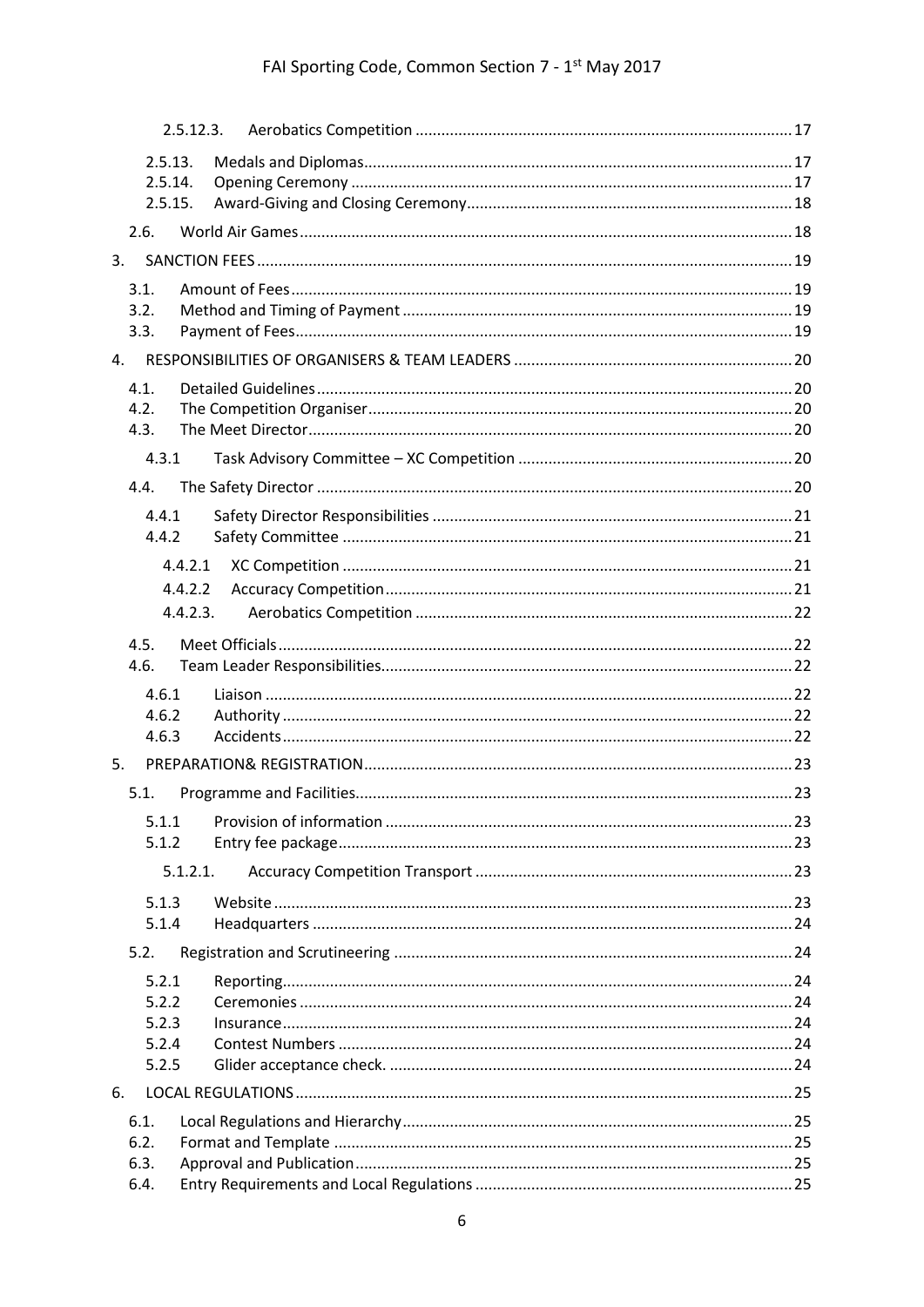# FAI Sporting Code, Common Section 7 - 1st May 2017

|     | 6.4.1          |          |  |
|-----|----------------|----------|--|
| 7.  |                |          |  |
|     | 7.1.           |          |  |
|     | 7.2.           |          |  |
|     | 7.2.1.         |          |  |
|     | 7.3.           |          |  |
|     | 7.3.1          |          |  |
|     | 7.3.2          |          |  |
|     | 7.3.3          |          |  |
|     | 7.3.4          |          |  |
|     | 7.3.5<br>7.3.6 |          |  |
|     | 7.3.7          |          |  |
|     | 7.3.8          |          |  |
|     |                | 7.3.8.1. |  |
|     |                |          |  |
|     | 7.3.9.         |          |  |
| 8.  |                |          |  |
|     | 8.1.           |          |  |
|     | 8.2.           |          |  |
|     | 8.3.<br>8.4.   |          |  |
|     | 8.5.           |          |  |
|     | 8.5.1.         |          |  |
|     | 8.5.2.         |          |  |
|     | 8.5.3.         |          |  |
|     | 8.6.           |          |  |
| 9.  |                |          |  |
|     | 9.1.1          |          |  |
|     | 9.1.2          |          |  |
|     | 9.1.3          |          |  |
|     | 9.1.4          |          |  |
|     | 9.1.5          |          |  |
|     | 9.1.6          |          |  |
|     | 9.1.7          |          |  |
|     | 9.1.8<br>9.1.9 |          |  |
|     | 9.1.10         |          |  |
|     | 9.1.11         |          |  |
| 10. |                |          |  |
| 11. |                |          |  |
|     | 11.1.1         |          |  |
|     | 11.1.2         |          |  |
|     | 11.1.3.        |          |  |
|     | 11.1.4         |          |  |
|     | 11.1.5         |          |  |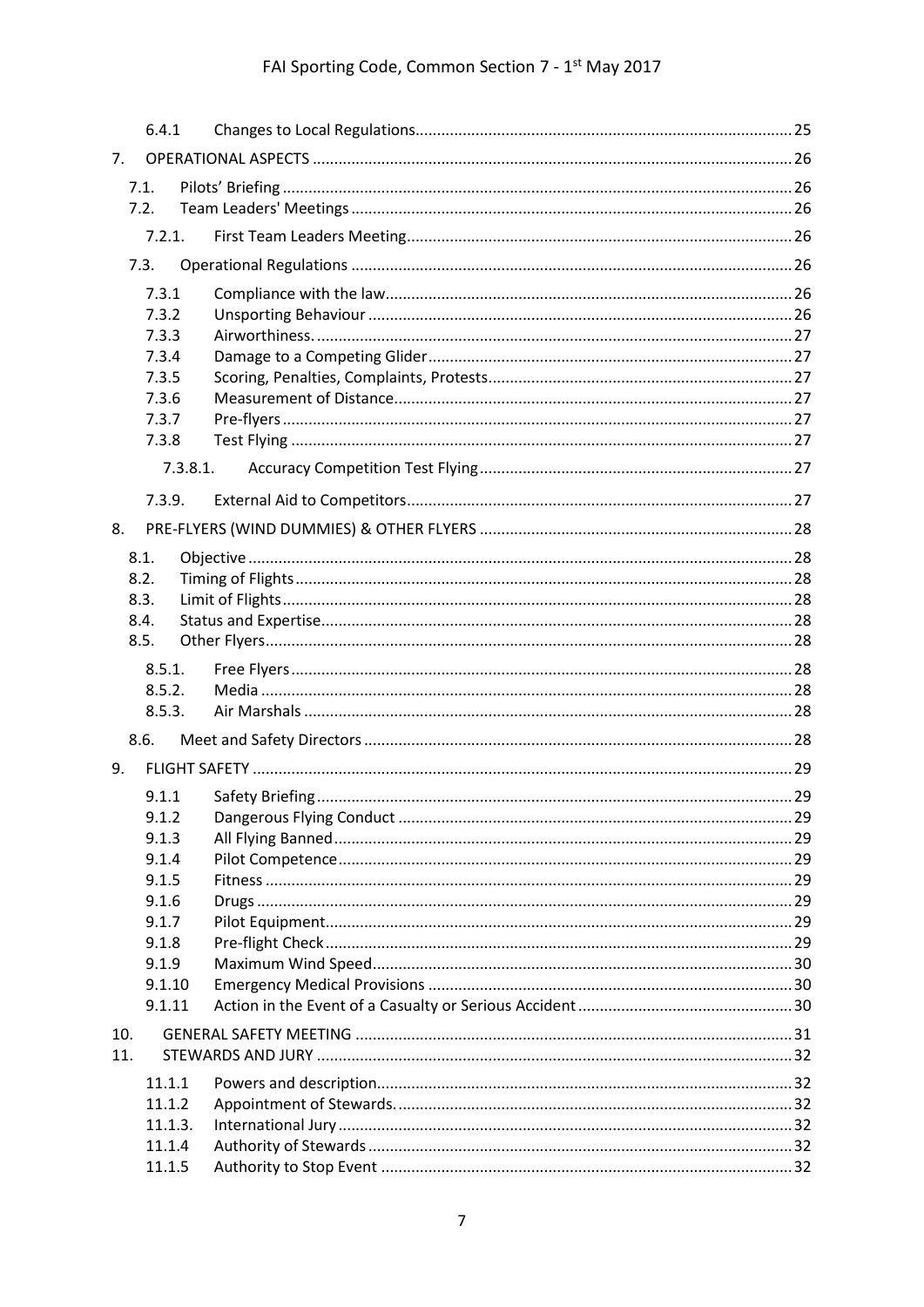| 11.1.6             |           |  |
|--------------------|-----------|--|
| 11.1.6.1           |           |  |
| 11.1.6.2           |           |  |
| 11.1.6.3           |           |  |
| 12.                |           |  |
| 12.1.              |           |  |
| 12.1.1.            |           |  |
| 12.1.2.            |           |  |
| 12.1.3.            |           |  |
| 12.1.4.<br>12.1.5. |           |  |
| 12.1.6.            |           |  |
| 12.2.              |           |  |
| 12.2.1.            |           |  |
| 12.2.2.            |           |  |
| 12.2.3.            |           |  |
| 12.2.4.            |           |  |
| 12.3.              |           |  |
| 12.3.1.            |           |  |
| 12.4.              |           |  |
| 12.4.1.            |           |  |
| 12.5.              |           |  |
| 12.5.1.            |           |  |
|                    | 12.5.1.1. |  |
|                    | 12.5.1.2. |  |
|                    | 12.5.1.3. |  |
|                    |           |  |
| 12.5.3.            |           |  |
|                    | 12.5.3.1. |  |
|                    | 12.5.3.2. |  |
|                    | 12.5.3.3. |  |
| 12.6.              |           |  |
| 12.6.1.            |           |  |
| 12.6.2.            |           |  |
| 12.6.3.            |           |  |
| 12.6.4.            |           |  |
| 12.6.5.            |           |  |
| 12.7.              |           |  |
| 12.7.1.<br>12.7.2. |           |  |
|                    |           |  |
| 12.8.              |           |  |
| 13.                |           |  |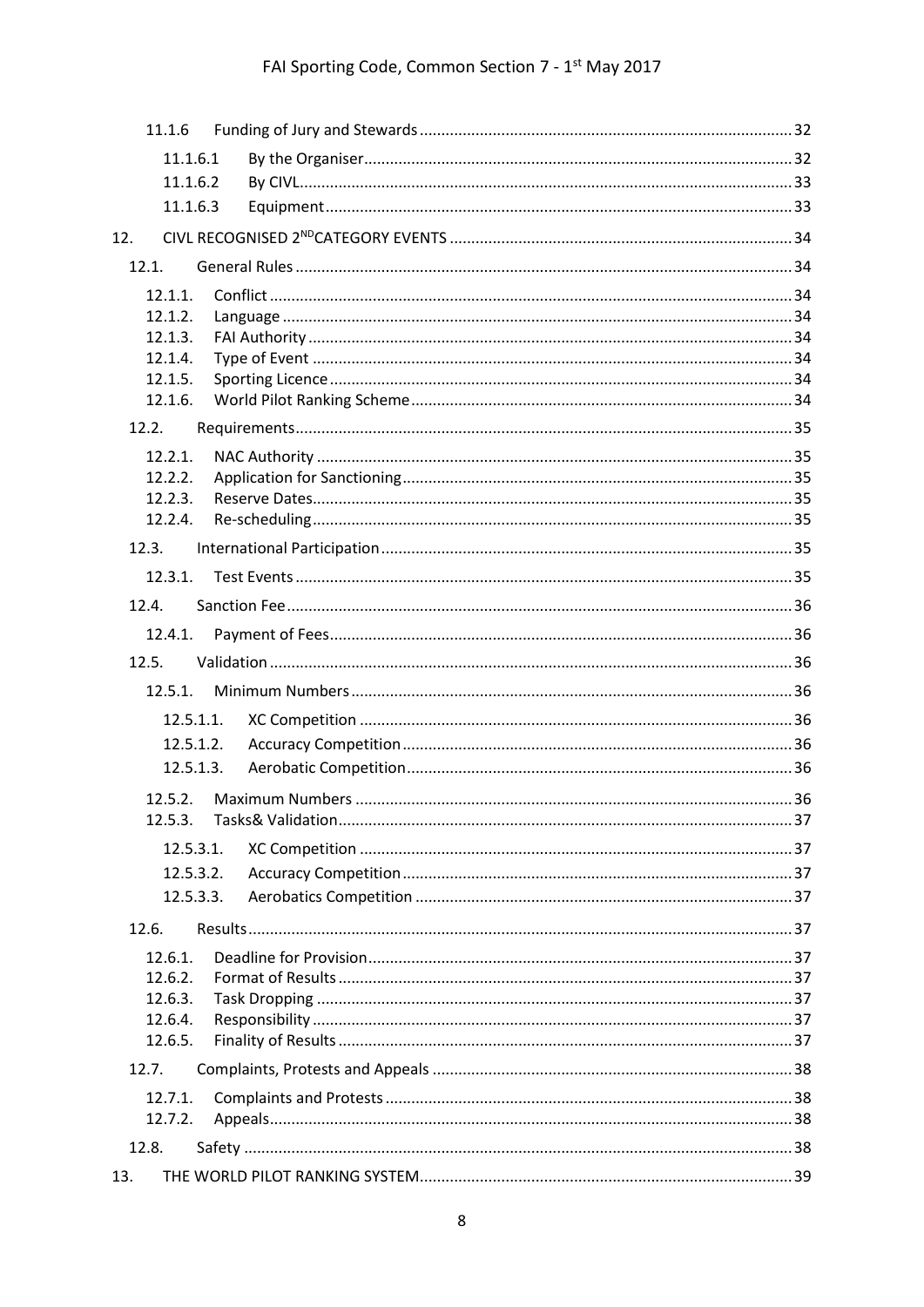| 14.          |  |  |
|--------------|--|--|
| 14.1.        |  |  |
| 14.2.        |  |  |
| 14.3.        |  |  |
| 14.4.        |  |  |
| 14.4.1.      |  |  |
| $14.4.1.1$ . |  |  |
| 14.4.1.2.    |  |  |
| 14.4.1.3.    |  |  |
| 14.4.1.4.    |  |  |
| 14.4.1.5.    |  |  |
| 14.4.2.      |  |  |
| 14.4.3.      |  |  |
| 14.4.4.      |  |  |
|              |  |  |
| 15.          |  |  |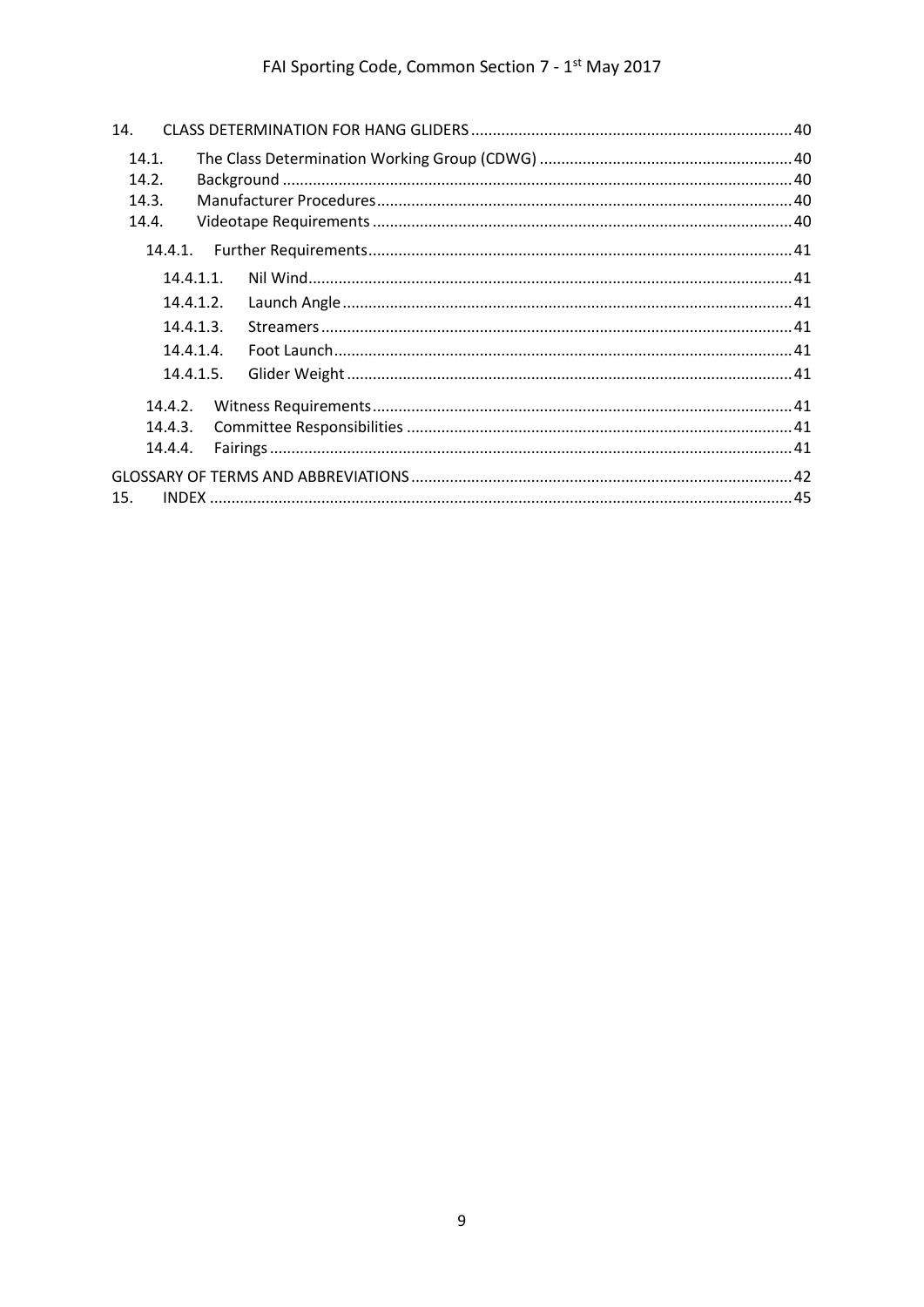# <span id="page-9-0"></span>**1. INTRODUCTION**

### <span id="page-9-1"></span>*1.1. Description*

#### **Common Section 7**

• Common rules and recommendations for all Category 1 and Category 2 events across all Hang gliding and Paragliding disciplines.

#### **Discipline specific subsection:**

- Section 7A. Hang Gliding (Classes 1, 2, 4, 5) and Paragliding (Class 3) Cross Country.
- Section 7B. Paragliding (Class 3) Aerobatics.
- Section 7C. Paragliding (Class 3) Accuracy.
- Section 7D. Records and Badges (all Classes).

#### **Section 7 Guidelines and Templates:**

- 1. General safety meeting.
- 2. Assistance to a pilot in danger.
- 3. Thermalling rules and techniques.
- 4. Notes on airspace definition.
- 5. Notes on GAP.
- 6. Participant incident policy.
- 7. Preparing a protest.
- 8. Local Regulations for cross country events (template).
- 9. Local Regulations for aerobatic events (template).
- 10. Local Regulations for accuracy events (template).
- 11. Entry form (template).
- 12. Waiver form (template).
- 13. Paraglider pilot XC experience (template).
- 14. Certified glider statement: Cross Country hang gliders (template).
- 15. Certified glider statement: Cross Country paragliders (template).
- 16. Certified glider statement: Aerobatic paragliders (template).
- 17. Certified glider statement: Accuracy paragliders (template).

#### **Annexes:**

- CIVL GAP Centralised Cross Country Competition Scoring (Annex to 7A).
- CIVL Competition Class (CCC) Paragliders permitted in FAI Category 1 Cross-Country events.
- CIVL Paragliding Accuracy Judging Code.

#### **Other documents (this list is indicative):**

- Guidelines for presentation of bids to hold FAI/CIVL Category 1 Championships.
- Practical Guidelines for CIVL/FAI Category 1 Competition Organisers.
- FAI International Jury Members Handbook.
- CIVL Jury Members Handbook.
- CIVL Steward Handbook.
- FAI Guidelines in the event of a casualty or a serious accident at FAI Air Sports.
- Protocol for Award-Giving at Closing Ceremonies at FAI Championships.
- [About FAI.](http://www.fai.org/downloads/fai/about_fai)
- Code of Conduct [Air Sports and the Environment.](http://www.fai.org/envc-projects/envc-code-of-conduct)
- [FAI Anti-Doping Program.](http://www.fai.org/cimp-anti-doping-programme)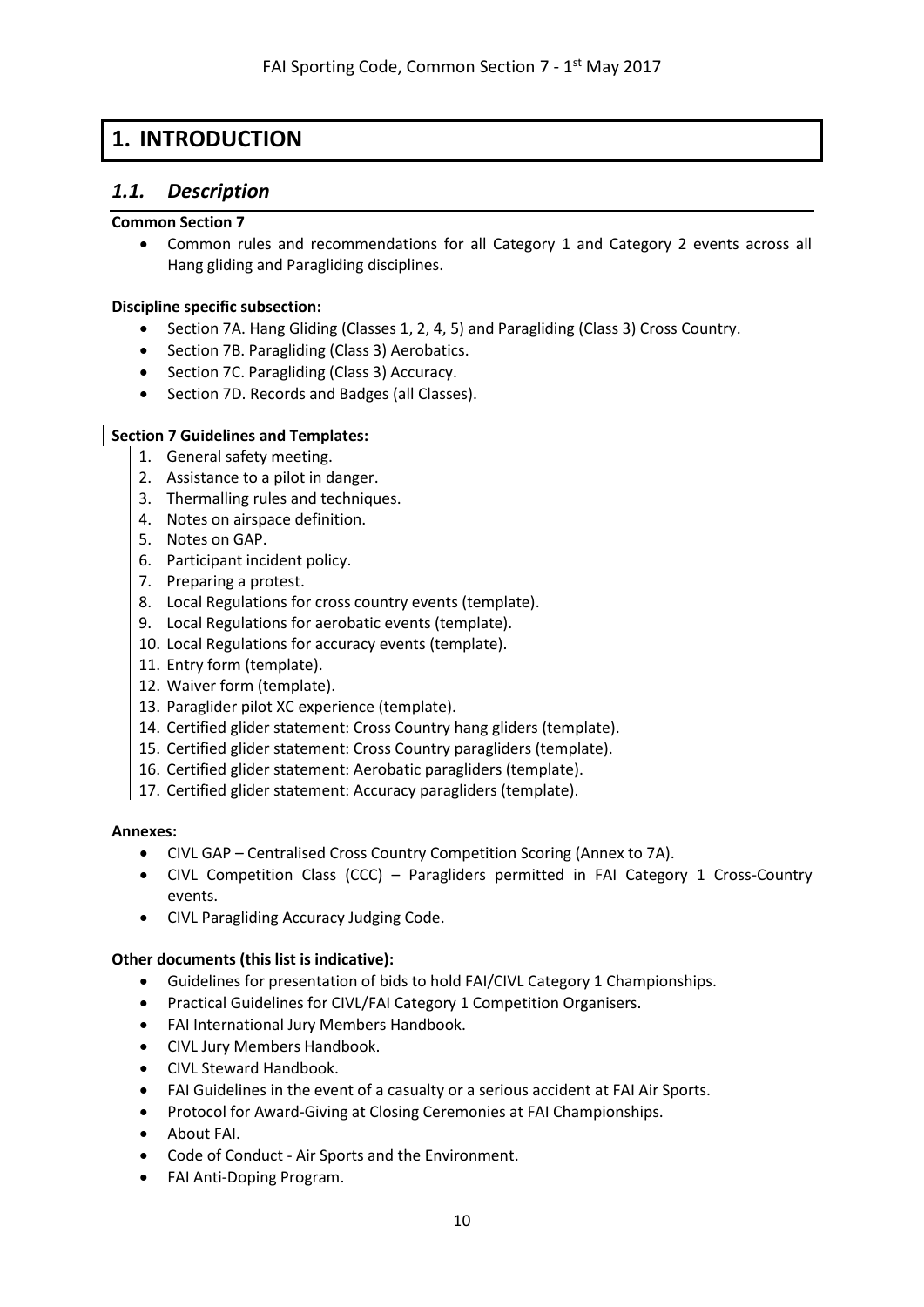- [FAI Code of Ethics.](http://www.fai.org/downloads/fai/code_of_ethics)
- [Naming of Competitions: policy for Air Sport Commissions and Competitions Organisers.](http://www.fai.org/downloads/fai/namingofcompetitions)
- [FAI Branding \(Style](http://www.fai.org/about-fai/fai-branding) guide and Logos).
- [Rules on Advertising for FAI Air Sport Events.](http://www.fai.org/downloads/fai/rules_on_advertising)
- [FAI Anthem.](http://www.fai.org/downloads/fai/anthem)

**Note 1:** Separate subsections may be created in future for sub-disciplines such as hang gliding aerobatics and speed gliding or paragliding speed riding, if a regular and viable sequence of Category 1 events develops.

**Note 2:** All sanctioned competitions will strictly follow the class definitions and safety standards contained within Section 7.

**Note 3:** To be modified, Section 7 and Annexes require a 2/3 majority approval by the CIVL Plenary. Other documents may not require CIVL Plenary approval to be modified. If they do, a simple majority is needed.

## <span id="page-10-0"></span>*1.2. Conjunction*

Section 7 is to be used in conjunction with the General Section (GS) of the Sporting Code. In the event of ambiguity, the General Section takes precedence.

### <span id="page-10-1"></span>*1.3. General Section*

The following subjects are detailed in the General Section.

| FAI authority - responsibilities            | (Chapter 1) |
|---------------------------------------------|-------------|
| Definitions                                 | (Chapter 2) |
| <b>Sporting Licences</b>                    | (Chapter 3) |
| <b>Sporting Events</b>                      | (Chapter 4) |
| Control of sporting events                  | (Chapter 5) |
| Complaints, penalties, protests and appeals | (Chapter 6) |
| <b>International Records</b>                | (Chapter 7) |
| Measurements, calculations and margins      | (Chapter 8) |
|                                             |             |

## <span id="page-10-2"></span>*1.4. General Requirements for Hang Gliders and Paragliders*

#### <span id="page-10-3"></span>**1.4.1. Definitions of Hang Gliders, as per General Section.**

A glider capable of being carried, foot launched and landed solely by the use of the pilot's legs. The words "hang glider" cover all classes. These definitions take precedence over those given in the General Section.

#### **Hang glider classes:**

#### **Class 1**

Hang gliders having a rigid primary structure with pilot weight-shift as the sole method of control, and which are able to demonstrate consistent ability to safely take-off and land in nil-wind conditions. Subsidiary controls affecting trim and/or drag are permitted, but only if they operate symmetrically.No pilot fairings are permitted. No pilot surrounding structures are permitted, apart from a harness and control frame.

#### **Sport Class: a sub-class of Class 1.**

All gliders must meet the Class 1 definition above and in addition: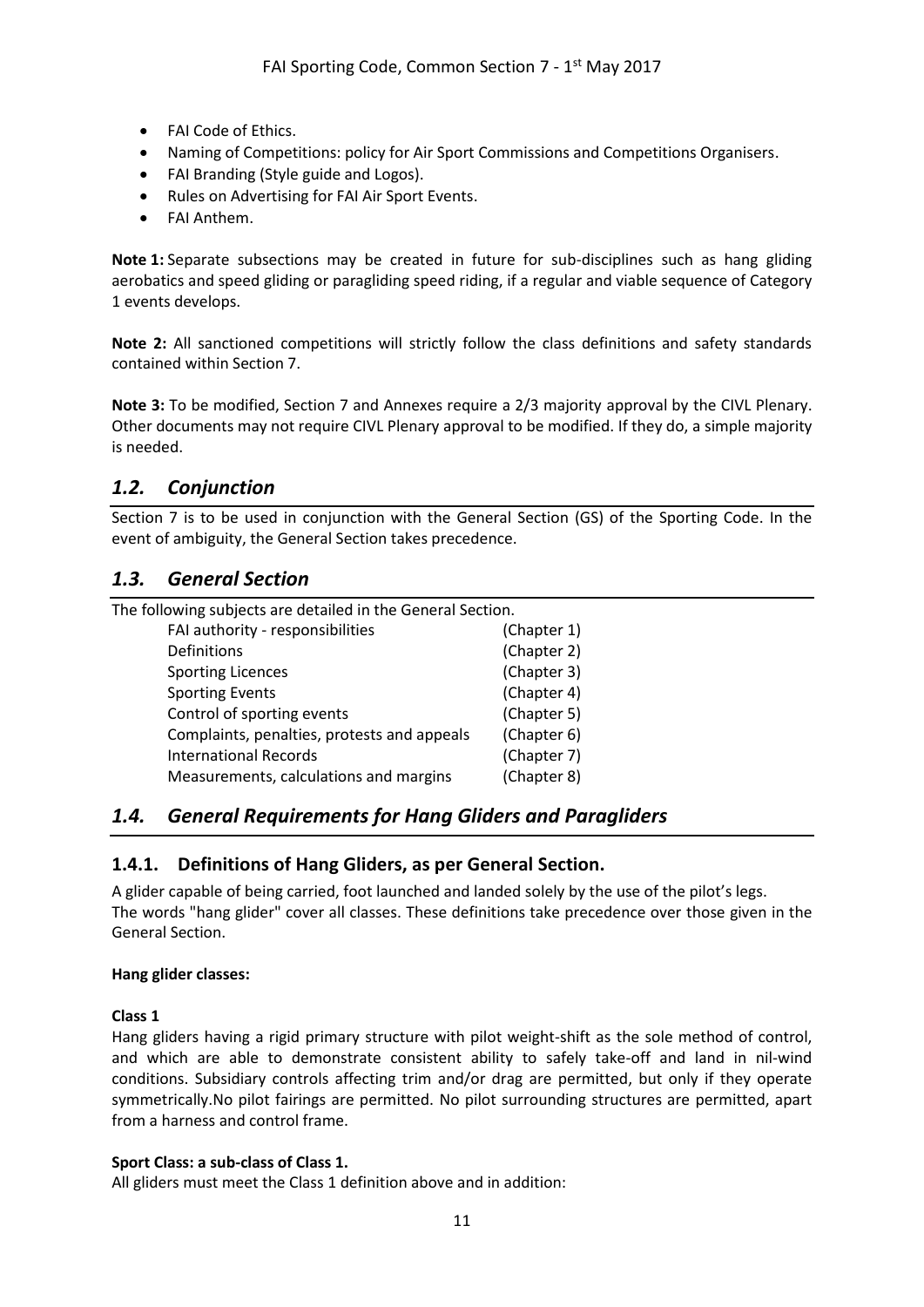- They must be production models of hang gliders for which a certificate of airworthiness for type is in issue from either the HGMA, BHPA or DHV.
- Must be currently available for sale to the general public or have previously been available for sale for a minimum period of one year.
- Must be constructed of original parts only, except for retro-fitted streamlined uprights and base tubes supplied by the manufacturer.
- Must have a king post which is an essential part of the design and which supports the majority of the wing load when the wing is not flying.

#### **Class 2:**

Hang gliders having a rigid primary structure with movable aerodynamic surfaces as the primary method of control, and which are able to demonstrate consistent ability to safely take-off and land in nil-wind conditions solely by the use of the pilot's legs.

#### **Class 3**

Hang gliders having no rigid primary structure (paragliders), and which are able to demonstrate consistent ability to safely take-off and land in nil-wind conditions.

#### **Class 4**

Hang gliders that are unable to demonstrate consistent ability to safely take-off and/or land in nilwind conditions, but otherwise are capable of being launched and landed solely by the use of the pilot's legs.

#### **Class 5**

Hang gliders having a rigid primary structure with movable aerodynamic surfaces as the primary method of control in the roll axis and which are able to demonstrate consistent ability to safely takeoff and land in nil-wind conditions solely by the use of the pilot's legs. No pilot fairings are permitted. No pilot surrounding structures are permitted, apart from a harness and control frame.

**Note 1:** For Class determination see Chapter 17.

#### <span id="page-11-0"></span>**1.4.2. Wheels and other Launch Aids**

A hang glider flight shall start by foot launch from a hill or by means of mechanical equipment (aerotow, winch launch, etc.) except that:

- For competitions where launching is by tow, wheels, including those which are dropped immediately after take-off, may be permitted by the organisers provided it can be demonstrated that the hang glider complies with 1.4.1.
- Wheels or similar aids to take-off and landing are permitted for permanently disabled pilots, provided that non-disabled pilots can fly the glider without them.

#### <span id="page-11-1"></span>**1.4.3. Multiplace Gliders**

<span id="page-11-2"></span>In 1st Category events gliders may only carry one person.

#### <span id="page-11-3"></span>**1.4.4. Competition Flight Definitions**

#### 1.4.4.1. XC Competition

Definitions are set out in S7A Chapter 5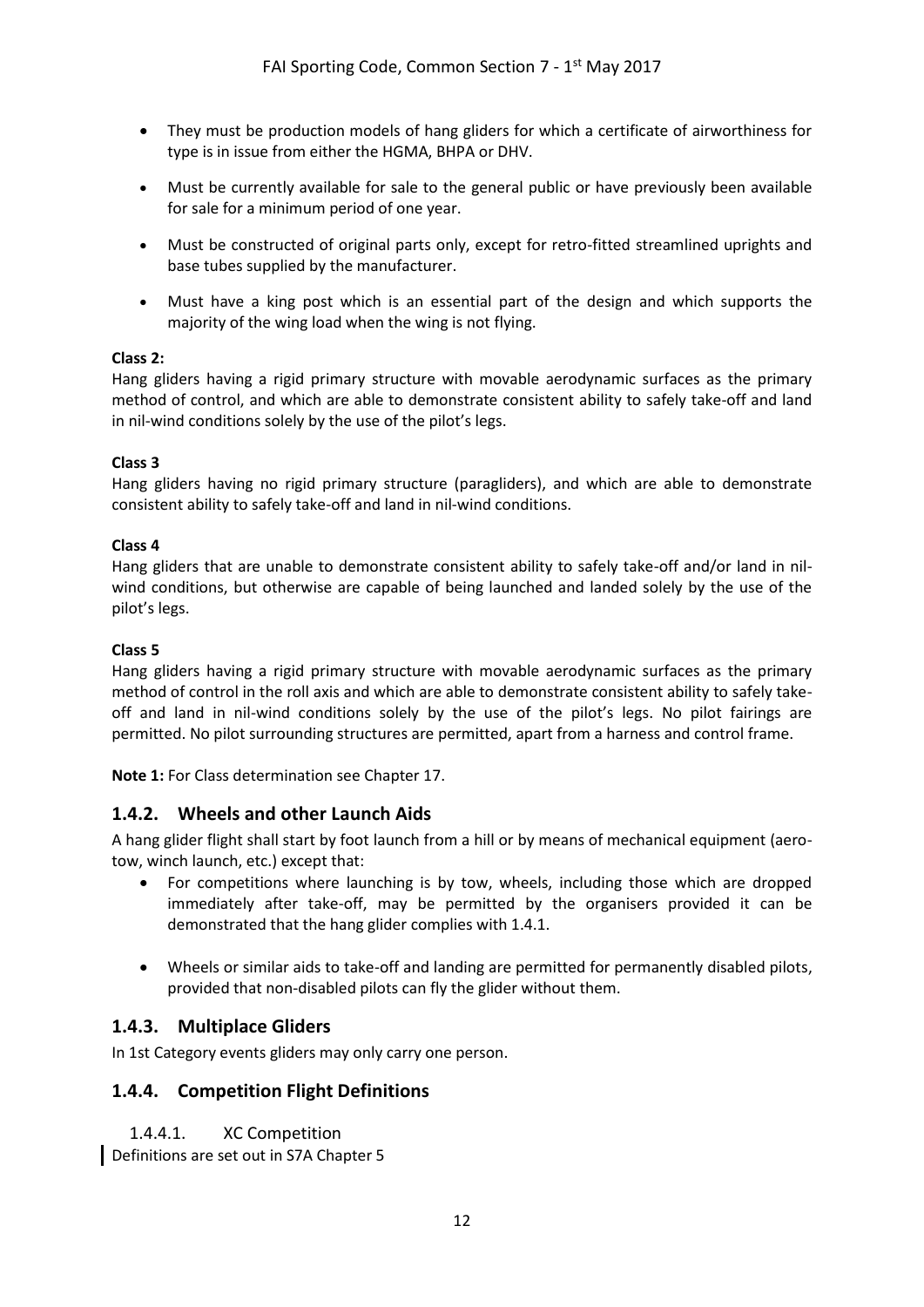## <span id="page-12-0"></span>1.4.4.2. Accuracy Competition

Definitions are set out in S7C

<span id="page-12-1"></span>1.4.4.3. Aerobatics Competition Definitions are set out in S7B

### <span id="page-12-2"></span>**1.4.5. Task, Round, Run**

Cross Country pilots fly "tasks", Accuracy pilots fly "rounds", Aerobatic pilots fly "runs". Throughout this document the word "task" may be used for "rounds" and "runs".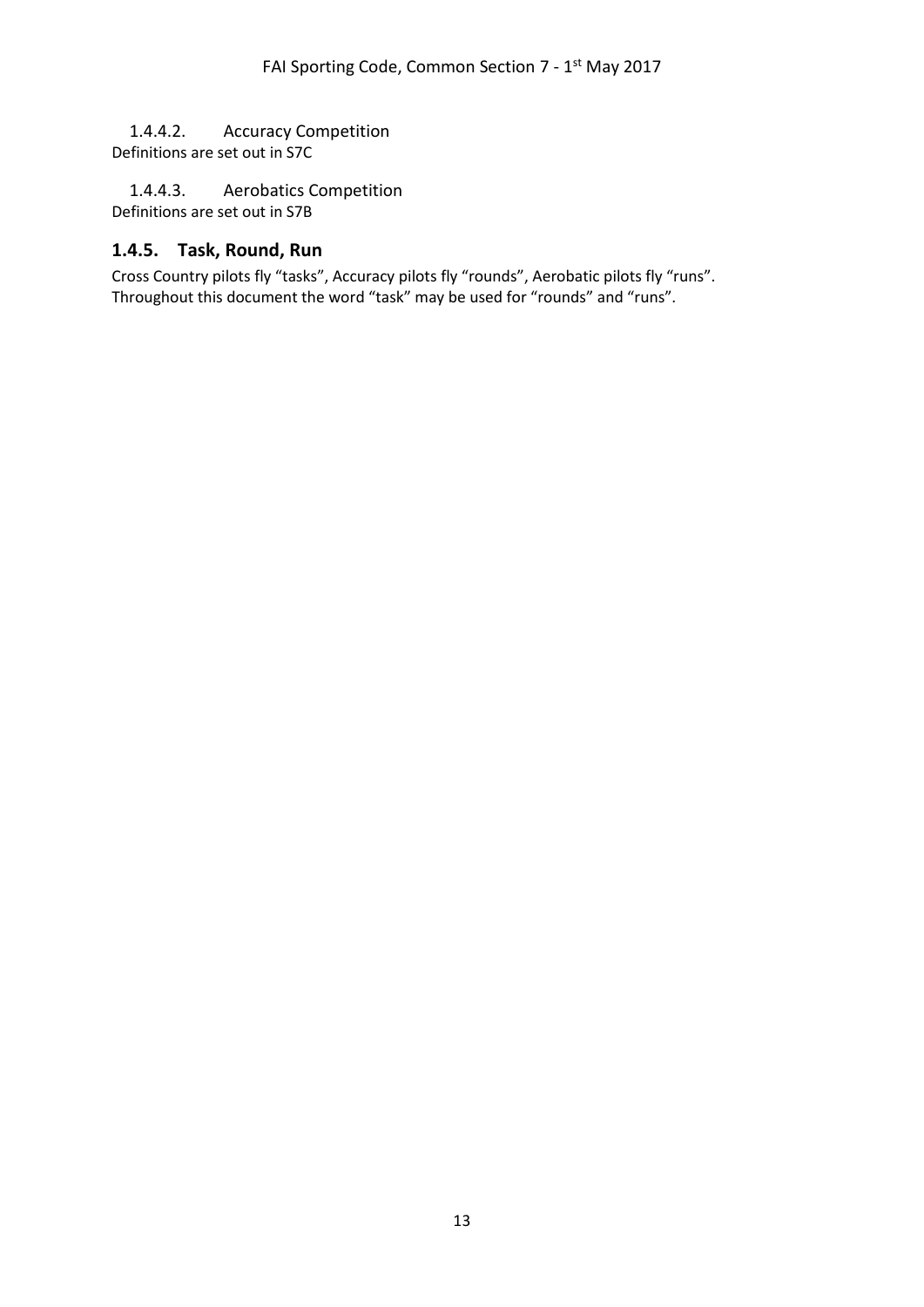# <span id="page-13-0"></span>**2. ORGANISING 1ST CATEGORY EVENTS**

## <span id="page-13-1"></span>*2.1. World and Continental Championships*

First Category events are World Championships, Continental Championships and World Air Games. The purpose of the Championships is to provide safe, fair and satisfying contest flying in order to determine the World, Continental or World Air Games Champions, individuals and teams, and to reinforce friendship among pilots of all nations.

## <span id="page-13-2"></span>*2.2. General Rules*

The general rules for First Category events are contained in the General Section and Section 7 Sporting Codes. Local Regulations are rules for a particular event and may not conflict with Section 7. See Chapter 6.1 for more information.

## **2.2.1 Multiple Class Events**

<span id="page-13-3"></span>If a championship is held with more than one class, each class shall be regarded as a championship in its own right. Minimum representation rules (below) apply for validity of each event.

## <span id="page-13-4"></span>*2.3. Practical Guidelines for Championship Organisers*

CIVL has produced a multi-part document called Practical Guidelines for Organising CIVL/FAI Category 1 Championships, which is available for downloading, with other useful documents, from the CIVL website at http://www.fai.org/civl-documents, under Event Organisers. This should be consulted as part of the competition preparations. Use also Section 7 Guidelines and Templates. Other useful documents can be found at [http://www.fai.org/fai-documents,](http://www.fai.org/fai-documents) under Organising an Event. The FAI document, Guidelines in the Event of a Casualty or Serious Accident at FAI Air Sport Events, is issued directly by FAI to organisers of 1st Category events.

## <span id="page-13-6"></span><span id="page-13-5"></span>*2.4. Bid Preparation & Procedures*

## **2.4.1 Eligibility to Bid**

To be eligible, the NAC making the bid shall, as a minimum, have held a national championship or FAI Category 2 competition with a minimum entry of 50 pilots for Cross Country events or 30 pilots for Accuracy and Aerobatics events, on the proposed site(s) within the four years before the bid is received.

## **2.4.2 Preliminary Bids**

<span id="page-13-7"></span>It is recommended that a preliminary bid is received by CIVL three years before the proposed event but receipt of a preliminary bid will not preclude other NACs from submitting a full bid in accordance with 2.4.3.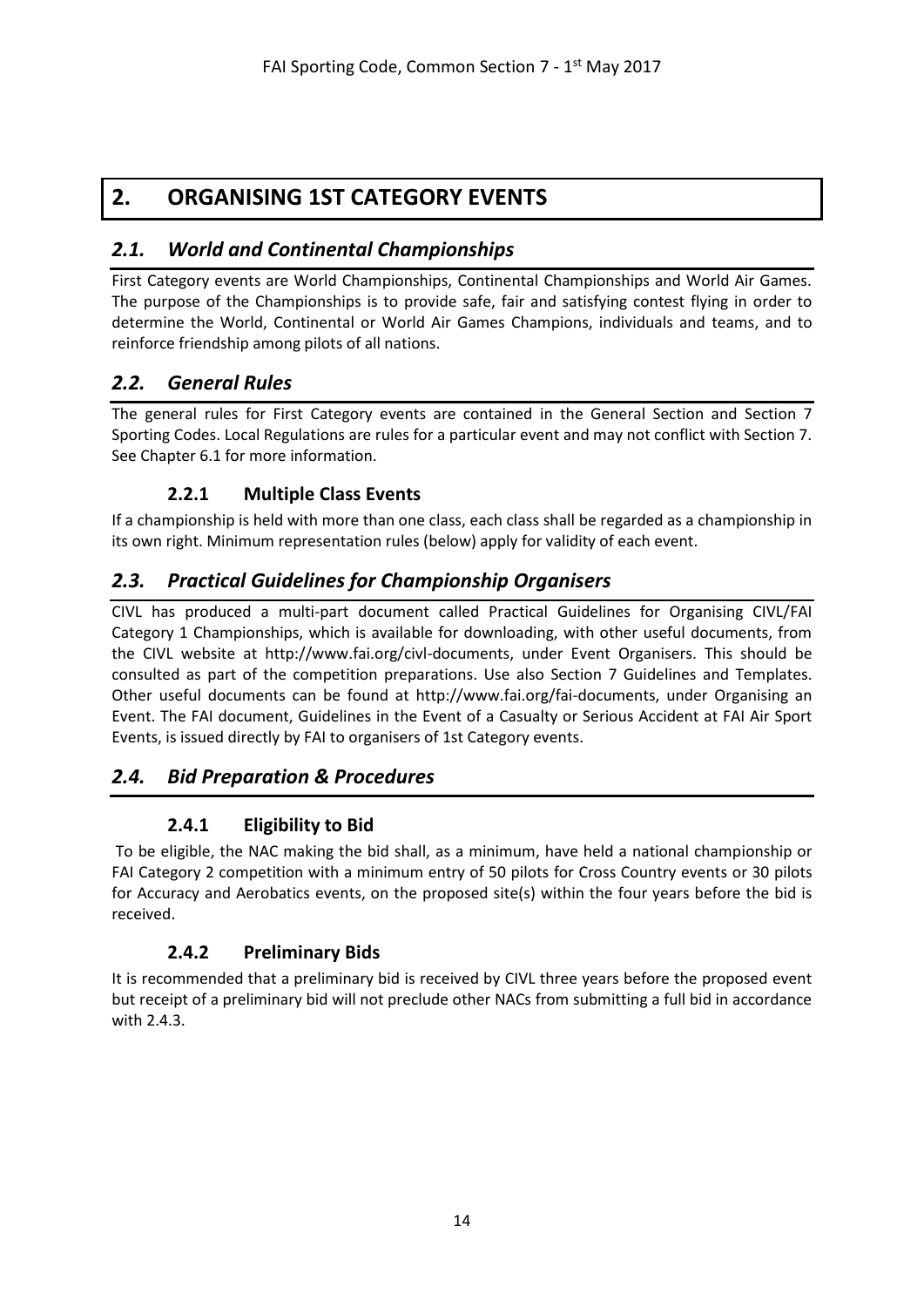## **2.4.3 Detailed Bids**

<span id="page-14-0"></span>The detailed bid shall be submitted to the CIVL President by December 1<sup>st</sup> prior to the CIVL Plenary at which it will be presented, which should be two years before the proposed event. Even in the case of previously 'un-awarded' championships, there must be at least a year between the bid and the event. Bid documents will normally be published as part of the Plenary Agenda, giving time for delegates to study the bid prior to its presentation. Full details of the bid documents and deadlines can be found on the CIVL website at [http://www.fai.org/civl-events/organising-events.](http://www.fai.org/civl-events/organising-events)

### <span id="page-14-1"></span>2.4.3.1 Airspace Confirmation

Where airspace restrictions would limit competition flying and the bid organisers anticipate relaxation of these restrictions for the first category event, a letter from the relevant Civil Aviation Authority confirming this must be submitted with the bid.

## **2.4.4 Screening of Bids**

<span id="page-14-2"></span>All bids for Category 1 events must be assessed by the appropriate Committee with regards not only to safety, but to all aspects including the experience of the organising team and financial constraints. The Committee will give the organisers the opportunity to revise bid documents if necessary, prior to the final Plenary Agenda deadline. The Committee will give its recommendations on bids reviewed to the Plenary.

### **2.4.5 Test Event**

<span id="page-14-3"></span>Unless authorised by the Plenary or the Bureau, the Competition Organiser must arrange a test event on the proposed site one year before the Category 1 event and as close to the proposed Championship dates as is practical. CIVL shall appoint a Steward to attend the test event to provide advice to the organiser and to report on any organisational or site modifications required. If the test event cannot take place for any reason the Category 1 event shall be cancelled. Competition Organisers of all test events are to apply for Category 2 status for these events.

## <span id="page-14-4"></span>*2.5. General Event Organisation*

## <span id="page-14-5"></span>**2.5.1. National Entry**

Pilots represent their NAC and must be entered with their NAC approval. A pilot unable to represent a NAC may be authorised to participate by the FAI and/or the CIVL Bureau. Such pilots are defined as FAI Participants. See General Section 3.1.3.5 and 4.5.1.

All entry applications must be made through the official website. All information required on the application form must be provided. Applications not validated by the NAC or its official representative will be disregarded.

After the start of the first task no change of pilot may be made.

## <span id="page-14-6"></span>**2.5.2. Individual Entry**

The number of pilots entered by a NAC may be higher than the number of pilots constituting a national team. Pilots that are not eligible to score for the national team are eligible to compete for the individual championship.

The composition of the national team must be declared to the Meet Director at the latest before the pilots' briefing on the first championship task.

Current World and Continental Champions, male and female, shall be allowed a discretionary entry to defend their title if not selected as part of the national entry, providing they have NAC approval. But they shall not score for their national team.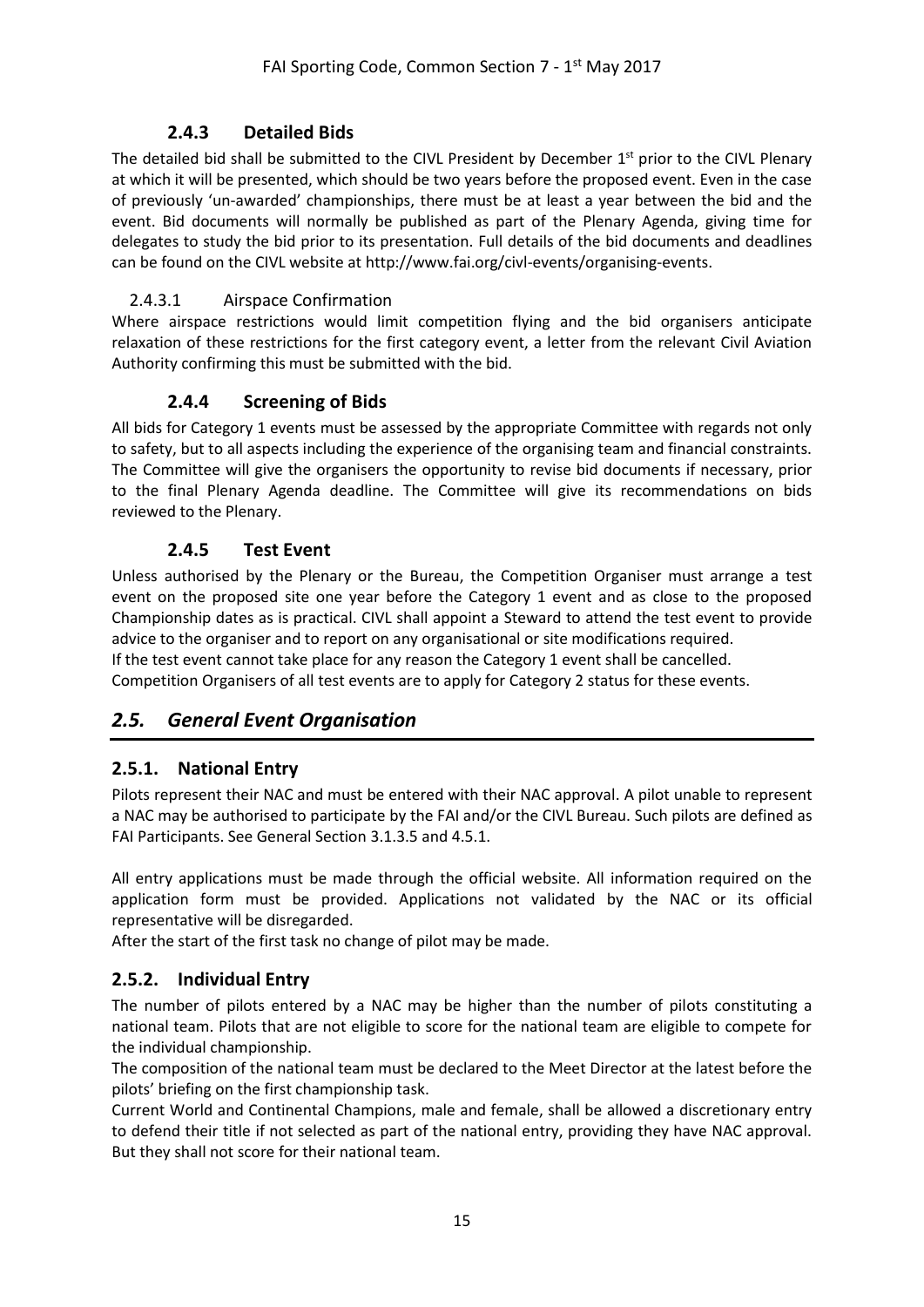No member of a NAC's organising team may also be a competitor in the championship.

## <span id="page-15-0"></span>**2.5.3. Guest Pilots**

In Continental Championships, if any places remain available at a date to be specified in the Local Regulations, entries from suitable pilots from other continental regions may be accepted by the organisers. Such pilots will have to fit the general qualification criteria of the competition and will be selected in their WPRS order with one female pilot accepted for every 4 men that are selected. If non-Continental pilots are accepted, they will be treated as Continental pilots, but will be filtered out of the final results and there will be two sets of results published: an 'Open' list and a 'Continental' list for championships' purpose.

## <span id="page-15-1"></span>**2.5.4. Sporting Licence**

Each competitor shall hold a valid FAI Sporting Licence issued by the NAC he is representing or by FAI.

FAI Sporting Licences must be registered online.

<span id="page-15-2"></span>FAI Sporting Licences will be checked online before the start of the competition.

### **2.5.5 Minimum Representation**

For World Championships a minimum of 4 countries with a total of 8 competitors available to fly during the Championship is required for the title of Champion to be awarded; for Continental Championships, a minimum of 3 countries with a total of 8 competitors is required.

### **2.5.6 Duration of Championships**

<span id="page-15-3"></span>The total period of the Championships shall not exceed 14 days including the opening and the closing ceremony. Provision must be made within this period for competitors to complete all mandatory elements of the Championships. Competitors are subject to all rules relating to championship flying throughout this period, whether flying a task or not.

<span id="page-15-4"></span>The opening and closing ceremonies are considered to be the official start and end of the championship.

## **2.5.7 Extension of Flying**

<span id="page-15-5"></span>In the event of continued bad weather, a task may be set on the day reserved for the prize-giving, in order to validate the Championship, but the total Championship period may not be extended.

## **2.5.8 Official Practice Period**

A practice period of not less than two days immediately preceding the opening of the championship shall be made available to all competitors.

#### <span id="page-15-6"></span>**2.5.9. Official Practice Task**

A task shall be set, flown and scored under competition conditions except that the scores shall not be counted in the Championship.

Unless specified in the Local Regulations, this task must take place after the mandatory safety briefing (see Chapter 9) and before the first scored competition task.

All competition staff must be present for this task as the aim is to fully test all aspects of the organisation as well as familiarise pilots with competition procedures.

<span id="page-15-7"></span>If the task is cancelled due to bad weather, it is allowed not to have a practice task.

## **2.5.10 Task Validity**

To count as a Championship task/round all competitors shall have been given the opportunity of having at least one competition flight in time to carry out the task/score for the round.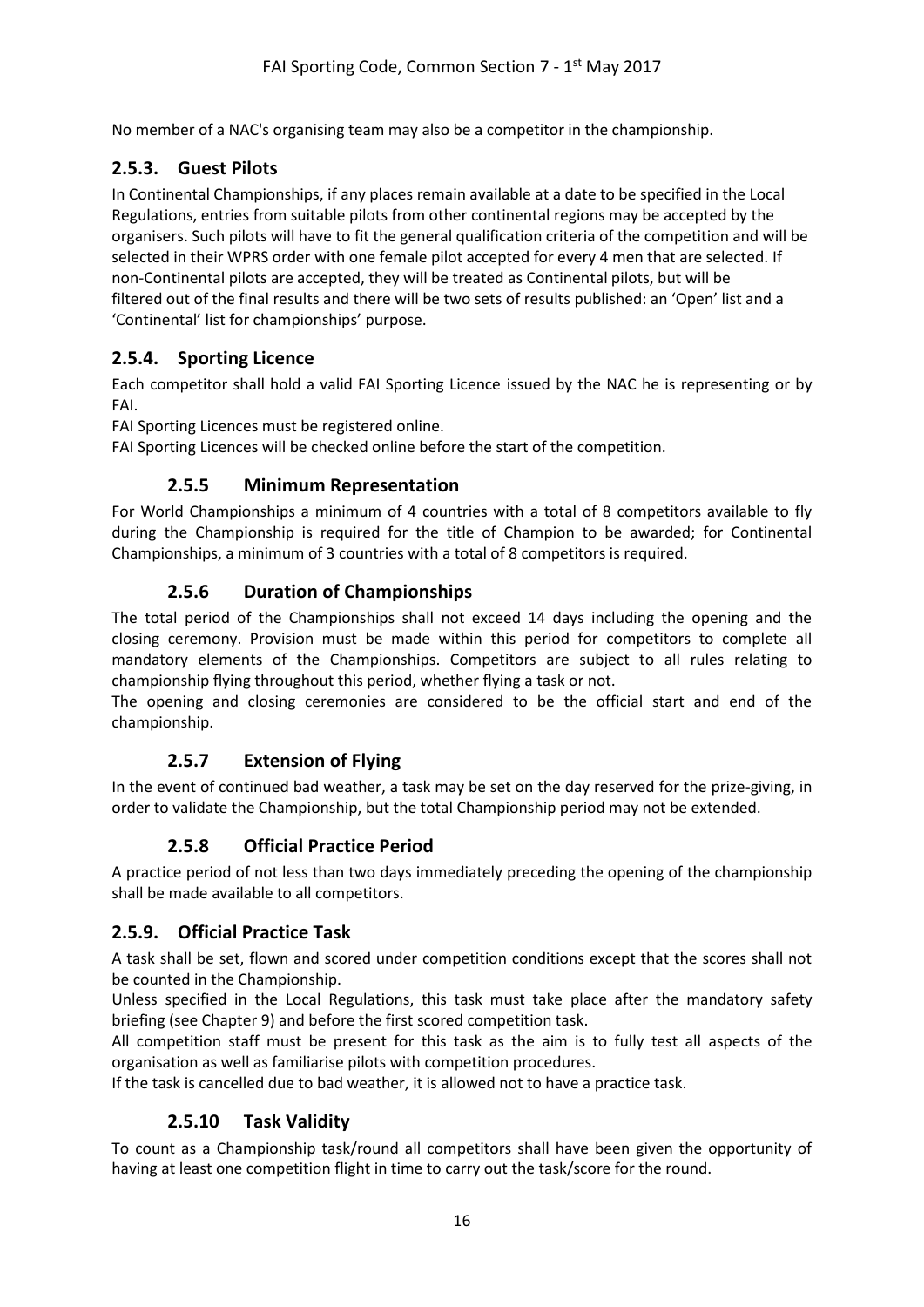### **2.5.11 Competition Validity**

#### <span id="page-16-1"></span><span id="page-16-0"></span>2.5.11.1 Cross Country Competition

<span id="page-16-2"></span>At least 1500 points must have been available or awarded. See Section 7A-5.

#### 2.5.11.2 Accuracy Competition

<span id="page-16-3"></span>At least 3 complete rounds must have been flown. See Section 7C-5.

#### 2.5.11.3. Aerobatics Competition

At least 2 runs must have been flown. See Section 7B-5.

#### <span id="page-16-5"></span><span id="page-16-4"></span>**2.5.12. Title of World or Continental Champion.**

#### 2.5.12.1 Cross Country Competition

The Individual and Team winners are the pilot or team with the highest score at the end of the competition. See Section 7A-5.

#### <span id="page-16-6"></span>2.5.12.2 Accuracy Competition

The Individual and Team winners are the pilot or team with the lowest score at the end of the competition. See Section 7C-5.

#### <span id="page-16-7"></span>2.5.12.3. Aerobatics Competition

The Individual and Team winners are the pilot or team with the highest score at the end of the competition. See Section 7B-5.

#### <span id="page-16-8"></span>**2.5.13. Medals and Diplomas**

Gold, Silver and Bronze medals shall be awarded to:

- Pilots placed first, second and third (full size medals).
- National team leaders placed first, second and third (full size medals).
- National team members placed first, second and third up to a maximum (small medals).

Diplomas shall be awarded to pilots placed first to tenth.

When a valid Women's Championship is run, and medals are awarded to women, diplomas are also awarded to women placed first to tenth.

The organiser is responsible for transportation and any customs costs.

The competition organiser may award further trophies and/or prizes.

#### <span id="page-16-9"></span>**2.5.14. Opening Ceremony**

If the Ceremony is to be conducted in a large sports hall, hangar or town hall, for example, a suitable PA system must be available. If the Ceremony is to be held outside, a suitable PA system must be available, and an alternative indoor venue should be planned in case of bad weather.

The dignity of the ceremony must be kept in mind. Athletes must be properly dressed and refrain from carrying sponsor material and other paraphernalia.

The key organisers and CIVL officials should be introduced.

Speeches should be maximum five minutes in length and must be translated if not in English.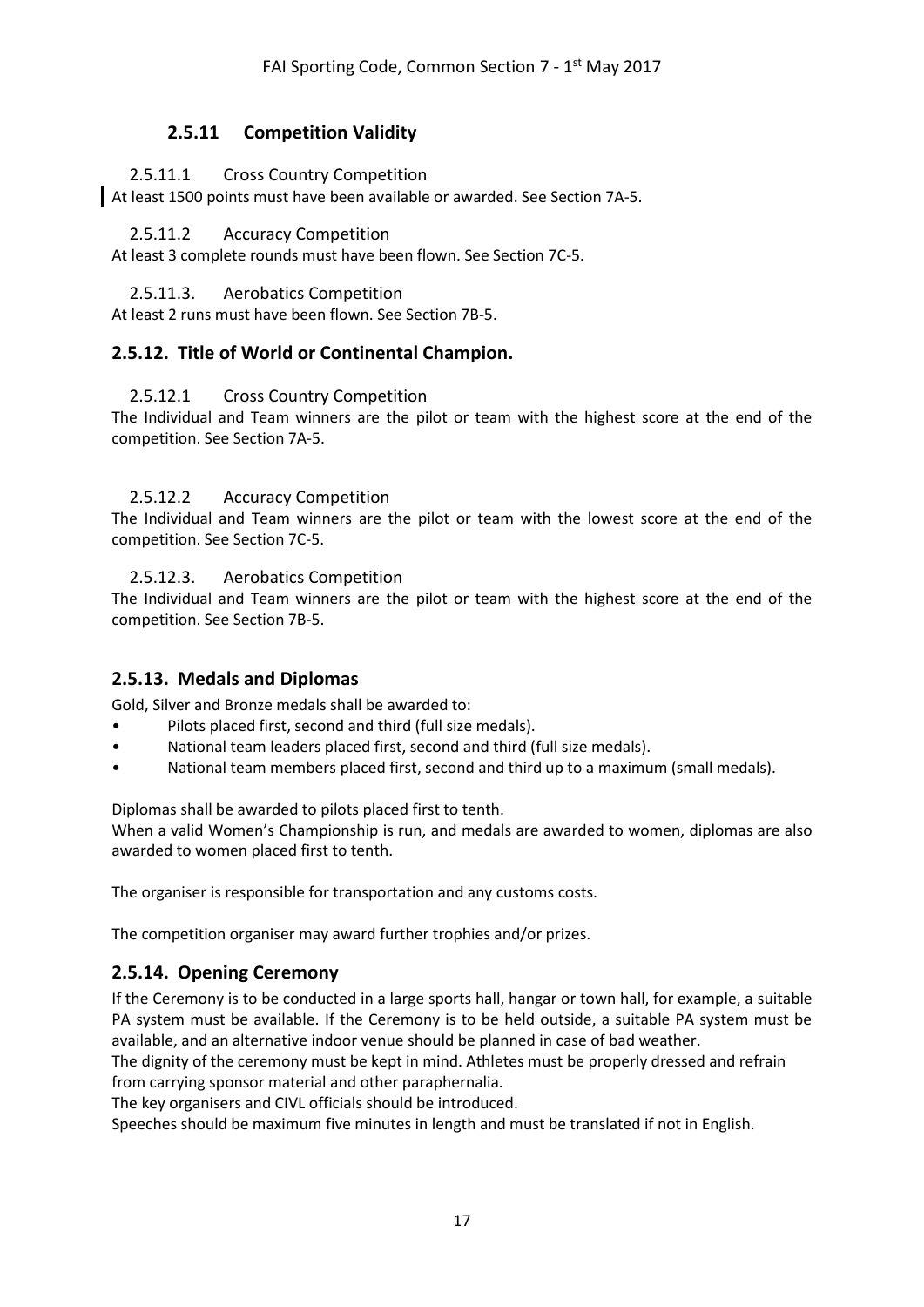The highest FAI representative (usually the Jury President) should be given the opportunity to speak and to officially open the Championships. The official opening statement can be made in conjunction with a local VIP.

The FAI flag should be raised and the FAI anthem played.

The Ceremony may be preceded or followed by a Parade or photo opportunity where the National Teams can be seen with their national flags.

### <span id="page-17-0"></span>**2.5.15. Award-Giving and Closing Ceremony**

To ensure consistency at all FAI 1st Category event ceremonies, and guarantee that minimum standards of dignity and protocol are adhered to, a standard format for Awards and Closing Ceremonies has been agreed.

See FAI document "Protocol for Award-Giving and Closing Ceremonies at FAI Championships".

## <span id="page-17-1"></span>*2.6. World Air Games*

The General Rules for World Air Games largely follow the General Section and relevant subsections of the Sporting Code, but may be adapted to suit the logistics of the event. In case of conflict, the WAG General Rules will take precedence.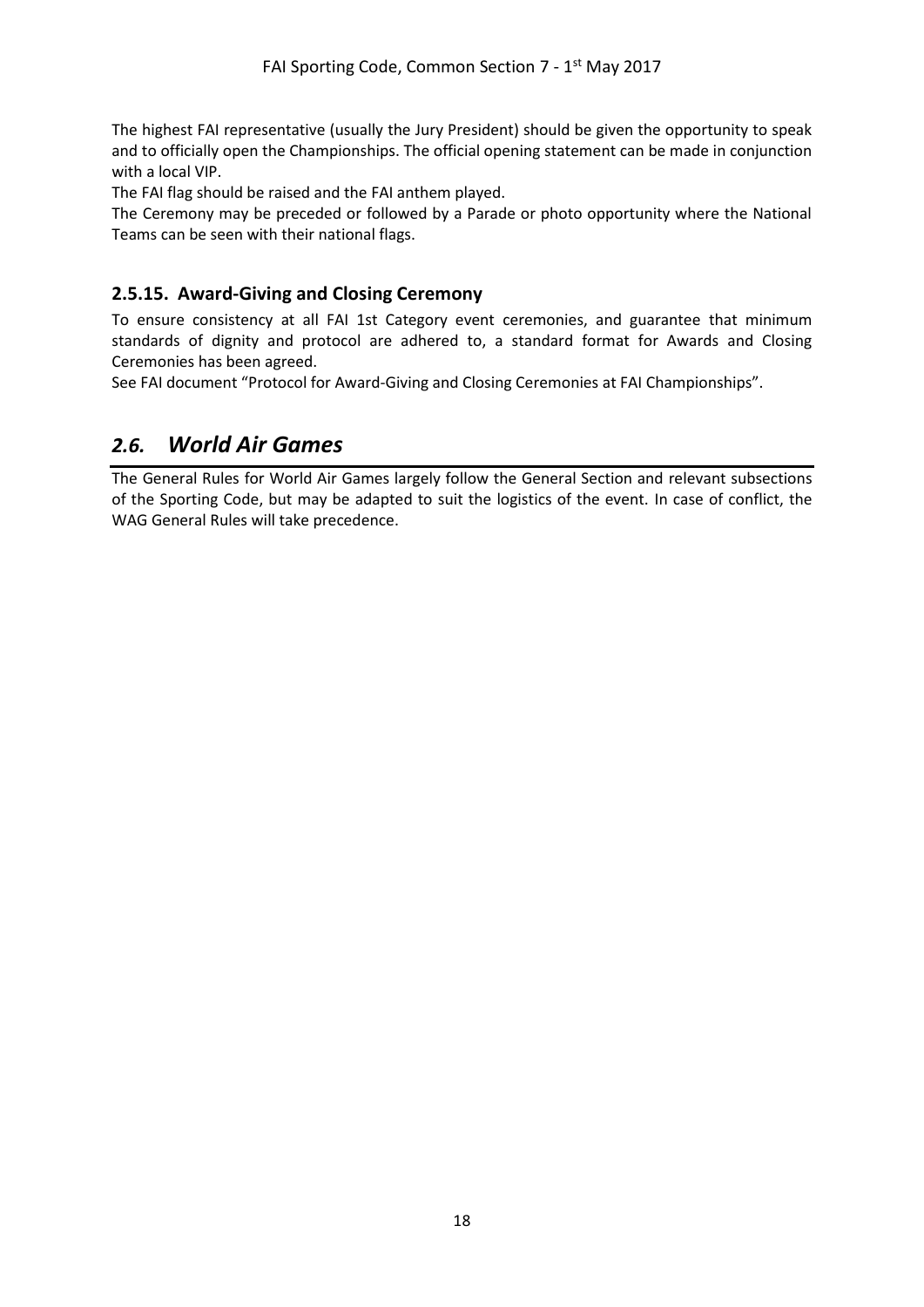# <span id="page-18-0"></span>**3. SANCTION FEES**

## <span id="page-18-1"></span>*3.1. Amount of Fees*

For all Category 1 events the sanction fee will be €3.20 per pilot per scheduled flying day, not including practice days or specific days dedicated to the opening and closing ceremonies. Notwithstanding this formula, sanction fees will not exceed:

World Championships: €5,120.

Continental Championships: €3,200.

## <span id="page-18-2"></span>*3.2. Method and Timing of Payment*

The top nation in the WPRS six months before the start of the championship shall be designated to pay its entry fees to the FAI and this will be held as a deposit. Any shortfall must be paid by the organiser prior to the start of the event. Any overpayment will be repaid to the Competition Organiser after the successful completion of the event.

The nation to pay entry fees directly to FAI will be announced in the CIVL approved Local Regulations for the event.

## <span id="page-18-3"></span>*3.3. Payment of Fees*

All fees have to be paid to FAI/CIVL before a competition starts.

Fee payments must be accompanied by a reference which includes the full name of the competition, the class(es) of competition and the name of the organiser. The clearing code (SWIFT/BIC) of the FAI's bank and the IBAN code must always be included.

FAI CIVL bank account details: Crédit Suisse Private Banking Rue du Lion d'Or 5-7 Case postale 2468 CH- 1002 Lausanne Switzerland

| Account name                            | Fédération Aéronautique Internationale |
|-----------------------------------------|----------------------------------------|
| Account Number (Euro): 0425-457968-32-6 |                                        |
| IBAN Code:                              | CH63 0483 5045 7968 3200 6             |
| SWIFT/BIC Code:                         | CRESCHZZ80A                            |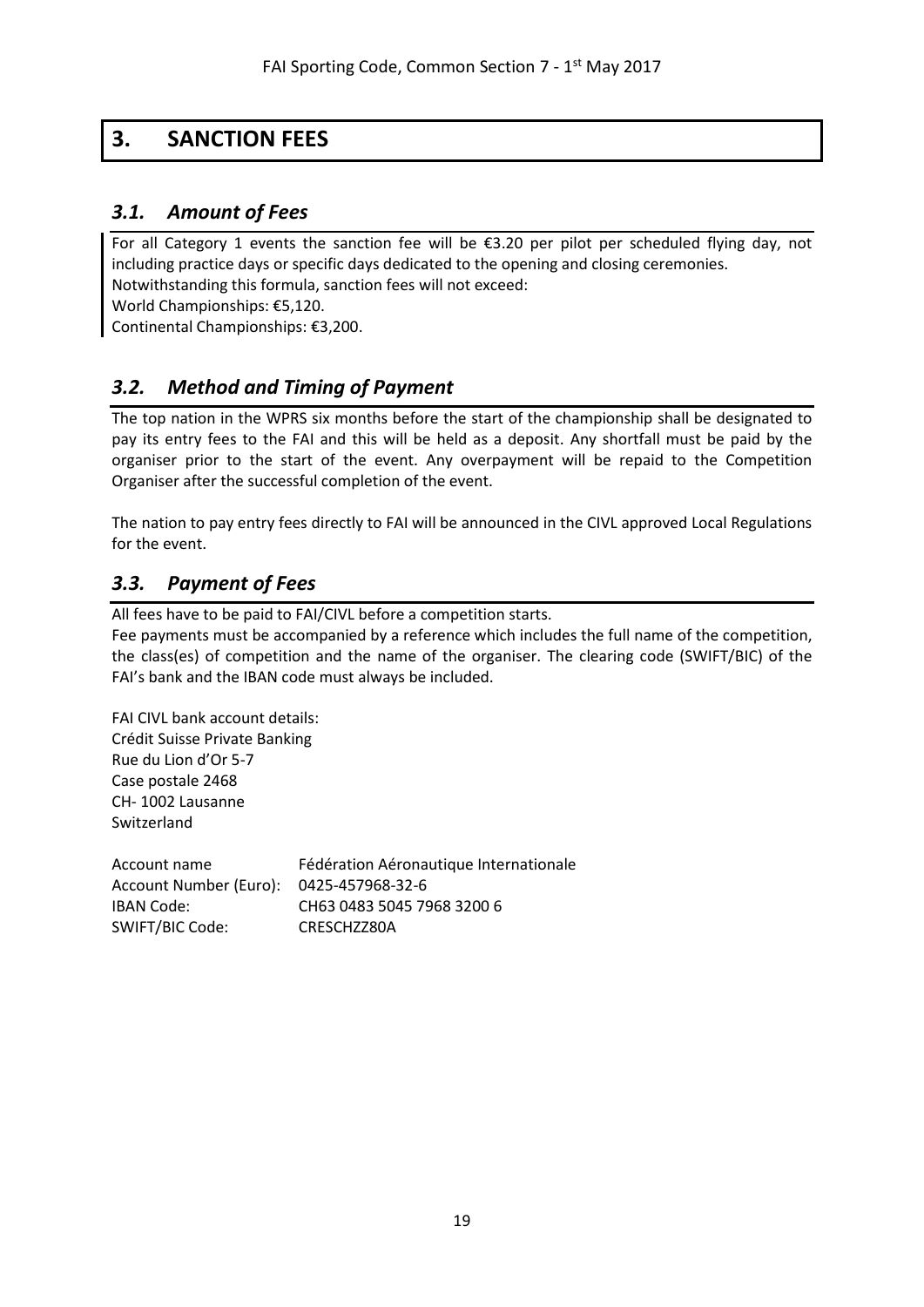## <span id="page-19-0"></span>**4. RESPONSIBILITIES OF ORGANISERS & TEAM LEADERS**

## <span id="page-19-1"></span>*4.1. Detailed Guidelines*

More detailed information on roles and responsibilities can be found in the document: Practical Guidelines for Organising CIVL/FAI Category 1 Championships, which is available for downloading, with other useful documents, from the CIVL website at http://www.fai.org/civl-documents, under Event Organisers, and on FAI website a[t http://www.fai.org/events/fai-organising-events.](http://www.fai.org/events/fai-organising-events)This should be consulted as part of the competition preparations. Use also Section 7 Guidelines and Templates.

## <span id="page-19-2"></span>*4.2. The Competition Organiser*

After the Test Event the Competition Organiser must institute the changes requested by the Steward unless the Competition Organiser presents a written document explaining why these changes are undesirable.

The Competition Organiser must implement any safety recommendations of the CIVL Officers.

If the Competition Organiser does not implement the requirements, the Jury President may suspend the competition until such a time that the requirements are satisfied.

## <span id="page-19-3"></span>*4.3. The Meet Director*

The NAC Organising the Championships shall appoint a Meet Director acceptable to CIVL not less than six months before the event. The CIVL Bureau must approve any change of Meet Director. The Meet Director shall take overall operational responsibility for the event including the programme of tasks to be flown. He is also responsible for:

- Publishing a final entry list by the start of briefing on the first flying day.
- Issuing the daily results with minimum delay.
- Reporting the full results, including details of protests or serious problems encountered, to his NAC with copies to FAI and CIVL.

## **4.3.1 Task Advisory Committee – XC Competition**

<span id="page-19-4"></span>This shall be a small committee, which will include at least two pilots elected at the first Team Leader's meeting and one FAI Steward. Task setting and selection remains the ultimate responsibility of the Meet Director, but a task will not be flown without prior reference to the Task Advisory Committee. The Meet Director may replace a Task Committee member after consultation with the other committee members. This may be deemed necessary when a committee member is too late or otherwise not present.

## <span id="page-19-5"></span>*4.4. The Safety Director*

The Competition Organiser shall appoint a Safety Director acceptable to the CIVL Bureau whose sole responsibility is safety not less than six months before the event. The CIVL Bureau must approve any change of Safety Director. A review of the suitability of the Safety Director should be made by the Steward after the practice event and the bureau may require a replacement Safety Director. The Safety Director must be fluent in both English and the local language. A permanent safety channel and separate telephone numbers must also be allocated for his use. The Safety Director must have knowledge and experience of the site being flown and ideally he must have experience in appropriate competitions.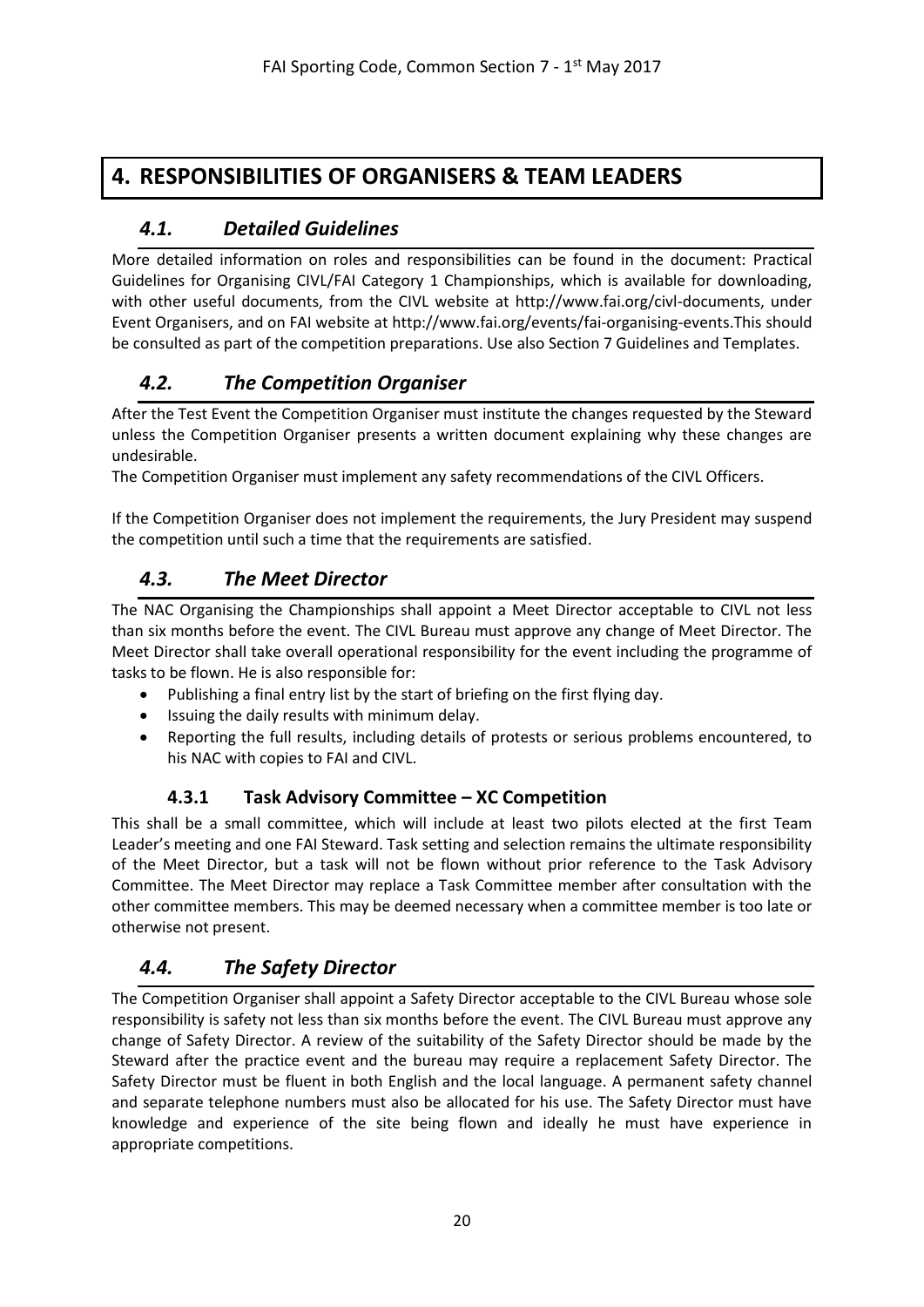## **4.4.1 Safety Director Responsibilities**

<span id="page-20-0"></span>The Safety Director is responsible for monitoring all aspects of safety. These matters include but are not limited to: wind speed, the presence of thunderstorms and other potentially dangerous meteorological conditions. Further duties are to monitor in-air crowding at take-off and the presence of dangerous air traffic. He may also prevent pilots launching with unsafe equipment. He has a duty to give a mandatory safety briefing to all pilots prior to the commencement of championship flying.

He should attend Safety Committee meetings and accept input from the Safety Committee.

In cross-country, he has a responsibility to attend Task Advisory Committee meetings, monitoring the setting of goals and routes. He is also responsible for checking that all pilots have reported back. In Accuracy, he has a responsibility to check especially wind speed at launch and target, and pilot separation.

The Safety Director should collect incident reports and discuss the incidents with the Steward, present the conclusions at the next pilot briefing and shall submit a consolidated and detailed report to CIVL within a month of the end of the competition.

<span id="page-20-1"></span>The Safety Director may stop a task or suspend launch at any point for reasons of safety. He shall report his decisions to the Jury President.

### **4.4.2 Safety Committee**

#### <span id="page-20-2"></span>4.4.2.1 XC Competition

A Safety Committee must be formed and shall include a minimum of three pilots elected by the Team Leaders at the first team leaders briefing. The Safety Committee shall be responsible for evaluating all tasks and advising the Meet Director as to the safety of each proposed task prior to task briefing.

The Meet Director may replace a Safety Committee member after consultation with the other committee members. This may be deemed necessary when a committee member is late or otherwise not present.

The Meet Director and the Safety Director have the responsibility for determining safe or unsafe flying conditions, while the Safety Committee serves as a check and balance for safety considerations.

The ultimate responsibility for a pilot's safety lies with the decisions of the pilot himself and is not guaranteed by the actions or decisions of the Meet Director or the Safety Committee. All pilots have a duty to monitor the flying operations and report to the Meet Director when conditions become unsafe either on launch or on course.

This should be done using the phrases Level-1 (safe), Level-2 (strong) or Level-3 (Too strong), to avoid confusion.

<span id="page-20-3"></span>No person may be a member of both the Safety Committee and the Task Advisory Committee.

#### 4.4.2.2 Accuracy Competition

A Safety Committee must be formed. The Safety Committee's duty is to monitor the flying operations and report to the Meet Director when conditions become unsafe either on launch, on course or on the target. The Safety Committee should include: Meet Director or deputy, Launch Marshal or deputy, a senior member of the judging team and a minimum of two experienced participating pilots, no more than one of which may be from the host nation.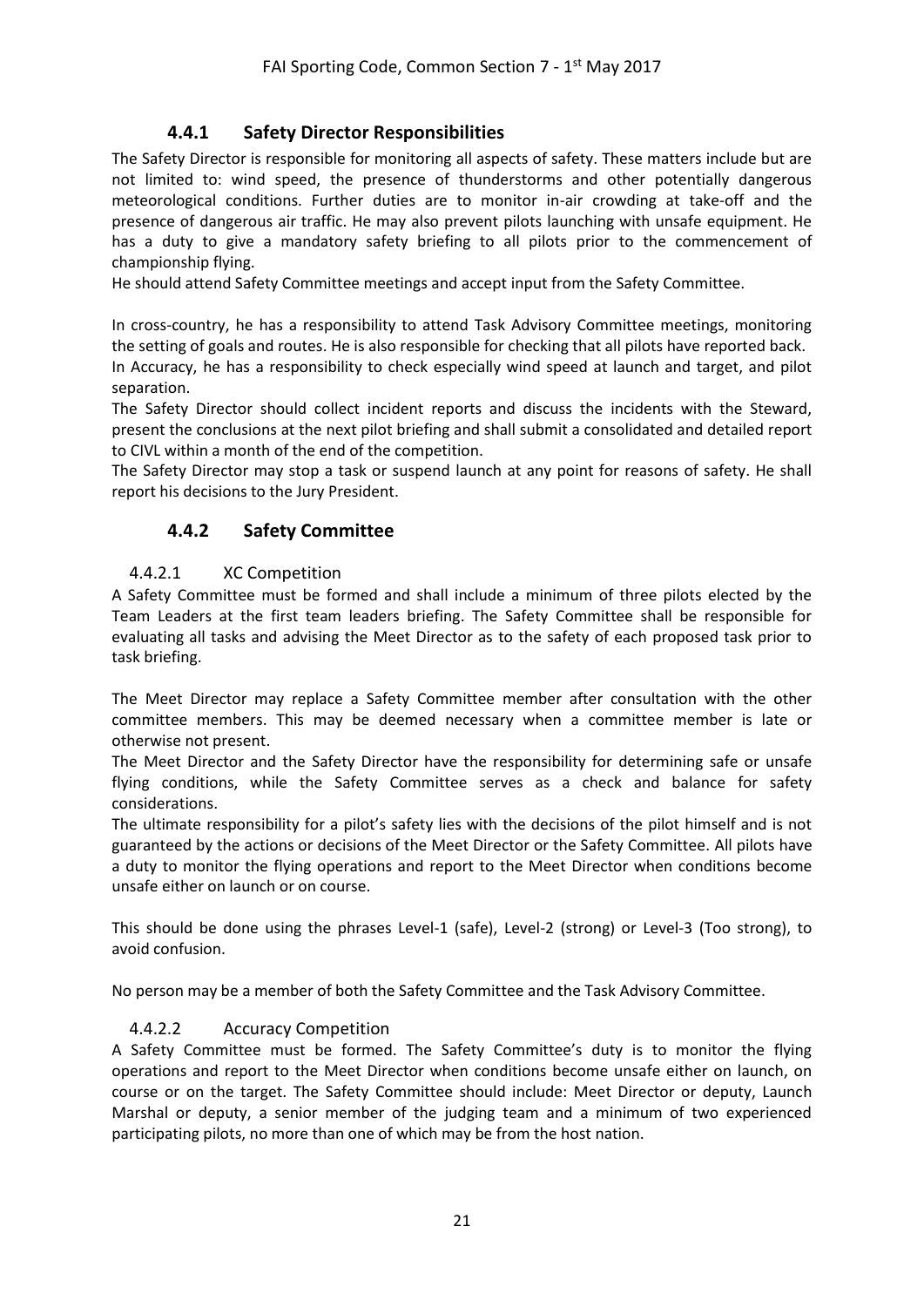#### <span id="page-21-0"></span>4.4.2.3. Aerobatics Competition

A Safety Committee must be formed and shall include three pilots elected by the pilots during the General Briefing from proposals put forward by the Meet Director.

## <span id="page-21-1"></span>*4.5. Meet Officials*

No person may serve as a meet official (including but not limited to Meet Director, Safety Director, organisers, etc.) and a national team member (i.e. pilot, team leader) during the same competition, simultaneously or sequentially, beginning with the first mandatory pilot safety briefing.

The intent of this rule is to prevent individuals in a position to effect scoring or results from taking part in both the organisation and the competition itself.

## <span id="page-21-2"></span>*4.6. Team Leader Responsibilities*

#### **4.6.1 Liaison**

<span id="page-21-3"></span>Each team must have a Team Leader. A competing pilot can be a Team Leader. Nations with few pilots can be represented by the same Team Leader.

The Team Leader may be a competitor or crew but preferably should be additional to them.

If a national team has pilots flying from more than one site, the Team Leader may nominate a deputy for such sites.

The Team Leader is the liaison between the organisers and his team and is responsible for the proper conduct of his team members, for ensuring that they do not fly if ill or suffering from any disability which might endanger others and that they understand the rules.

### **4.6.2 Authority**

<span id="page-21-5"></span><span id="page-21-4"></span>The team leader has the authority to remove any member of his team from an event.

#### **4.6.3 Accidents**

Each team leader is responsible for submitting a report to the Safety Director for any accident involving a member of his/her team. This shall be submitted prior to the team leaders' meeting on the day following an accident.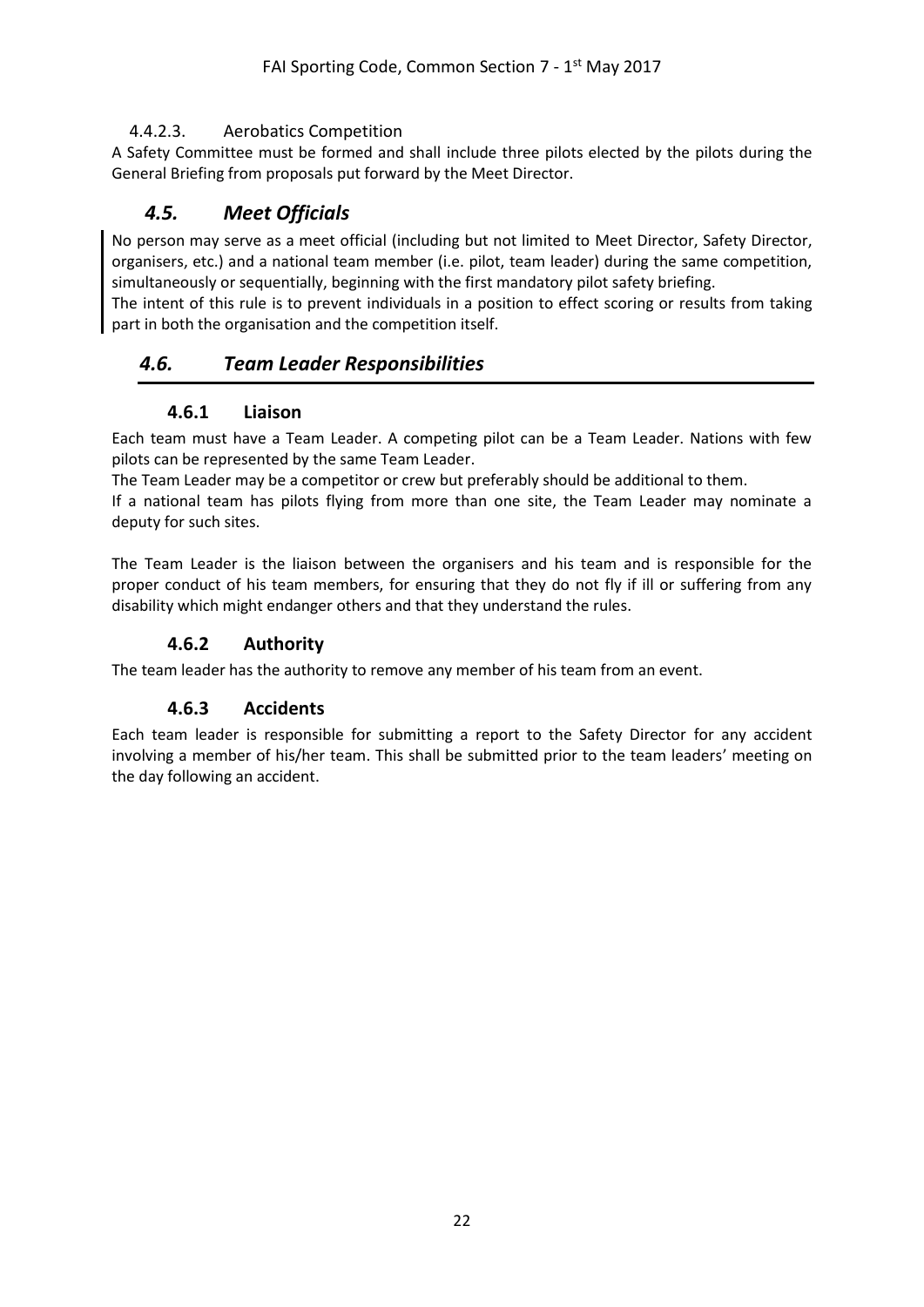# <span id="page-22-1"></span><span id="page-22-0"></span>**5. PREPARATION& REGISTRATION**

## <span id="page-22-2"></span>*5.1. Programme and Facilities*

### **5.1.1 Provision of information**

The organisers shall provide all facilities necessary for the satisfactory operation of the championships and publish the following information, as appropriate, as far in advance as possible: Programme of the championships with dates and times

- Names of the Meet Director, key officials and stewards
- General operational information, including meteorological, medical and safety arrangements, repair facilities and communication information
- Meteorological facilities including daily forecasts with synoptic charts, and satellite presentation
- Information on likely tasks
- Airspace restrictions and any hazardous considerations
- Accommodation and food arrangements, including facilities for press and visitors
- Plans of airfields or sites to be used, showing flying layout and location of entrances and administrative and domestic buildings, car and trailer parks
- Full list of documents and equipment to be provided by competitors
- A provisional entry list on request
- Details of extra language or interpreting facilities
- <span id="page-22-3"></span>• Pilot entry qualifications, fees and deadlines

### **5.1.2 Entry fee package**

As a minimum the following should be included in the fee, when appropriate:

- One map or chart of an adequate scale which must clearly indicate all take offs, landing fields, necessary turn points, restricted airspace and restricted areas. The chart must have a clearly visible grid that matches the GPS co-ordinates used for the competition
- Contest numbers, identity badges and all competition papers

For the minimum possible additional fee to pilots, organisers shall provide:

- Transport of gliders and pilots to and from the take-off site
- Retrieval from out landings along stated routes
- (Optionally) packed lunches or restaurant coupons on each flying day.

#### <span id="page-22-4"></span>5.1.2.1. Accuracy Competition Transport

<span id="page-22-5"></span>Transport of gliders and pilots between HQ or pre-determined pick up point and the take-off site on each flying day should be included in the fee.

#### **5.1.3 Website**

The organiser shall provide a competition website at least 6 months before the championship starting date. It shall give the information listed above and details of entry requirements, deadlines and procedures for the championship. Once approved, a copy of the Local Regulations should be available for download from the site and a link provided to that document on the FAI/CIVL website. If Local Regulations are posted to the site prior to being approved by CIVL then they should be clearly marked "NOT YET APPROVED BY CIVL".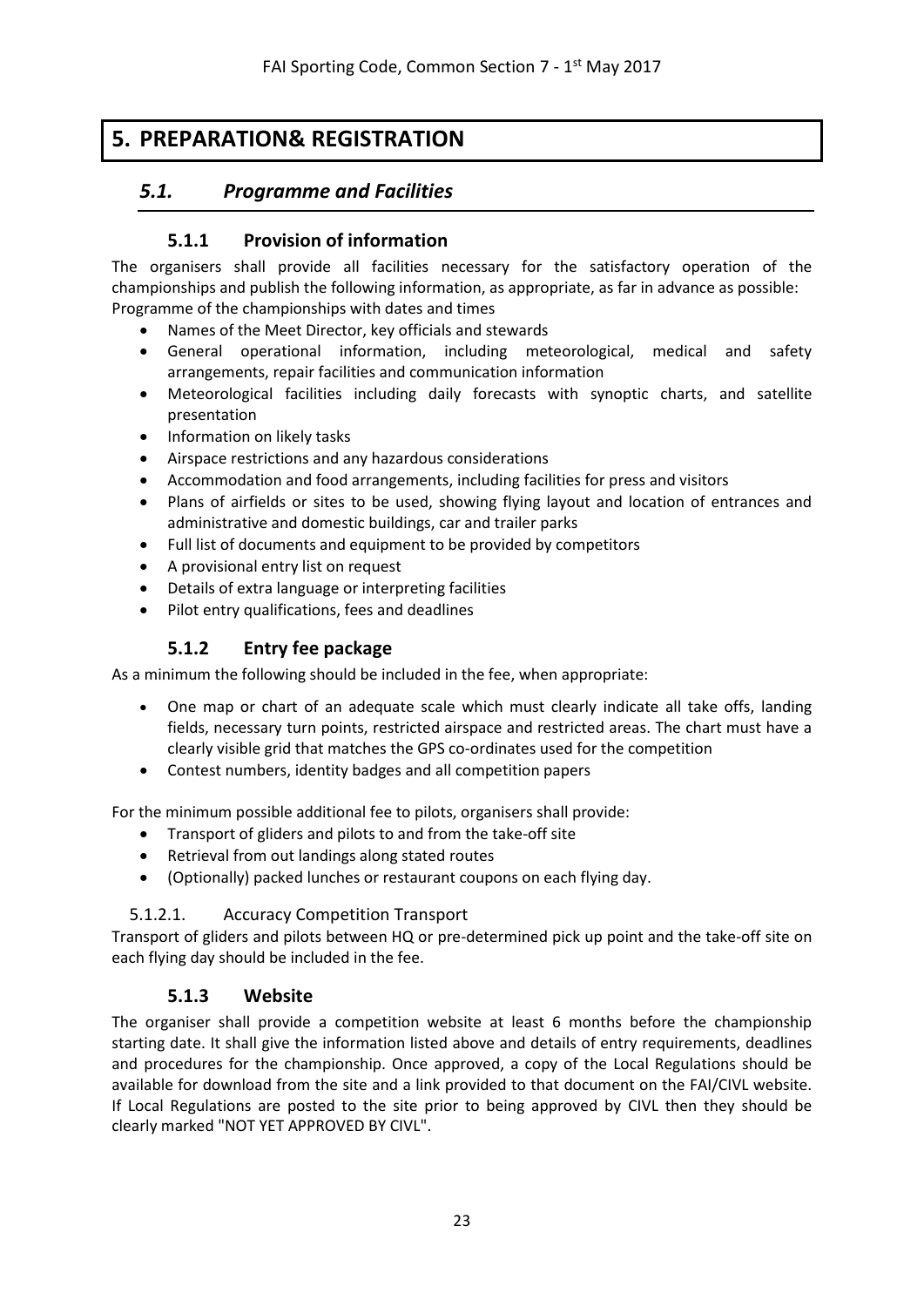## **5.1.4 Headquarters**

<span id="page-23-0"></span>The competition headquarters, all pilot information, maps and any GPS uploads must be prepared before registration is scheduled to commence.

## <span id="page-23-1"></span>*5.2. Registration and Scrutineering*

#### **5.2.1 Reporting**

<span id="page-23-2"></span>On arrival at the championships site each Team Leader and his team members shall report to the Registration Office to complete their entry forms, have their documents checked and to receive any supplementary regulations and information.

#### **5.2.2 Ceremonies**

<span id="page-23-3"></span>The programme for the opening ceremony shall be given in writing to team leaders on arrival. The programme for the closing ceremony and prize giving shall also be published, in writing, at least four days in advance of the ceremony.

#### **5.2.3 Insurance**

<span id="page-23-4"></span>Documentary proof of insurance as specified by the Competition Organiser on the entry form or in the Local Regulations shall be made available to the organisers before starting to fly from the competition site.

### **5.2.4 Contest Numbers**

<span id="page-23-5"></span>The Competition Organiser may allocate numbers or letters to each competing glider. Helmet stickers may also be required. Their placement will be specified in the Local Regulations. Failure to display numbers as required is a technical offence and may be penalised accordingly. It is not allowed to have a second number on the glider in addition to the official competition number.

#### **5.2.5 Glider acceptance check.**

<span id="page-23-6"></span>All gliders must be made available to the Competition Organiser during the period of registration, for an acceptance check, in the configuration in which they will be flown. After the opening of the launch window on the first scheduled competition day or the first competition flight of the first round on the first scheduled day no change of pilot or glider may be made except as specified under the conditions Damage to a competing glider (see relevant subsections).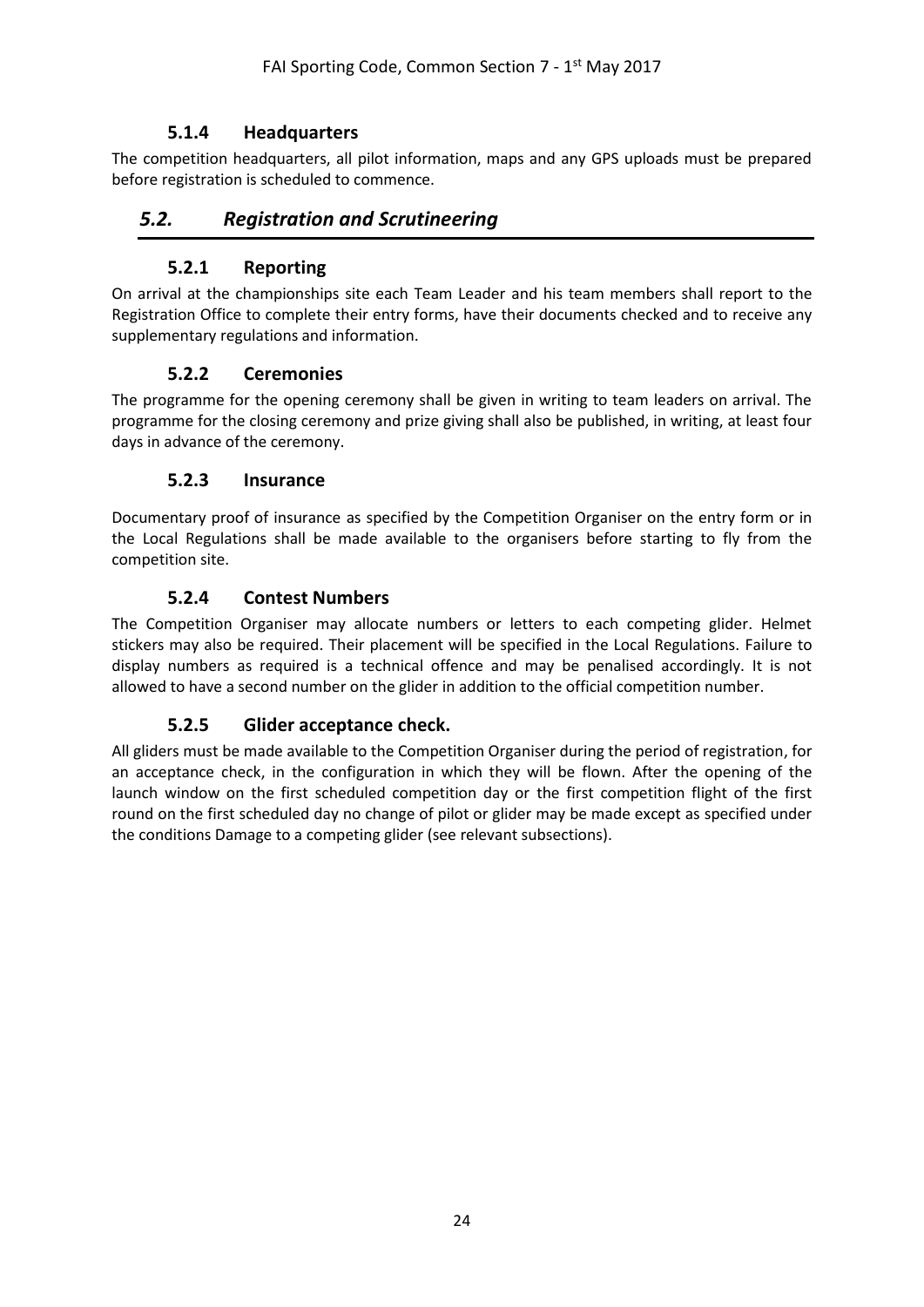# <span id="page-24-0"></span>**6. LOCAL REGULATIONS**

## <span id="page-24-1"></span>*6.1. Local Regulations and Hierarchy*

These are the rules for a specific event prepared by the Competition Organiser to supply additional information and rules to team leaders and pilots. They are to be used in conjunction and must not conflict with the General Section and Section 7 of the FAI Sporting Code. They should also cover those areas where Section 7 or the General Section give discretion or a choice in the rule. The hierarchy of rules is that Section 7 takes precedence over the Local Regulations and the General Section takes precedence over Section 7.

## <span id="page-24-2"></span>*6.2. Format and Template*

Local Regulations for a Category 1 Championship and the Test Event prior to the Category 1 Championship, must use the order and format provided in Section 7 Guidelines and Templates, so that team leaders and pilots become familiar with a consistent layout and order of content.

## <span id="page-24-3"></span>*6.3. Approval and Publication*

The Local Regulations shall be approved by CIVL and not subsequently changed, except under the conditions stated below. In the approval process for the Local Regulations, CIVL should involve the appropriate committee and the steward who will be working at the event.

Local Regulations should be submitted to CIVL 8 months prior to the event, and approved and published at least 6 months prior.

Once approved, the Local Regulations will be published on the CIVL website and CIVL Delegates will be notified. The Competition Organiser should, as a minimum, publish on his website a link to the approved Local Regulations. Any version of the Local Regulations published by the Competition Organiser before approval by CIVL must display a clear and prominent statement to that effect.

## <span id="page-24-4"></span>*6.4. Entry Requirements and Local Regulations*

The entry requirements form a part of the Local Regulations and may be approved and published earlier than the final Local Regulations in order to give pilots and NACs maximum time to prepare. The same approval procedure should be followed prior to publication of entry requirements. The Competition Organiser may additionally send this documentation direct to FAI member associations.

The organiser may also supply competitors with supplementary information on arrival at the championship site but the CIVL Bureau must have approved any matter intended to have the force of a competition rule as a minimum.

## **6.4.1 Changes to Local Regulations**

<span id="page-24-5"></span>The Competition Organiser shall make any changes to Local Regulations which are necessary to comply with rule changes published in the Sporting Code between the date of approval (by CIVL) of those regulations and the start of the Championship.

Any further additions or amendments to the published Local Regulations shall be announced by the Meet Director after discussion with the Steward, Jury and Team Leaders. Such changes might include, for example, adjustments to task parameters, policy on rest day, programme timings etc. If changes are made after the event has started, they shall not be applied retrospectively.

For necessary changes to S7 rules (for safety reasons, for example), or to the Local Regulations that put them in conflict with S7 rules, agreement of the Meet Director, Jury and 2/3 of the Team Leaders present at the meeting, is required.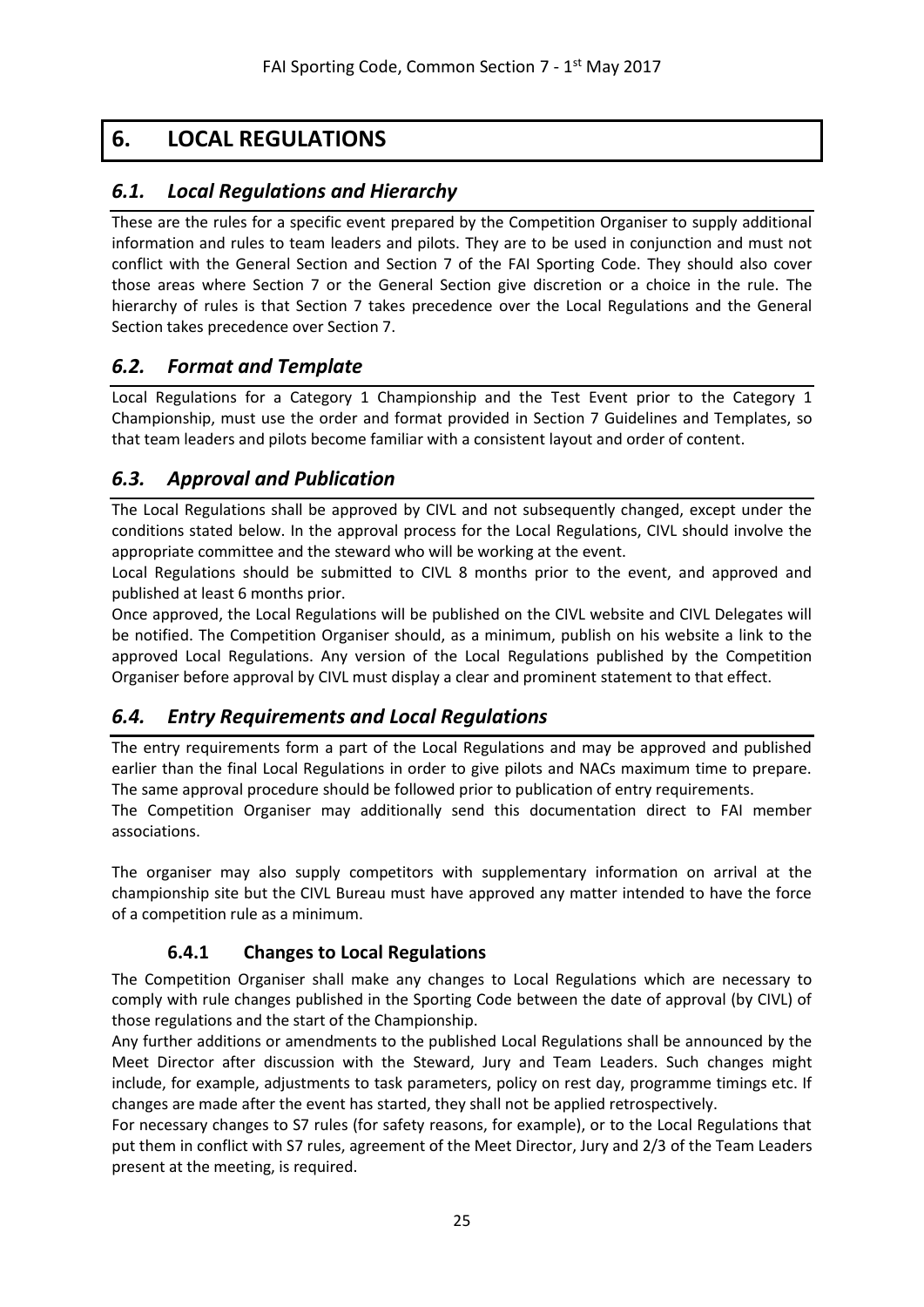# <span id="page-25-1"></span><span id="page-25-0"></span>**7. OPERATIONAL ASPECTS**

## *7.1. Pilots' Briefing*

The Meet Director shall hold a briefing for Team Leaders and/or competitors before each task, at which full meteorological and operational information concerning the tasks shall be given. Task, weather, airspace information, and any special requirements shall be in writing. If possible, a meteorologist prepared to answer questions from pilots shall give weather briefings.

Flight safety requirements given at briefing shall carry the status of regulations.

Briefings may be postponed from the set time in the event of bad weather and further briefings be given if necessary.

<span id="page-25-2"></span>All briefings must be conducted in English.

## *7.2. Team Leaders' Meetings*

In XC, communication between the organisers and competitors is normally through Team Leaders meeting, although pilots normally attend a daily task briefing also. In Aerobatics, all pilots must attend the morning briefing. In Accuracy, pilots may attend with Team Leaders at the morning briefing.

Typically, these meetings review the previous day's flying, report on any incidents or safety issues, and provide logistical and weather information for the day ahead. It is also the opportunity for Team Leaders to raise any issues.

Team Leaders Meetings are held at the Meet Director's initiative but shall also be held within 18 hours if five or more Team Leaders request a meeting with the Organisation.

## <span id="page-25-3"></span>**7.2.1. First Team Leaders Meeting**

The Meet Director shall hold a Team Leaders' Meeting before the start of the first task/round/run of the competition. Typically, this meeting is held after the Mandatory Safety Briefing. Logistical, operational and safety aspects may be emphasised encouraging Team Leaders to ensure their pilots understand, especially those with limited English and/or new to Category 1 competitions. Any issues arising from the Mandatory Safety Briefing can also be addressed or finalised.

## <span id="page-25-5"></span><span id="page-25-4"></span>*7.3. Operational Regulations*

## **7.3.1 Compliance with the law.**

<span id="page-25-6"></span>Each competitor is required to conform to the laws of the country in which the Championship is held. This includes rules of the air

## **7.3.2 Unsporting Behaviour**

Unsporting behaviour should be dealt with according to Section 7 Guidelines and Templates, Chapter 6, and General Section 5.2.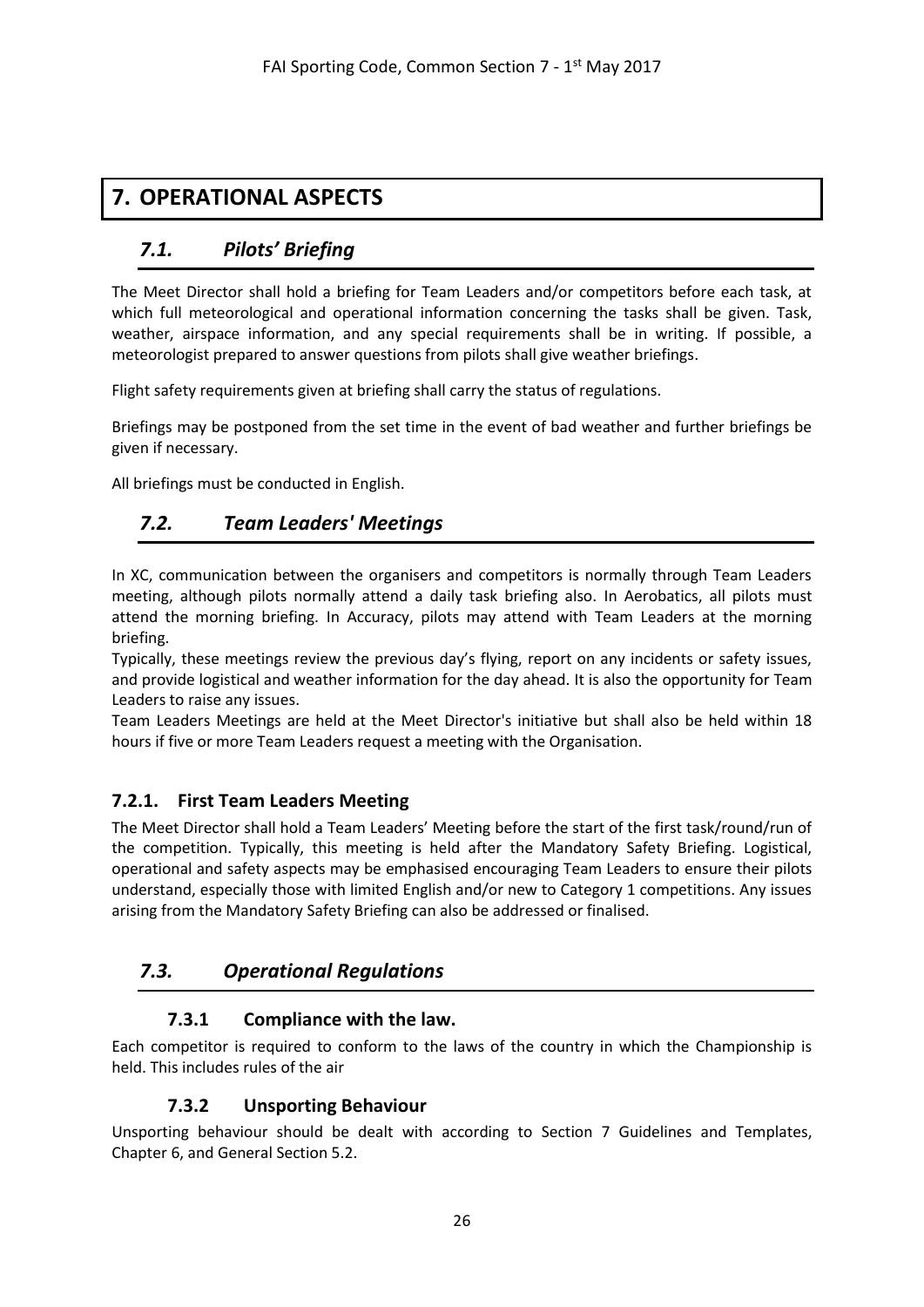### **7.3.3 Airworthiness.**

<span id="page-26-1"></span><span id="page-26-0"></span>Each glider shall be flown within the limitations of its certificate of airworthiness or permit to fly and its manufacturer's published limitations. See relevant subsections.

#### **7.3.4 Damage to a Competing Glider**

<span id="page-26-2"></span>See relevant subsections.

#### **7.3.5 Scoring, Penalties, Complaints, Protests**

<span id="page-26-3"></span>See relevant subsections.

#### **7.3.6 Measurement of Distance**

<span id="page-26-4"></span>All distance measurements in Local Regulations and task briefings for Category 1 events shall be given in metric units.

#### **7.3.7 Pre-flyers**

<span id="page-26-5"></span>Experienced pre-flyers must be available. Further details are in Chapter 8.

#### **7.3.8 Test Flying**

No competitor may take-off during a competition day from the competition site without the permission of the Meet Director. This may be given for test flying.

#### <span id="page-26-6"></span>7.3.8.1. Accuracy Competition Test Flying

When test flying, pilots must not attempt to make a target approach. The Meet Director may also allow competition pilots to fly to the landing field when the competition has been stood down but pilots should not attempt a target approach.

#### <span id="page-26-7"></span>**7.3.9. External Aid to Competitors**

As far as possible, the contest shall be between individual competitors, neither helped nor controlled by external aids.

In Cross-country events, any help in navigation or thermal location by any non-competing aircraft, including competing gliders not in the act of carrying out the task is prohibited. Pre-fliers must land or fly in a designated area as soon as possible after task flying has started (see Chapter 8, Pre-flyers).

In Accuracy, coaching pilots to the target by radio or other external aid is forbidden.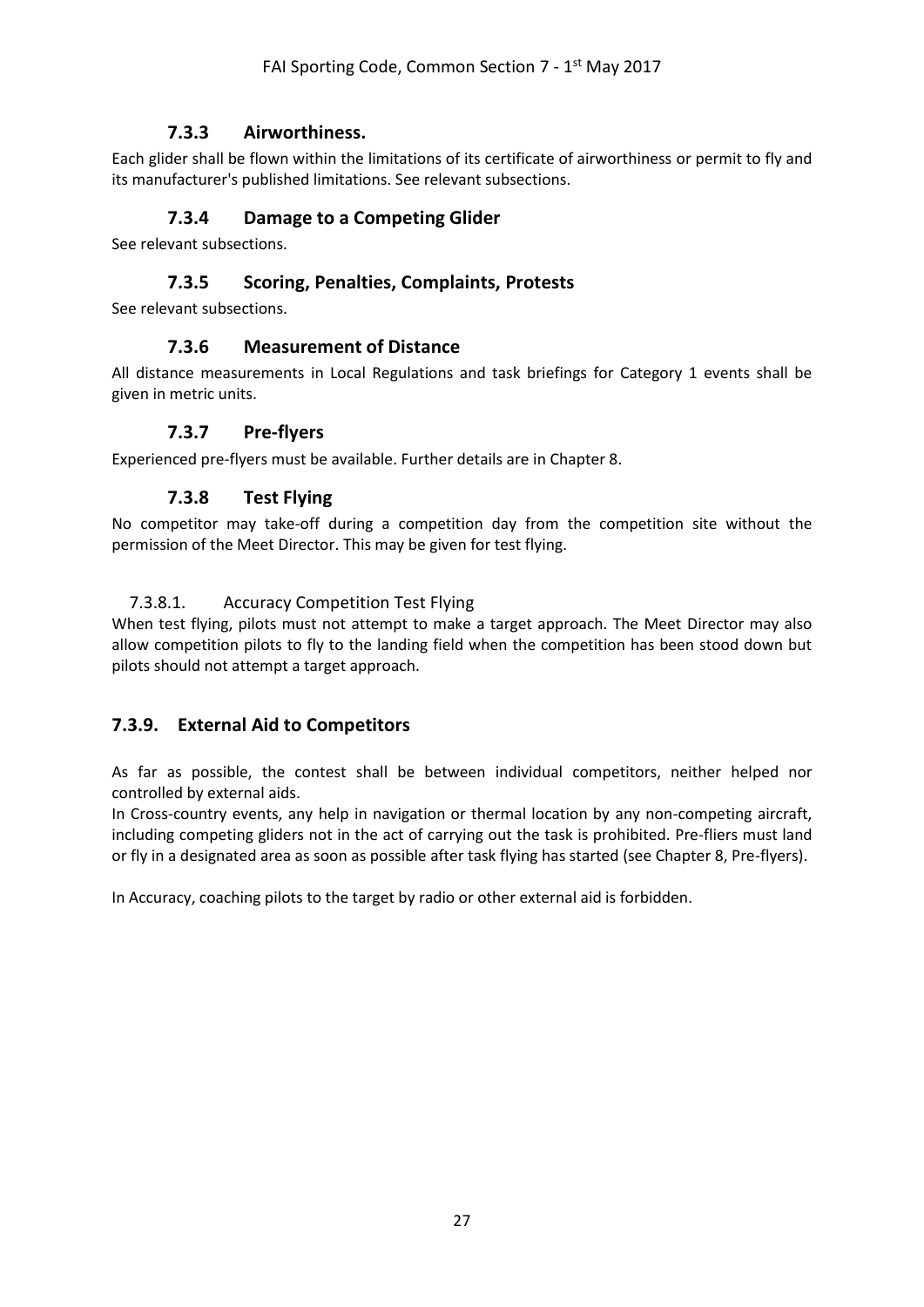# <span id="page-27-0"></span>**8. PRE-FLYERS (WIND DUMMIES) & OTHER FLYERS**

## <span id="page-27-1"></span>*8.1. Objective*

The object of pre-flyers is to assist the Meet Director in deciding when to start take-offs, and to provide information to competitors about the thermal prospects.

## <span id="page-27-2"></span>*8.2. Timing of Flights*

To give the Meet Director the information he needs, the pre-flyers must fly when and where he wants them to, even if this results in their landing out.

## <span id="page-27-3"></span>*8.3. Limit of Flights*

When competition flying begins, the pre-flyers have done their job and must land or fly in a designated area as soon as possible so that they do not interfere with competition flying; in any event they may not fly beyond the start gate.

## <span id="page-27-4"></span>*8.4. Status and Expertise*

Pre-flyers must be a part of the organisation and receive similar benefits as other helpers. They must not be members of teams.

Pre-flyers should be pilots of equivalent skill to the competitors. It should be an honour to be chosen as a wind dummy and good ones are valuable at assisting in task decisions.

The status of pre-fliers and their important role in Championships should be recognised.

## <span id="page-27-5"></span>*8.5. Other Flyers*

## <span id="page-27-6"></span>**8.5.1. Free Flyers**

Free flyers and personnel associated with teams must not be permitted to fly the tasks or sections of it; it is particularly important that they do not approach goal fields.

#### <span id="page-27-7"></span>**8.5.2. Media**

For each task, the Meet Director, after consultation with the Steward, will determine the press flying activity for the day. On days when media flying is to take place the Meet Director is to brief Team Leaders and FAI Officials in advance. It is mandatory for GPS to be carried by all press aircraft and for the pilot to maintain radio communication with the Safety Director; press aircraft are to fly down and land immediately if communications are lost.

## <span id="page-27-8"></span>**8.5.3. Air Marshals**

Where air marshals are appointed for a Championship they must fulfil the same eligibility criteria as are required of pilots.

## <span id="page-27-9"></span>*8.6. Meet and Safety Directors*

Neither the Meet Director nor the Safety Director shall fly while a task is in progress; end of a task is defined as when all competing pilots have reported back. This does not exclude either official from flying in a helicopter or other such aircraft to aid in a search.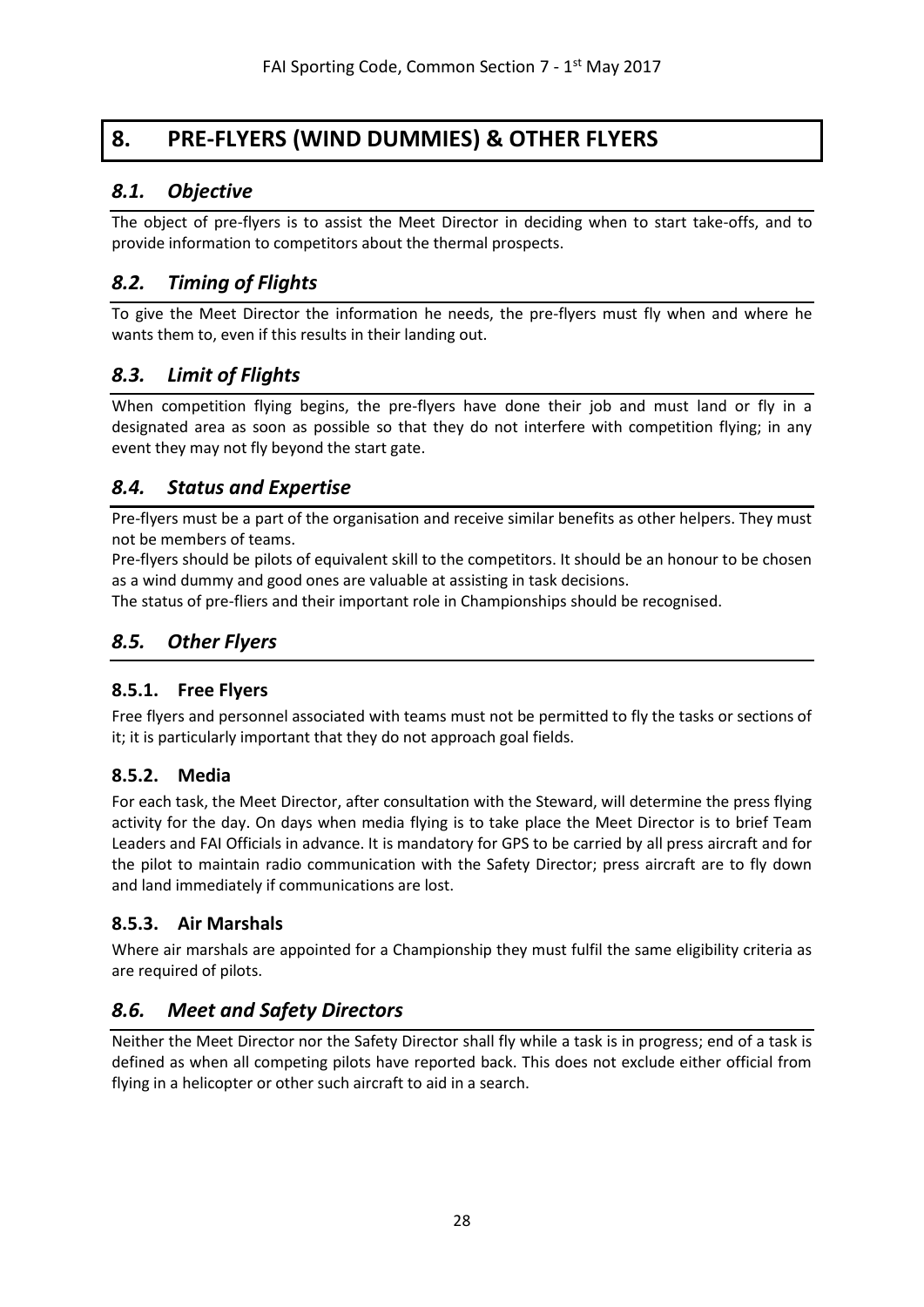## <span id="page-28-1"></span><span id="page-28-0"></span>**9. FLIGHT SAFETY**

### **9.1.1 Safety Briefing**

<span id="page-28-2"></span>It is mandatory for all pilots to attend the mandatory Safety briefing (4.4.1) prior to the commencement of flying; pilots who fail to do so will not be allowed to compete.

### **9.1.2 Dangerous Flying Conduct**

It is the responsibility of every pilot to fly in such a way that personal safety and the safety of others is maintained at all times. The Meet Director may penalise competitors who fail to observe this rule, or exclude them from the results.

### **9.1.3 All Flying Banned**

<span id="page-28-4"></span><span id="page-28-3"></span>Both the Meet Director and the Safety Director have the power to ban flying from the site if a task or day is cancelled due to dangerous conditions.

### **9.1.4 Pilot Competence**

Both the Meet Director and the Safety Director have the power to exclude from the Championship pilots who demonstrate a lack of the necessary skills for safe launching, flight or landing. The steward will be consulted before such decision is taken.

#### **9.1.5 Fitness**

<span id="page-28-6"></span><span id="page-28-5"></span>A pilot may not fly unless he is fit. Any injury, drugs or medication that might affect the pilot's performance in the air must be reported to the Director before flying.

#### **9.1.6 Drugs**

<span id="page-28-7"></span>Performance enhancing drugs are prohibited. Refer to General Section 3.11.2.See also http://www.fai.org/cimp-anti-doping-programme

## **9.1.7 Pilot Equipment**

Detailed rules on standards for helmets, reserve parachutes, glider conformance and other equipment are provided in the relevant subsections.

The purpose of these standards is to ensure a certain minimum level of structural integrity and pilot safety in all classes of hang gliders and paragliders and associated equipment.

CIVL recognises that some pilots will choose to trade performance, cost, comfort, convenience, etc. over safety in their choice of personal safety equipment. The results of accidents and injuries affect not just the pilots that may injure themselves due to lack of protection, but friends and family, and the sport as a whole. History shows us that injuries could have been prevented with simple means of better personal protection. E.g. crushable foam in helmets. CIVL also recognises the fact that pilots are personally responsible for their own and others' safety at all times, both in competition and free flying. No rules or equipment can prevent accidents when human factors are involved in decision making. However certain safety equipment can in some cases prevent severe injuries without incurring major negative factors for pilots. E.g. parachutes. CIVL will therefore mandate the use of some personal safety equipment, and will set minimum standards of that equipment where needed.

## **9.1.8 Pre-flight Check**

<span id="page-28-8"></span>Each glider shall be given a pre-flight check by its pilot, and may not be flown unless it is serviceable. Pilots shall ensure that they have a proper hang check, leg loop check and/or no twists in the risers/lines, immediately prior to launch.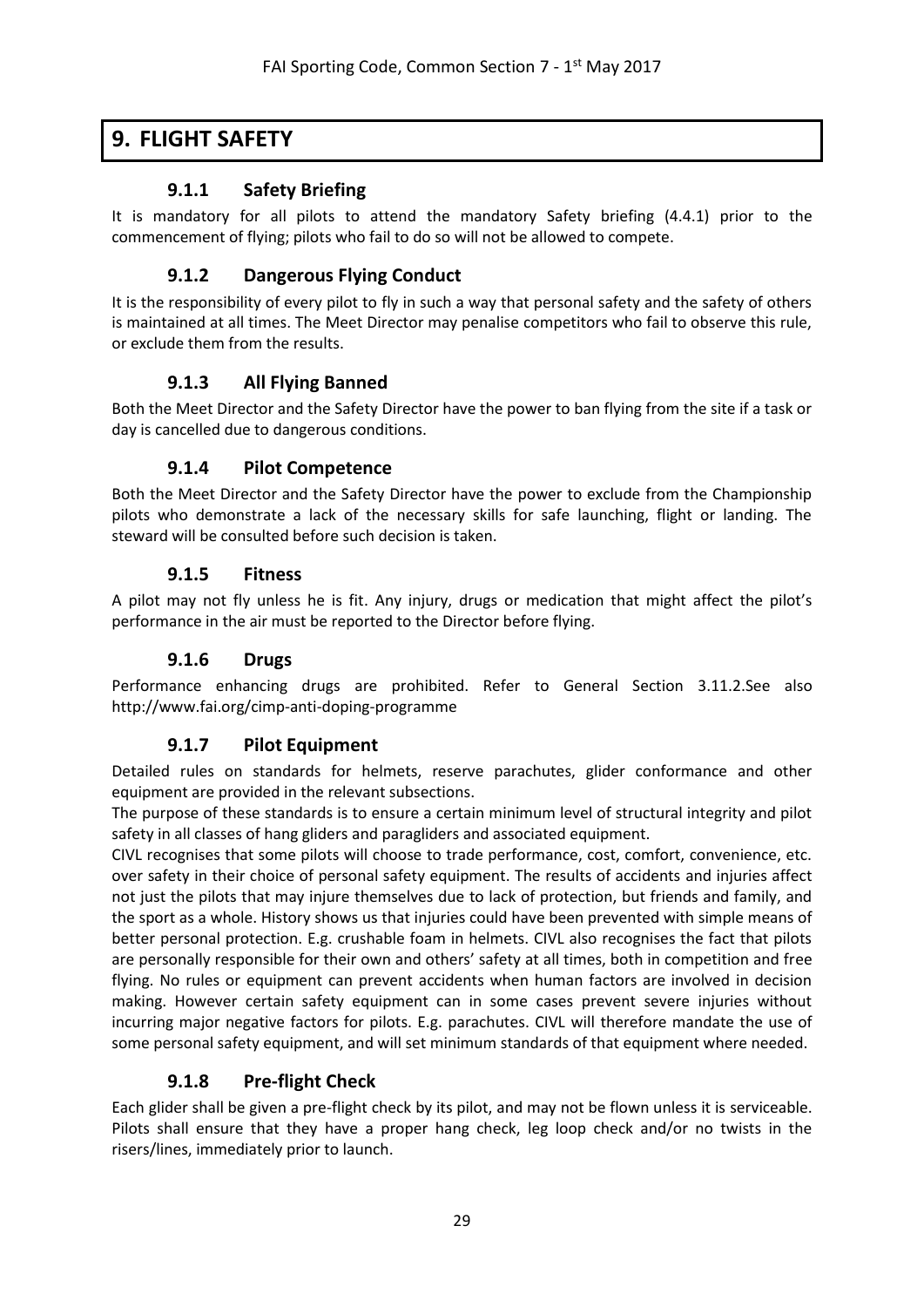### **9.1.9 Maximum Wind Speed**

<span id="page-29-1"></span><span id="page-29-0"></span>The organiser shall include in the Local Regulations a reasonable maximum wind speed in which a task may be flown.

#### **9.1.10 Emergency Medical Provisions**

In Cross-country, an English speaking emergency doctor or medical technician with proper equipment must be available at take-off and at a strategic location during the task. A helicopter with rescue equipment must be available. The normal expected response time shall be announced in the bid and stated in the Local Regulations.

In Accuracy and Aerobatics, an English speaking emergency doctor or medical technician with proper equipment must be available at take-off and at the target. Local Regulations will state response time for evacuation by ambulance to hospital or specialist medical centre. Helicopter evacuation is not mandatory, but if available, the Local Regulations will state the response times.

## **9.1.11 Action in the Event of a Casualty or Serious Accident**

<span id="page-29-2"></span>The Competition Organiser and Meet Director shall follow the procedures outlined in the FAI document "Guidelines in the Event of a Casualty or Serious Accident at FAI Airsports Events" which is sent to all Category 1 Competition Organisers by the FAI office.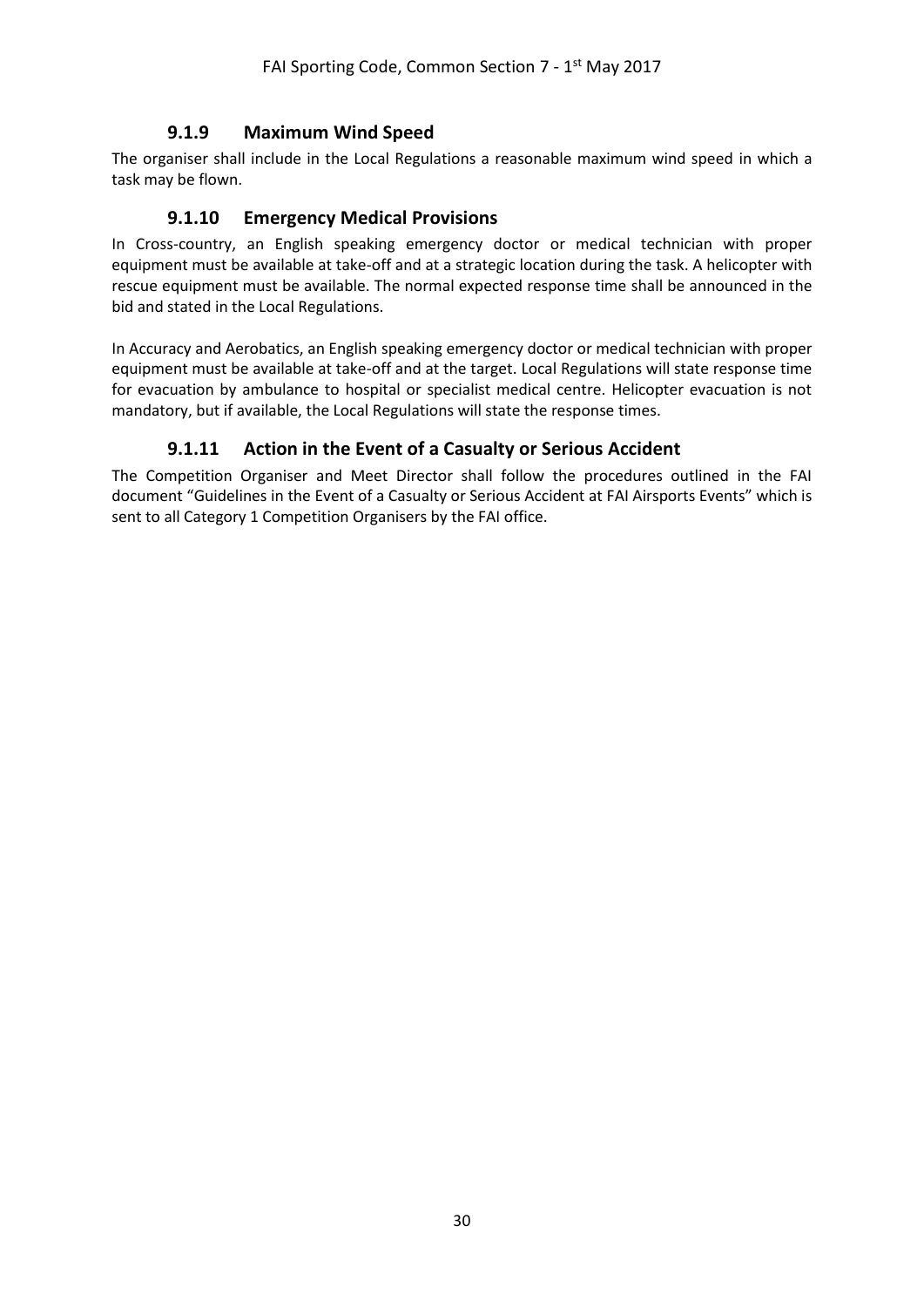# <span id="page-30-0"></span>**10. GENERAL SAFETY MEETING**

A safety meeting attended by all pilots is required. Only by presenting the safety matters relating to the specific site and conditions can there be reasonable assurance that all pilots will have access to the important local safety information. It is mandatory for all pilots to attend such a meeting. Items that should/could be covered in a safety meeting are outlined in Section 7 Guidelines and Templates.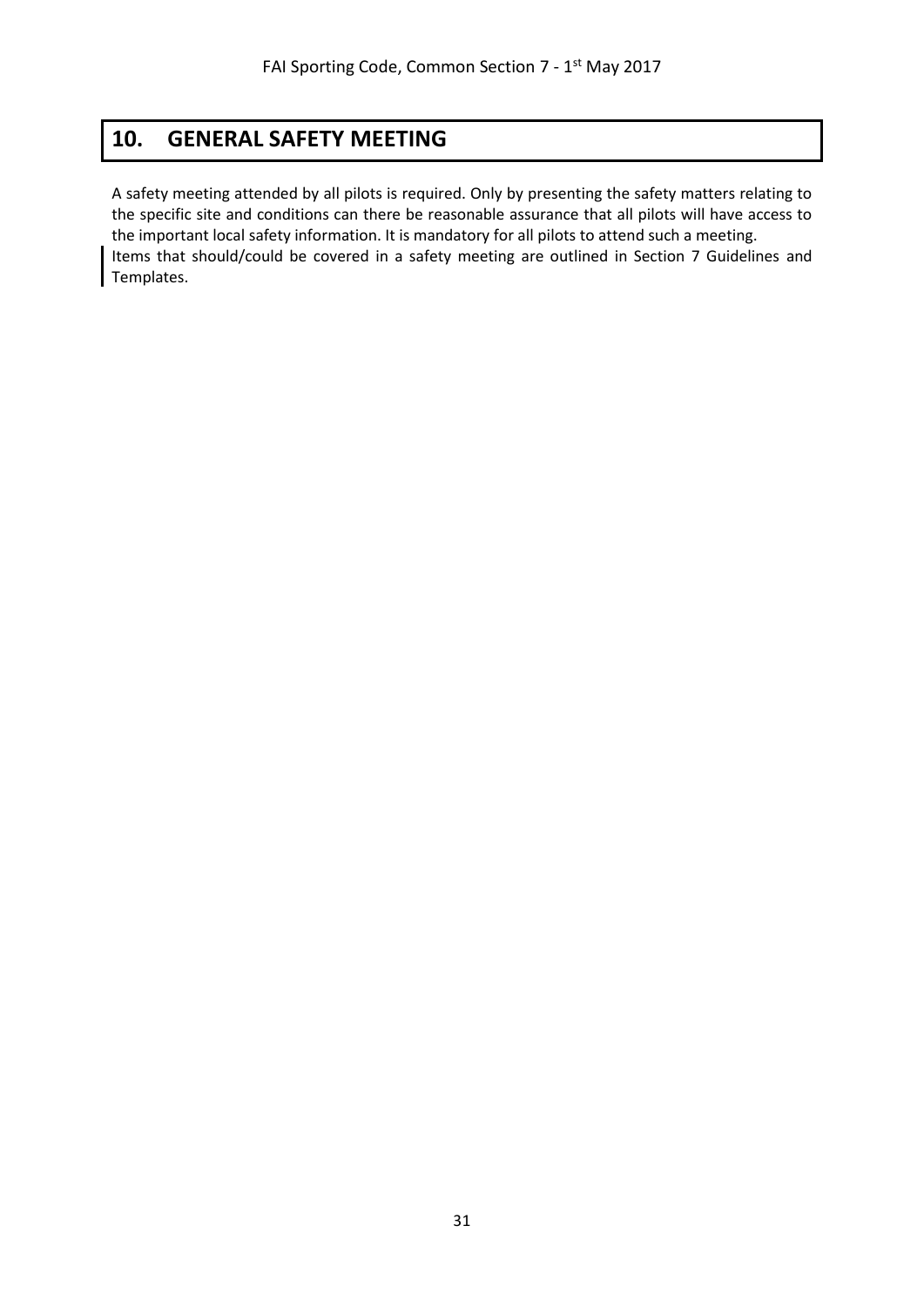# <span id="page-31-1"></span><span id="page-31-0"></span>**11. STEWARDS AND JURY**

## **11.1.1 Powers and description**

<span id="page-31-2"></span>These are detailed in the General Section.

## **11.1.2 Appointment of Stewards.**

Unless specifically authorised by the CIVL Bureau, CIVL shall appoint one or more stewards in consultation with the event organiser according to the needs of the championship. Stewards shall be of different nationalities, and not that of the organiser. However, in the event of the last-minute absence of an appointed steward, a replacement of any nationality, and acceptable to the President of the Jury, may be appointed.

## **11.1.3. International Jury**

<span id="page-31-4"></span><span id="page-31-3"></span>CIVL shall appoint an international jury of three different nationalities. No member of the jury may belong to the host country unless specifically authorised by the CIVL Bureau.

## **11.1.4 Authority of Stewards**

On the steward role, power and responsibilities, see the CIVL Steward Handbook. The steward cannot override the decisions of the Meet or Event Director, but the steward should point out that his/her actions may fail under a protest.

## **11.1.5 Authority to Stop Event**

<span id="page-31-6"></span><span id="page-31-5"></span>The steward must report to the Jury President if rules are not being applied or if adequate safety measures are not in place. The Jury President can temporarily stop the event according to the rules of the General Section.

## **11.1.6 Funding of Jury and Stewards**

#### <span id="page-31-7"></span>11.1.6.1 By the Organiser

The Competition Organiser is responsible for travel, accommodation, meals and refreshments for the international jury and steward(s). At organiser discretion alcoholic beverages can be excluded from food expenses.

Travel shall be arranged after consultation and agreement with FAI officials. The minimum standards to be provided at the event are:

An individual room in the equivalent of 2 star hotel, with air conditioning, when available, should the temperatures be above 30°C.

Suitable dedicated transport for the Jury and Steward(s) must be provided. This transportation will consist of two vehicles in proper working order unless the Steward of the test event deems otherwise. This transport will be insured in full for accidental damage liability or the Organiser will indemnify the jury and stewards in respect of such costs.

The organiser is also responsible for these costs for the steward at the test competition and may be required to fund the cost of an extra visit by the steward, or another suitable person appointed by the Bureau. This additional visit will be authorised by the Bureau where it is necessary to confirm that matters, identified as essential after the test event, have been properly dealt with.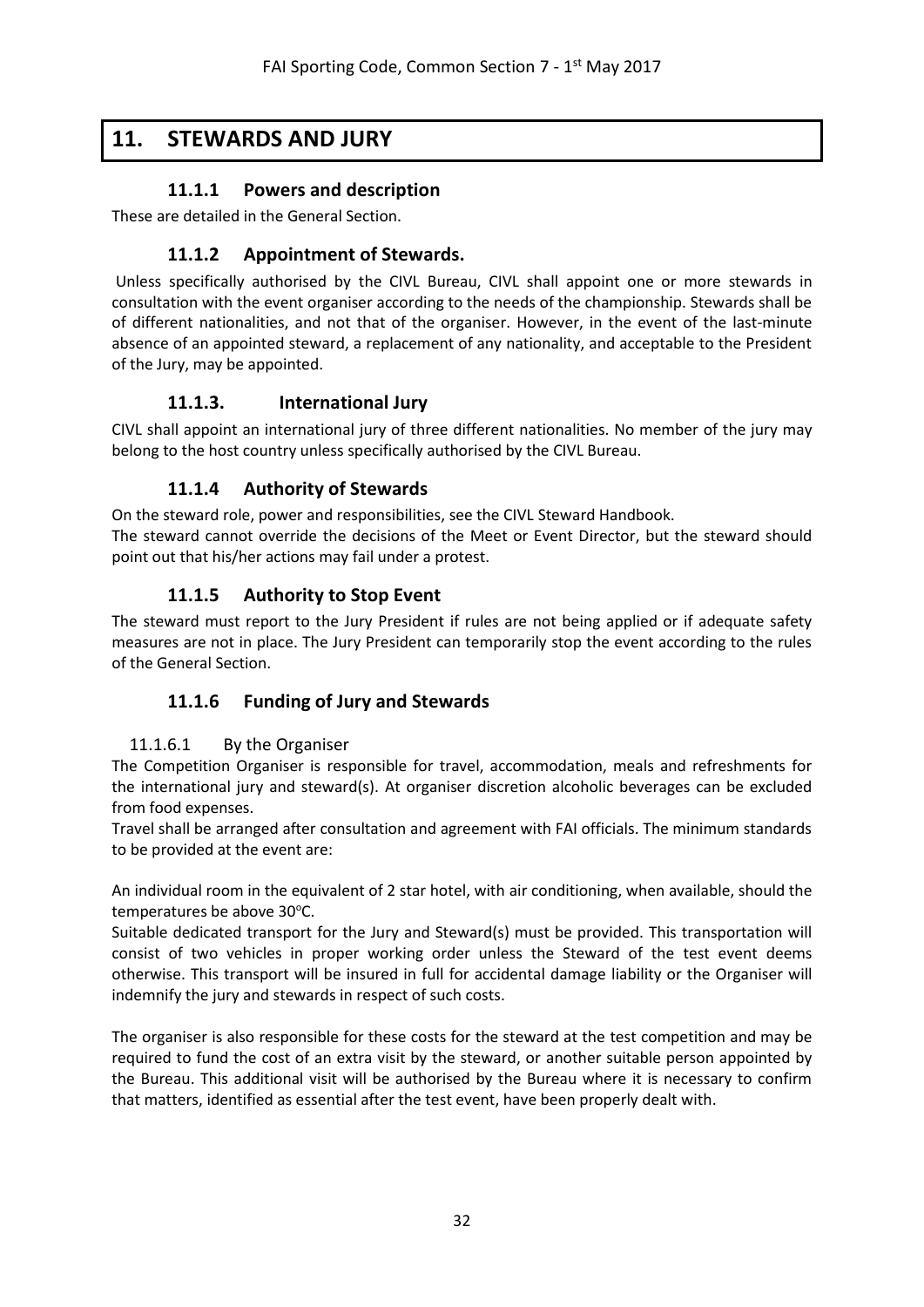#### <span id="page-32-0"></span>11.1.6.2 By CIVL

CIVL is responsible for payment to the steward at 1st Category events and authorised test events of €50 per scheduled competition day, up to a maximum of 16 days, including up to two days prior to the start if the event. These payments are to be made after a correctly completed expenses form is submitted to the FAI Secretariat and approved as required by current CIVL procedures.

#### <span id="page-32-1"></span>11.1.6.3 Equipment

The Competition Organiser is responsible for providing:

- one radio compatible with competition frequencies to Jury and each steward;
- one cell 'phone compatible with the local system, when needed, to each juror and steward.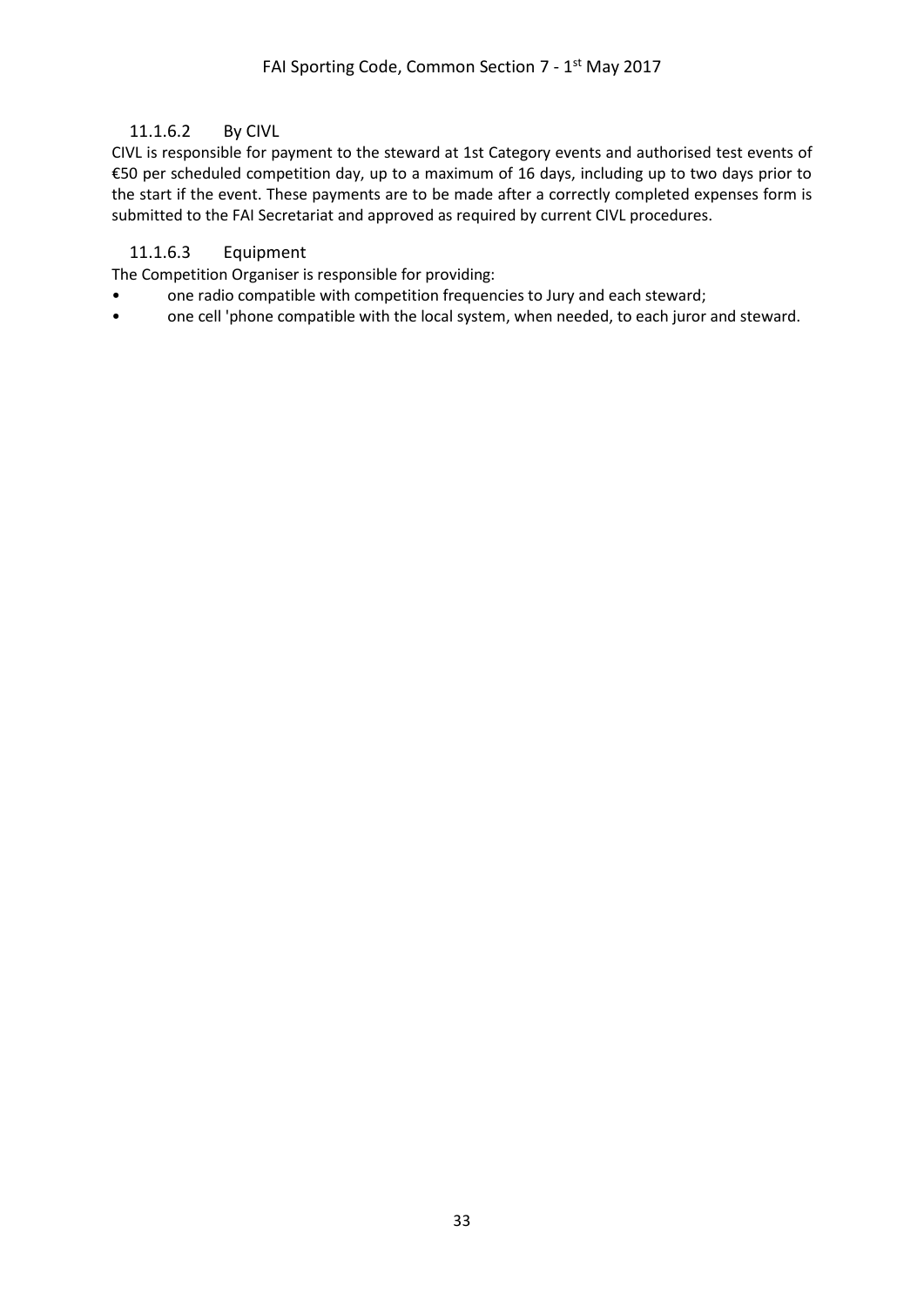# <span id="page-33-0"></span>**12. CIVL RECOGNISED 2NDCATEGORY EVENTS**

## <span id="page-33-1"></span>*12.1. General Rules*

### <span id="page-33-2"></span>**12.1.1. Conflict**

The rules for Second Category events shall be based as far as appropriate on those for 1<sup>st</sup>Category events and must not conflict with them in principle. It is underlined that NACs are responsible for managing the sport in their own territories and have the local knowledge to do so. Therefore, NACs are best placed to make judgements on which rules are appropriate for their events.  $2^{nd}$  Category organisers should make their own decisions within this framework.

2<sup>nd</sup> Category events that are also test events for 1<sup>st</sup> Category events shall be based as far as possible on  $1<sup>st</sup>$  Category event rules and sample Local Regulations except for the requirement for entry requirements and those for additional FAI officials. Organisers should be familiar with all aspects of Section 7. Test events are run to make sure that they are aware of the requirements applicable to a Category 1 championship and that they can cope with them.

#### <span id="page-33-3"></span>**12.1.2. Language**

The rules, regulations and information circulated to NACs and competitors or issued during the event shall be in English and, at the discretion of the organisers, French and/or the language of the host country. In all interpretations the English language version shall prevail.

### <span id="page-33-4"></span>**12.1.3. FAI Authority**

The Rules, Regulations, programme and all other official documents shall carry the statement of FAI authority and display the FAI logo.

#### <span id="page-33-5"></span>**12.1.4. Type of Event**

Only competitions defined as International Sporting Events or Open National Championships (GS 3.1.3 & 4) and meeting the requirements below may be sanctioned as CIVL recognised  $2^{nd}$  category events. In order that international competitors will not be at a disadvantage compared with host nation pilots no  $2<sup>nd</sup>$  Category competition may be run as a series with more than one rest day between planned flying days.

Multiple competitions for the same FAI Class in the same location with overlapping dates will not be accepted as 2nd Category events, except where the multiple competitions are different sub-classes PG(Open, Serial, Sport) or HG (Class 1, Sport)and the total number of pilots competing in all the subclasses does not exceed 150 pilots.

## <span id="page-33-6"></span>**12.1.5. Sporting Licence**

In Second Category events a competitor must hold a current FAI Sporting Licence.

#### <span id="page-33-7"></span>**12.1.6. World Pilot Ranking Scheme**

Pilots participating in valid Category 2 events will earn WPRS points under the rules currently in force for that scheme.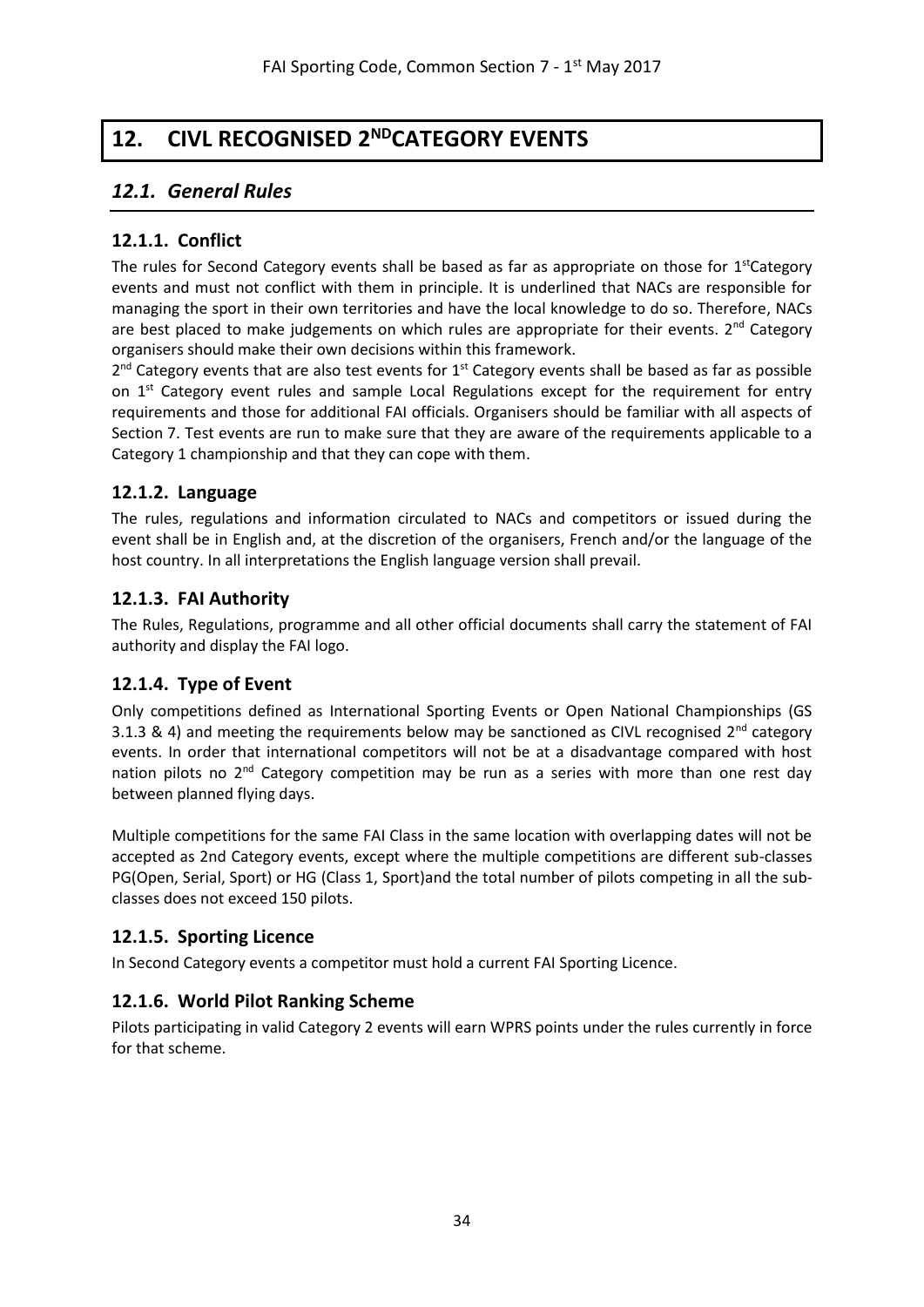## <span id="page-34-0"></span>*12.2. Requirements*

## <span id="page-34-1"></span>**12.2.1. NAC Authority**

Only events which have the approval of the NAC of the Competition Organiser may be sanctioned as Category 2. If the event is to be held in the territory of another NAC, then the Competition Organiser must also obtain authorisation from that NAC. Written proof of this authorisation must be submitted to FAI/CIVL with the application form.

## <span id="page-34-2"></span>**12.2.2. Application for Sanctioning**

The Competition Organiser must provide the following a minimum of 30 days before the event inscription:

- A completed application form to the CIVL Competition Coordinator.
- The sanction fee (15.4) to the FAI together with a copy of the application form.
- URL or e-mail address for international entries and details of fee payment method.

The Sanction Fee must be paid at the same time the Application Form is sent. Proof of payment must be included in the Application Form. All bank and transfer costs are paid by the organisers.

This will enable the event to appear on the FAI calendar and be publicised as a Category 2 event.

### <span id="page-34-3"></span>**12.2.3. Reserve Dates**

A Competition Organiser may specify a second set of dates, the reserve dates for the competition. These may be used if the Competition Organiser postpones the competition prior to the event taking place, or if it was not possible to start any tasks during the event (i.e. no pilots launched under competition conditions). The Reserve Dates will be displayed on the FAI event calendar in addition to the primary Competition Dates. This is subject to the following conditions:

The Competition Organiser notifies the CIVL Competitions Coordinator as soon as the competition is postponed, and at the latest within 48hrs of the end date of the competition. (This is so the FAI calendar is updated to show that the Reserve Dates are now the actual Competition Dates)

Any pilot who is unable to attend the reserve rates is entitled to a refund of a minimum of 80% of any entry fee paid. The refund policy shall be stated in the entry regulations for the event.

## <span id="page-34-4"></span>**12.2.4. Re-scheduling**

If an event is cancelled and all the pilots are given the opportunity to get their money back, it may be re-scheduled provided that the minimum 30days notice is given. The time period is measured from the start of the competition.

## <span id="page-34-5"></span>*12.3. International Participation*

In order to be recognised as a Category 2 event a minimum of 25% of the maximum available places must be set aside for pilots from nations other than that of the Competition Organiser e.g. if the maximum number is 100, 25 of these places will be set aside for international competitors. The registration deadline for foreign pilots shall be no sooner than 15days before the start of the competition, after that date unused places can be filled at the discretion of the Competition Organiser.

## <span id="page-34-6"></span>**12.3.1. Test Events**

2<sup>nd</sup> Category events that are test events for 1<sup>st</sup> Category events may include specific events for foreign pilots e.g. national championships. In this case, the organiser must set aside a minimum of 50% of the maximum available places to other foreign pilots, plus 5 wild cards at the disposal of the Organiser (e.g. if the maximum number is 100, 50 places are truly open to foreign pilots, 5 places are wild cards at the disposal of the Organiser, 45 places are at the disposal of the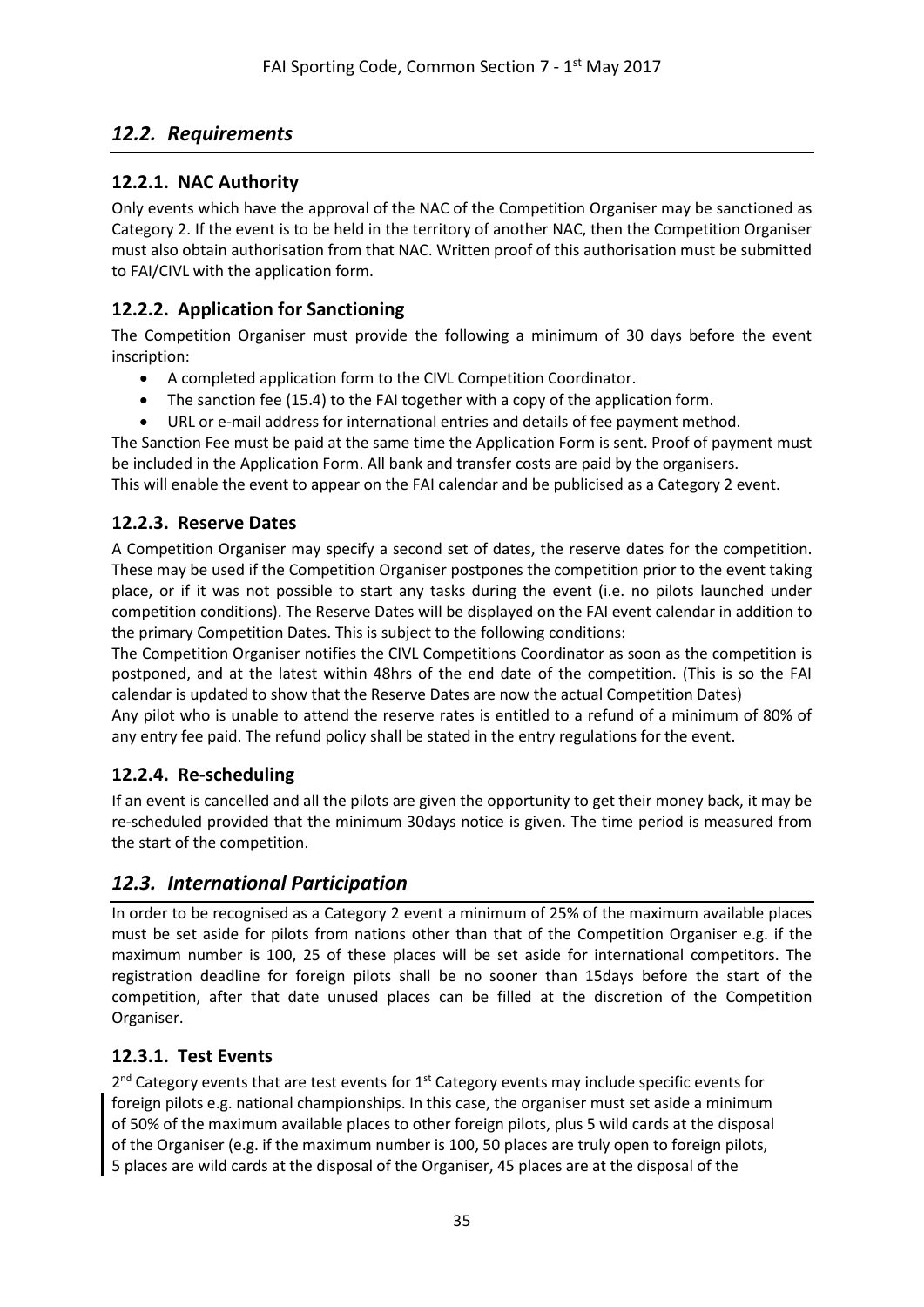Organiser for pilots of his nationality of for other National or Open championships). The registration deadline for foreign pilots shall be no sooner than 90 days before the start of the competition. After that date, unused places can be filled at the discretion of the Competition Organiser.

## <span id="page-35-0"></span>*12.4. Sanction Fee*

The sanction fee for any 2nd category event is the equivalent of 1.5 entry fees (the pilotparticipation fee, inclusive of such compulsory 'extras' such as lift-passes, etc., but exclusive of accommodation). The sanction fee is payable in euros and shall be a minimum of €50 to cover administrative costs.

If an organiser of a 2nd Category event is found not to have checked each competitor's FAI Sporting Licence a warning letter will be sent by CIVL to the NAC for the first offence and for any subsequent offences a financial penalty will be imposed; this will be that the sanction fee will be doubled for the next sanction application from that country.

#### <span id="page-35-1"></span>**12.4.1. Payment of Fees**

FAI CIVL bank account details: Crédit Suisse Private Banking Rue du Lion d'Or 5-7 Case postale 2468 CH- 1002 Lausanne Switzerland

| Account name           | Fédération Aéronautique Internationale |
|------------------------|----------------------------------------|
| Account Number (Euro): | 0425-457968-32-6                       |
| IBAN Code:             | CH63 0483 5045 7968 3200 6             |
| SWIFT/BIC Code:        | CRESCHZZ80A                            |

## <span id="page-35-2"></span>*12.5. Validation*

#### <span id="page-35-4"></span><span id="page-35-3"></span>**12.5.1. Minimum Numbers**

#### 12.5.1.1. XC Competition

Paragliding and Hang gliding Class 1: The minimum number of competitors required to validate a 2nd Category event shall be no less than 10 pilots.

<span id="page-35-5"></span>Hang gliding Class 2, Class 5 and Sport Class: There is no minimum number.

#### 12.5.1.2. Accuracy Competition

The minimum number of competitors required to validate a 2nd Category event shall be no less than 8 pilots.

#### <span id="page-35-6"></span>12.5.1.3. Aerobatic Competition

The minimum number of competitors required to validate a 2nd Category event shall be no less than 10 pilots.

#### <span id="page-35-7"></span>**12.5.2. Maximum Numbers**

The maximum number of pilots must not exceed 150.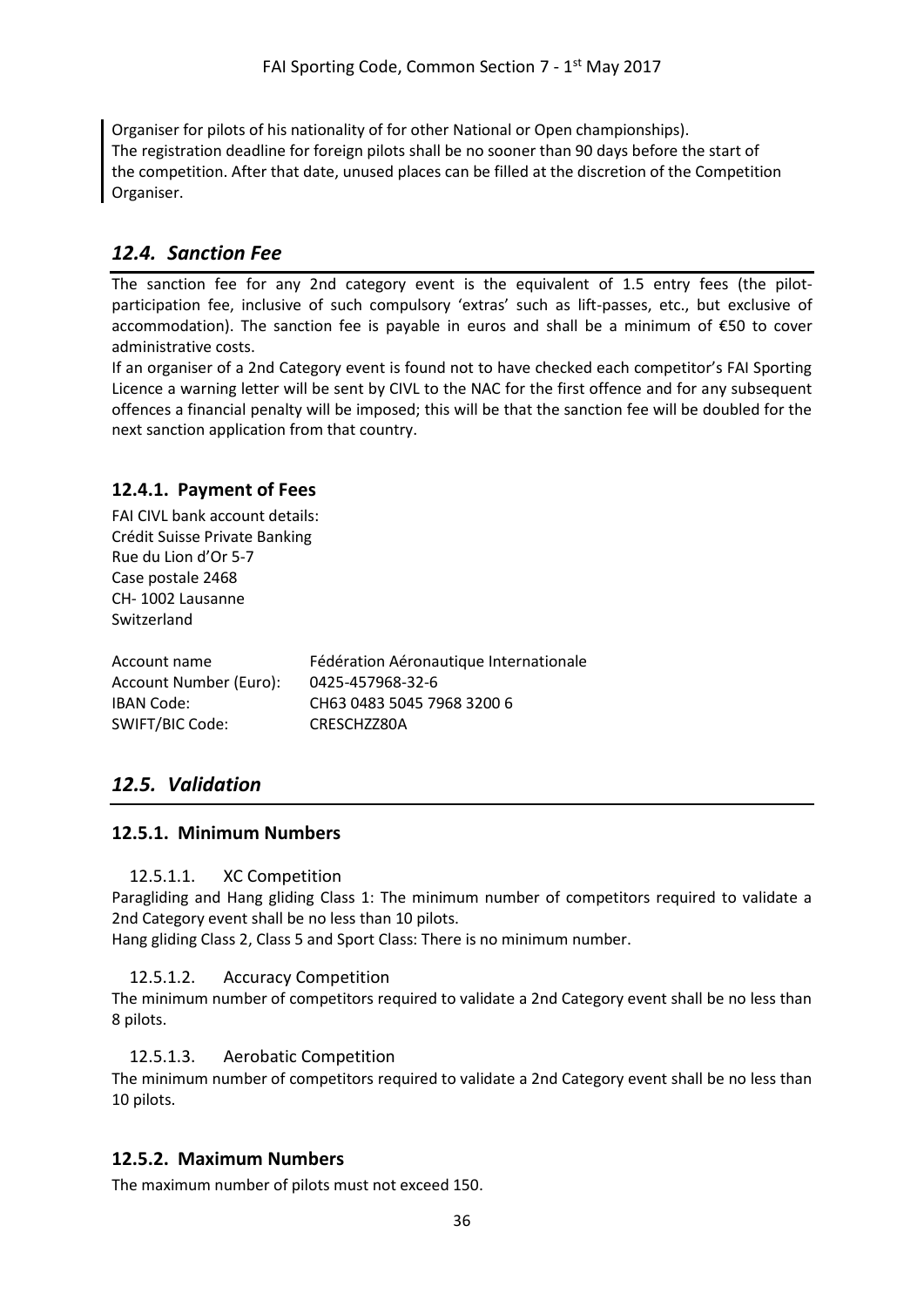### <span id="page-36-0"></span>**12.5.3. Tasks& Validation**

<span id="page-36-1"></span>All competitors shall be set the same tasks, from the same sites on the same days.

#### 12.5.3.1. XC Competition

<span id="page-36-2"></span>The minimum number of tasks required to validate a 2nd Category event is one scored task.

#### 12.5.3.2. Accuracy Competition

<span id="page-36-3"></span>The minimum number of rounds required to validate a 2nd Category event is one scored round.

#### 12.5.3.3. Aerobatics Competition

The minimum number of runs required to validate a 2nd Category event is two scored runs.

## <span id="page-36-4"></span>*12.6. Results*

#### <span id="page-36-5"></span>**12.6.1. Deadline for Provision**

Organisers of 2<sup>nd</sup> Category events must provide official results to the CIVL Competition Coordinator within 7 days of the end of the competition. If results have not been received by that date, CIVL will send a reminder to the organiser and the NAC concerned at the 7 day point. If no official results are received by the 14 day point, another reminder will be sent and any available unofficial results (obtained from a reliable source) will be added to the WPRS list. If the official results have still not been received by the 30 day point, the unofficial results will be deemed to be final and official.

### <span id="page-36-6"></span>**12.6.2. Format of Results**

All results should have the CIVL ID number for each pilot recorded. The following formats are acceptable for input to the WPRS:

- FSDB file from FS
- An Excel format (.xls or .csv) file with the results in the following order:
- Name (First name followed by family name) Nation (IOC abbreviated codes) Total (score) FAI\_licence (number) CIVL\_Pilot\_ID
- PDF files are not acceptable.

## <span id="page-36-7"></span>**12.6.3. Task Dropping**

Results of competitions which drop tasks will be uploaded using the full number of tasks flown to determine the Ta factor. If a competition organiser drops an entire task for all pilots this is effectively an invalid task and will not be counted towards Ta in the WPRS formula.

#### <span id="page-36-8"></span>**12.6.4. Responsibility**

Where a 2nd Category event is not organised by or on behalf of a NAC (e.g. Paragliding World Cup events) the hosting NAC is responsible for ensuring that results are submitted on time by the Competition Organisers.

#### <span id="page-36-9"></span>**12.6.5. Finality of Results**

All results and rankings published on the CIVL website will be deemed to be final after 3 months have elapsed since the last day of the competition.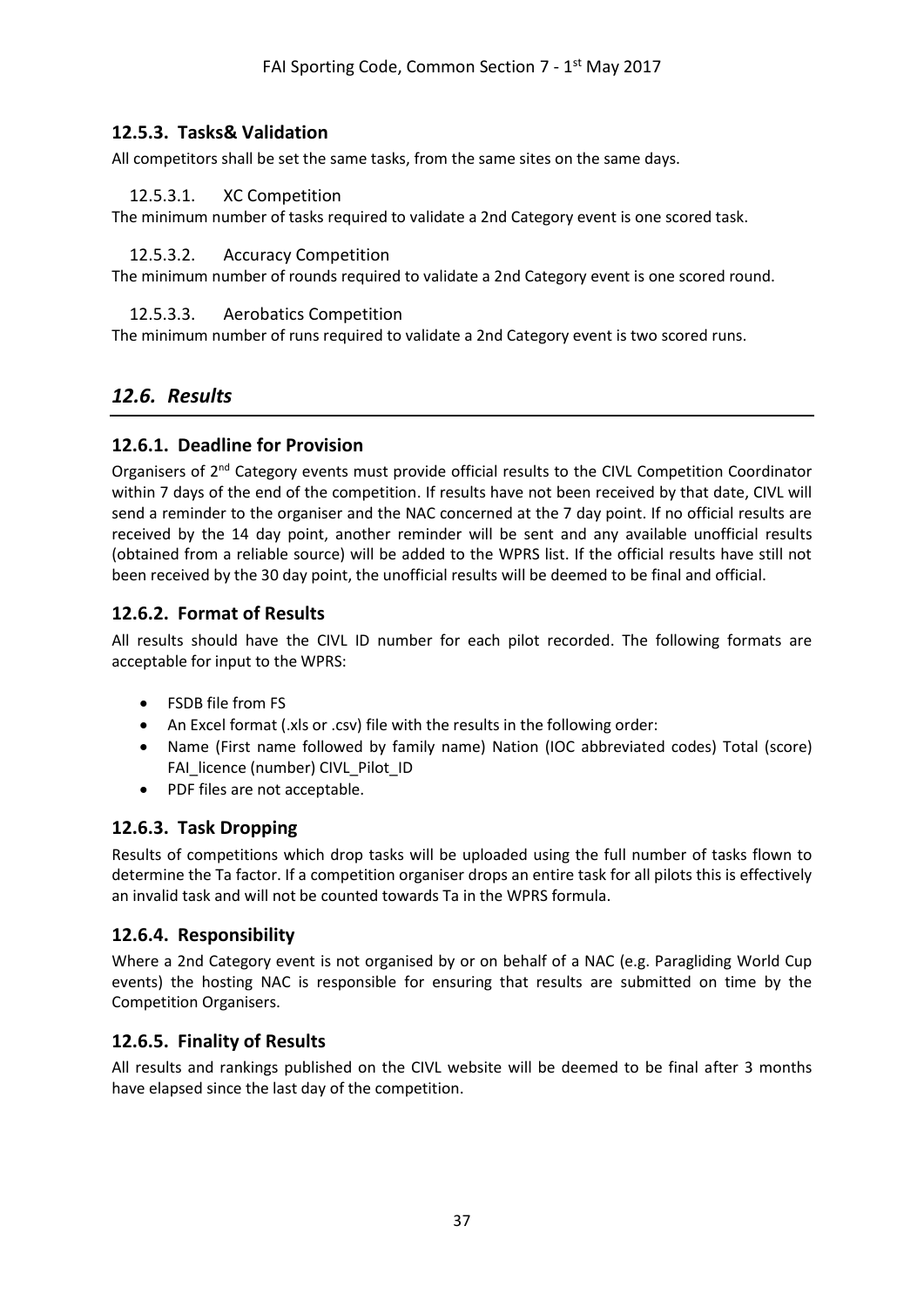## <span id="page-37-0"></span>*12.7. Complaints, Protests and Appeals*

### <span id="page-37-1"></span>**12.7.1. Complaints and Protests**

The method and timing limits for complaints and protests shall be stated in the Local Regulations and be in accordance with the FAI General Section.

After receiving a complaint, the Meet Director must rule on it in the following 24 hours unless exceptional circumstances require more time.

### <span id="page-37-2"></span>**12.7.2. Appeals**

The rights of Appeal to the FAI. are defined in Chapter 9 of the General Section and any such appeals should be directed through the NAC of the pilot concerned, except where GS states otherwise.

## <span id="page-37-3"></span>*12.8. Safety*

It is recommended that Category 2 events comply with the safety requirements for Category 1 events as well as any additional ones needed for local conditions. If no separate Safety Director is appointed for a 2<sup>nd</sup>Category event the Meet Director must give a safety briefing to all pilots prior to the commencement of flying.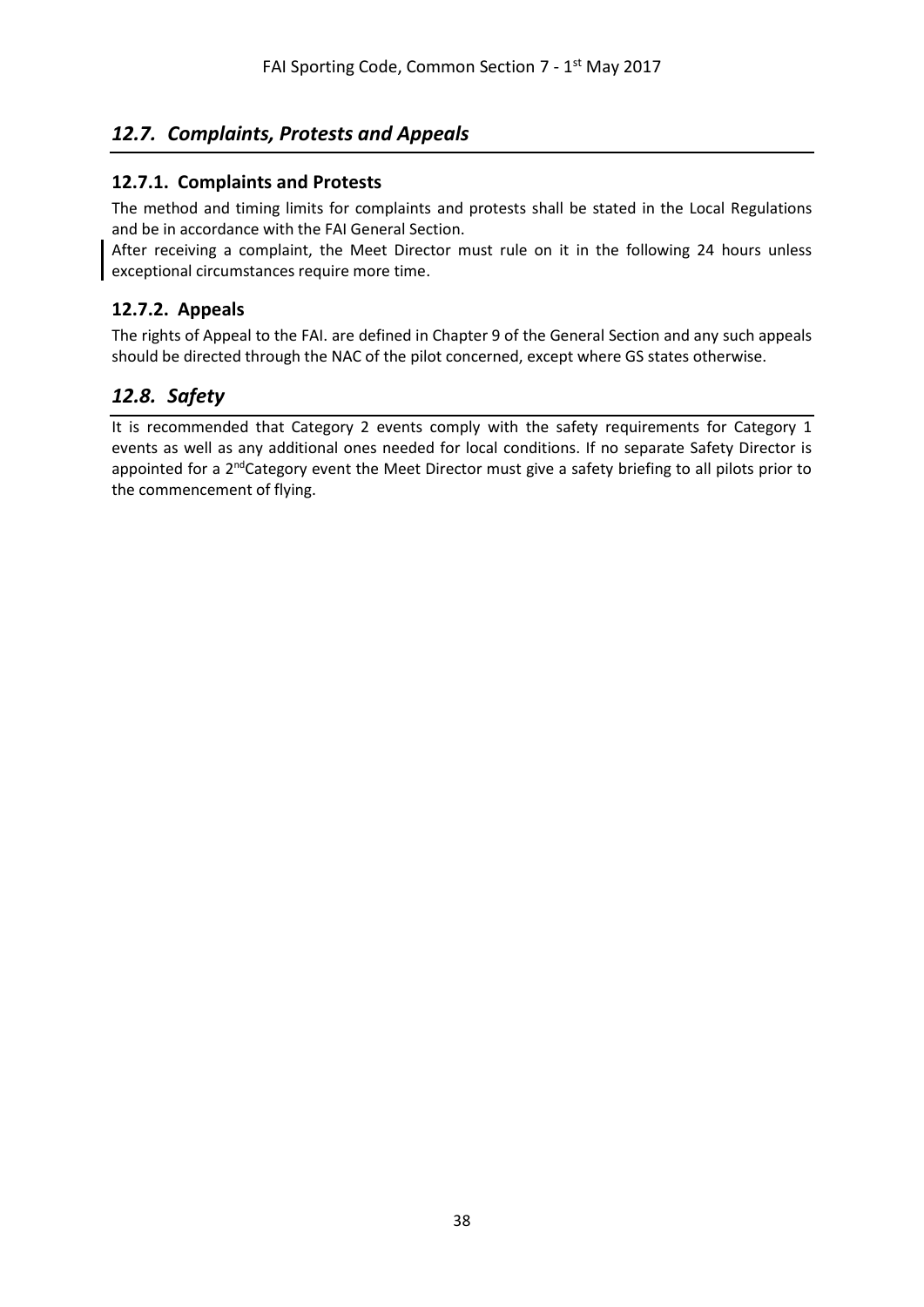## <span id="page-38-0"></span>**13. THE WORLD PILOT RANKING SYSTEM**

The WPRS is a system designed to rank all pilots who fly in competitions that are or have been FAI sanctioned around the world. A separate ranking is produced for each of the flying disciplines of hang gliding and paragliding.

Each ranking is calculated from the results of FAI sanctioned competitions using the current WPRS formula to give each pilot ranking points.

Nation rankings are calculated by aggregating the individual WPRS points of a specified number of pilots from each nation.

Rankings are also currently produced by Continent. See[: http://civlrankings.fai.org/](http://civlrankings.fai.org/)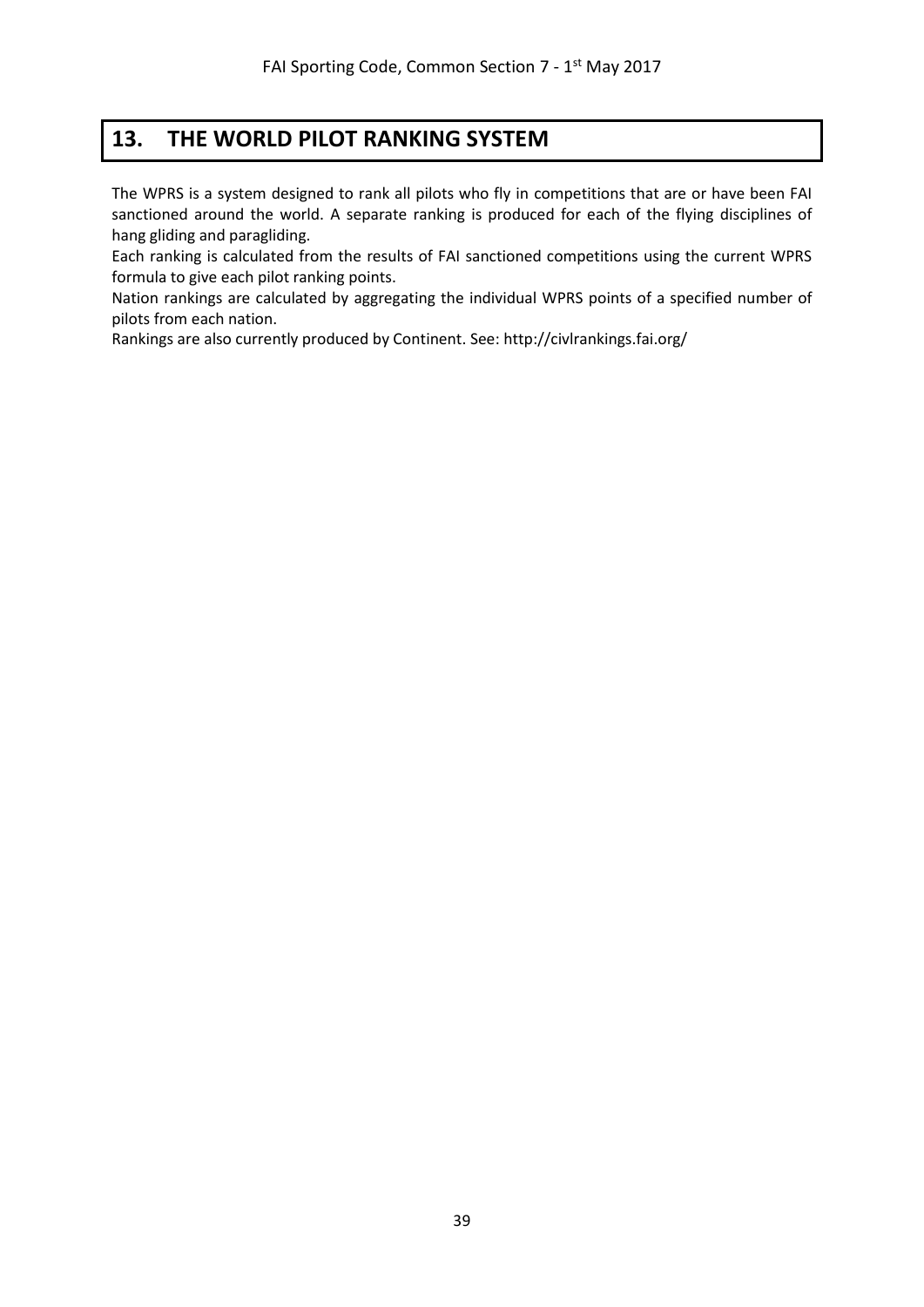# <span id="page-39-0"></span>**14. CLASS DETERMINATION FOR HANG GLIDERS**

## <span id="page-39-1"></span>*14.1. The Class Determination Working Group (CDWG)*

The CDWG is a temporary Working Group of CIVL. It shall consist of 3 members appointed by CIVL Bureau.

The role of the CDWG is to continue the process of ensuring that practical and effective procedures for the determination of class are in place and to make recommendations on the status of particular models of hang glider when requested or otherwise considered necessary. The following rules and guidelines are intended to provide procedures for manufacturers and the CDWG in determining the class of hang gliders.

## <span id="page-39-2"></span>*14.2. Background*

The definition of hang gliders includes the requirement that it be capable of being foot launched and landed consistently in nil wind.

The reason for this requirement is to preserve the lightweight and simple nature of the class. Weight is the ultimate factor limiting performance, so this requirement helps create a level playing field while allowing reasonable design development. In order for a glider to be classified as a hang glider by the CDWG, it must be observed to be launched and landed repeatedly in nil wind. Hang gliders with aerodynamic controls that cannot pass this requirement are Class 4 gliders.

## <span id="page-39-3"></span>*14.3. Manufacturer Procedures*

Manufacturers with a new design that they wish to enter into a CIVL sanctioned competition must contact the CDWG. The CDWG will either accept a videotape demonstrating the required take-offs and landings or the manufacturer may choose to demonstrate the procedure for a CDWG member or appointee. Evidence submitted solely by videotape will be ruled by CDWG. Evidence from an independent CDWG member witness or an appointed witness will be reviewed in a timely fashion. When it is submitted, it is suggested that two weeks be allowed for proper review.

## <span id="page-39-4"></span>*14.4. Videotape Requirements*

Videotape submitted as the sole proof of nil wind capabilities (i.e. there is no official CDWG witness) must include the following:

• A continuous film of each flight including take-off and landing shot from the landing area. A total of two flights demonstrating safe take-offs and landings must be shown. Both take-offs and landings must be clearly visible on the videotape. Note: the use of flaps is allowed at any point in the flight.

• The slope of the take-off must be shown by filming the slope perpendicular to the fall line with the horizon or a visible level as reference. A normal lens setting should be used for at least part of the shooting.

The wind streamers near the take-off and near the landing must be clearly shown in the same continuous video as the take-off and landing. It is suggested that the cameraman zoom in or walk to the streamer while filming.

• Still photos of two landings with a date and time stamp (data back camera) must be submitted along with the videotape as evidence that the flights occurred successively within a reasonable time period.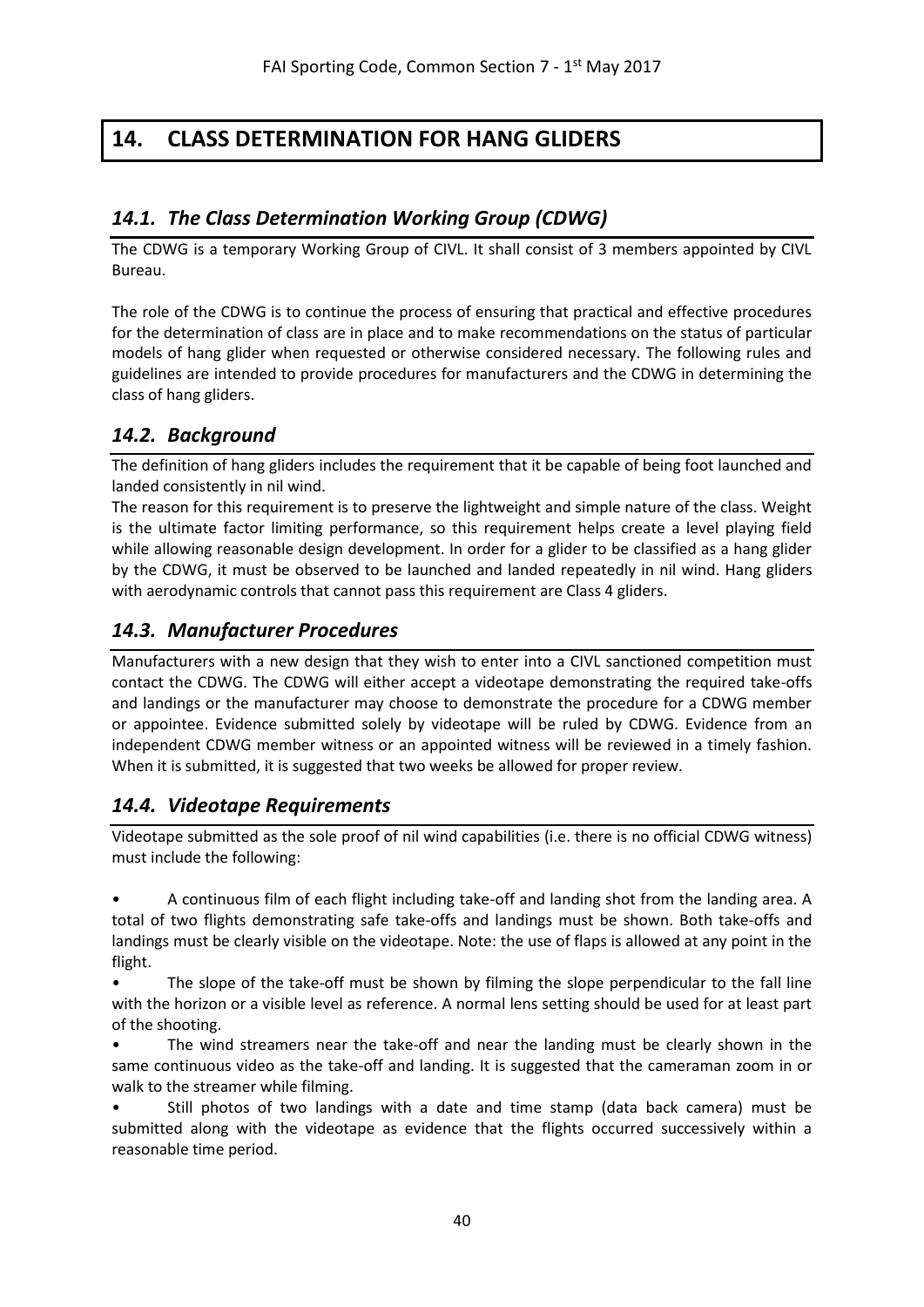### <span id="page-40-1"></span><span id="page-40-0"></span>**14.4.1. Further Requirements**

#### 14.4.1.1. Nil Wind

For the purposes of demonstration, "nil-wind" shall mean a headwind of less than 1 m/s (3.6 km/h; 2.2 mph).

#### <span id="page-40-2"></span>14.4.1.2. Launch Angle

The maximum angle of the launch slope is 30º from the horizontal.

#### <span id="page-40-3"></span>14.4.1.3. Streamers

A light material strip such as Nylon or surveyor's tape or lengths of yarn must be used as streamer material to indicate nil wind (see 1.5). The streamer material must be free from the staff, which can be accomplished by slanting the staff. By definition, slight stirring of the streamer is allowed. We suggest lifting and dropping the streamer to prove it hasn't been artificially stiffened.

#### <span id="page-40-4"></span>14.4.1.4. Foot Launch

Take-offs and landings, to be successful, must occur solely on the pilot's feet with no part of the glider touching the ground except a wing tip and/or the rear end of the keel (or tail if so equipped).

#### <span id="page-40-5"></span>14.4.1.5. Glider Weight

The manufacturer must declare the weight of the glider as tested. The manufacturer must submit an affidavit stating the maximum weight of the glider to be used in competition. In addition the wing dimensions including span, root chord, tip chord (measured at the most outboard point where both the trailing edge and leading edge are straight) and area. New editions of a design which change wing loading must be re-examined.

#### <span id="page-40-6"></span>**14.4.2. Witness Requirements**

If a CDWG member witness is used, no videotape is necessary, but a written report describing the two take-offs and landings as being successful must be made by the witness. This report must include the take-off slope angle and the wind observed. Accompanying videotape is desirable. The manufacturer is responsible for all expenses of the witness, including travel, lodging and food. Note: this procedure can take place at any agreed upon site.

If an appointed witness is used, a written report must be made and videotape fulfilling the requirements of 16.4 must be submitted.

Note: the advantage of this procedure is that it can take place anytime suitable arrangements can be made for an appointed witness to be present.

#### <span id="page-40-7"></span>**14.4.3. Committee Responsibilities**

The CDWG will meet at the CIVL plenary meeting and rule on any outstanding requests. The CDWG will rule on witnessed submissions between plenary sessions in a timely fashion. At least one member must view submitted videotape or the flights in this case.

#### <span id="page-40-8"></span>**14.4.4. Fairings**

Fairings are allowed only in Class 2 gliders. For the purposes of this document a pilot fairing is a streamlined structure rigidly attached to the glider frame, partially or fully enclosing that pilot and as much as practical the surrounding structures. The shape of the fairing is designed to minimise the contribution to the total parasitic drag of the glider, the pilot and the pilot surrounding structures. Windscreens fairing the pilot's head that are not directly attached to a helmet are not allowed.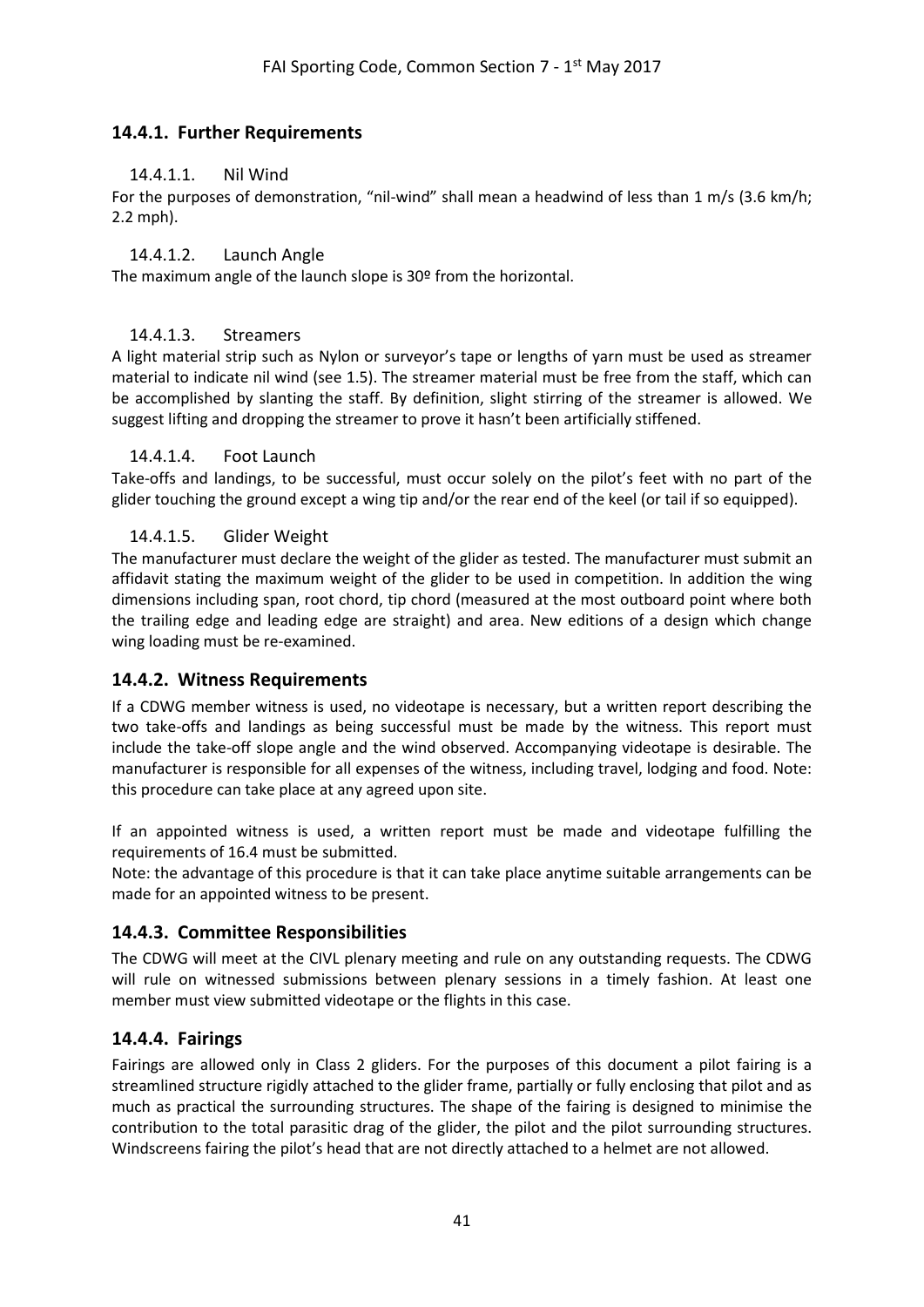# <span id="page-41-0"></span>**GLOSSARY OF TERMS AND ABBREVIATIONS**

*This section amplifies a number of terms which are used in the main text and gives some generally accepted definitions and abbreviations relevant to air sports*

#### **Alphabetical**

| 2D GPS         | GPS model which does not include altitude encoding in the track log                                    |
|----------------|--------------------------------------------------------------------------------------------------------|
| 3D GPS         | GPS model which includes altitude encoding in the track log                                            |
| Aircraft       | See Chapter 2 for definitions, page 2 - 1                                                              |
| Altitude       | The vertical distance from mean sea level (MSL). See also `QNH', and `Height'.                         |
| AMSL           | Above Mean Sea Level                                                                                   |
| ASC            | Air Sport Commission responsible for a specific Sporting Code section.                                 |
| <b>AUW</b>     | All Up Weight / Mass                                                                                   |
| C              | (Temperature) - Celsius                                                                                |
| Certification  | The signature on and preparation of certificates and other documents concerned with                    |
|                | the process of flight verification with a view to validation of an FAI Flight Performance              |
| <b>CIVL</b>    | Commission Internationale de Vol Libre, the International Hang Gliding Commission                      |
| C of A         | <b>Certificate of Airworthiness</b>                                                                    |
| CP             | <b>Control Point</b>                                                                                   |
| FAI            | Fédération Aéronautique Internationale, with its headquarters in Lausanne                              |
| g              | Acceleration due to gravity (9.81 m/sec <sup>2</sup> )                                                 |
| G              | Multiple of gravity force on an aircraft under acceleration                                            |
| Galileo        | The future European GNSS system, equivalent to the Russian GLONASS and the US                          |
|                | GPS satellite navigation systems                                                                       |
|                | Geodetic Datum - The mathematical model of the earth (and its orientiation to the earth) which is used |
|                | in laying out the positional reference system (lat/long, kilometre grid, etc) before the               |
|                | map projection process is used to transform the three-dimensional surface of the earth                 |
|                | model (including topographical features and the reference grid) into a flat map sheet.                 |
|                | Some 200 Geodetic Datums (GD) are in current use and generally were chosen for the                     |
|                | `best fit' of their particular mathematical model to the shape of the earth over the map               |
|                | area concerned. Lat/long figures, to be unambiguous, should quote the GD used which                    |
|                | is normally given in the data at the edge of each map. The WGS 84 Datum is generally                   |
|                | accepted as the best simple mathematical model for the overall shape of the earth,                     |
|                | and is an ellipsoid with an equatorial radius of 6378.1370 km and a polar radius of                    |
|                | 6356.7523 km, and is centred on the earth's centre and orientated to the spin axis. PC-                |
|                | based transformation programmes are available which convert latitudes and                              |
|                | longitudes from those relevant to one Geodetic Datum, to WGS 84 or other Datums.                       |
|                | Differences vary from a few metres to a few kilometres. These differences are not                      |
|                | errors, each lat/long figure is perfectly correct, it is only the different GD (world                  |
|                | mathematical model) which changes the lat/long figures for a given point on the                        |
|                | earth's surface. Therefore, for distance calculations to be accurate, the lat/longs of                 |
|                | points at the beginning and end of the leg concerned must be with respect to the same                  |
|                | G (see GS para 7.3.1.1). The calculations themselves use these standardised lat/longs,                 |
|                | applied to a distance calculation formula based on the FAI earth model given in GS para                |
|                | 7.3.1.1. The WGS 84 Datum can be used in deriving lat/longs for long distance                          |
|                | calculations and is used by ICAO and national aviation agencies in defining highly                     |
|                | accurate standardised runway datums for the future use of GPS as a runway approach                     |
|                | aid.                                                                                                   |
| Geodesic       | The shortest distance between two points on the surface of an ellipsoid.                               |
| <b>GLONASS</b> | Global Orbital Navigation Satellite System, the Russian GNSS system similar to the US                  |
|                | GPS                                                                                                    |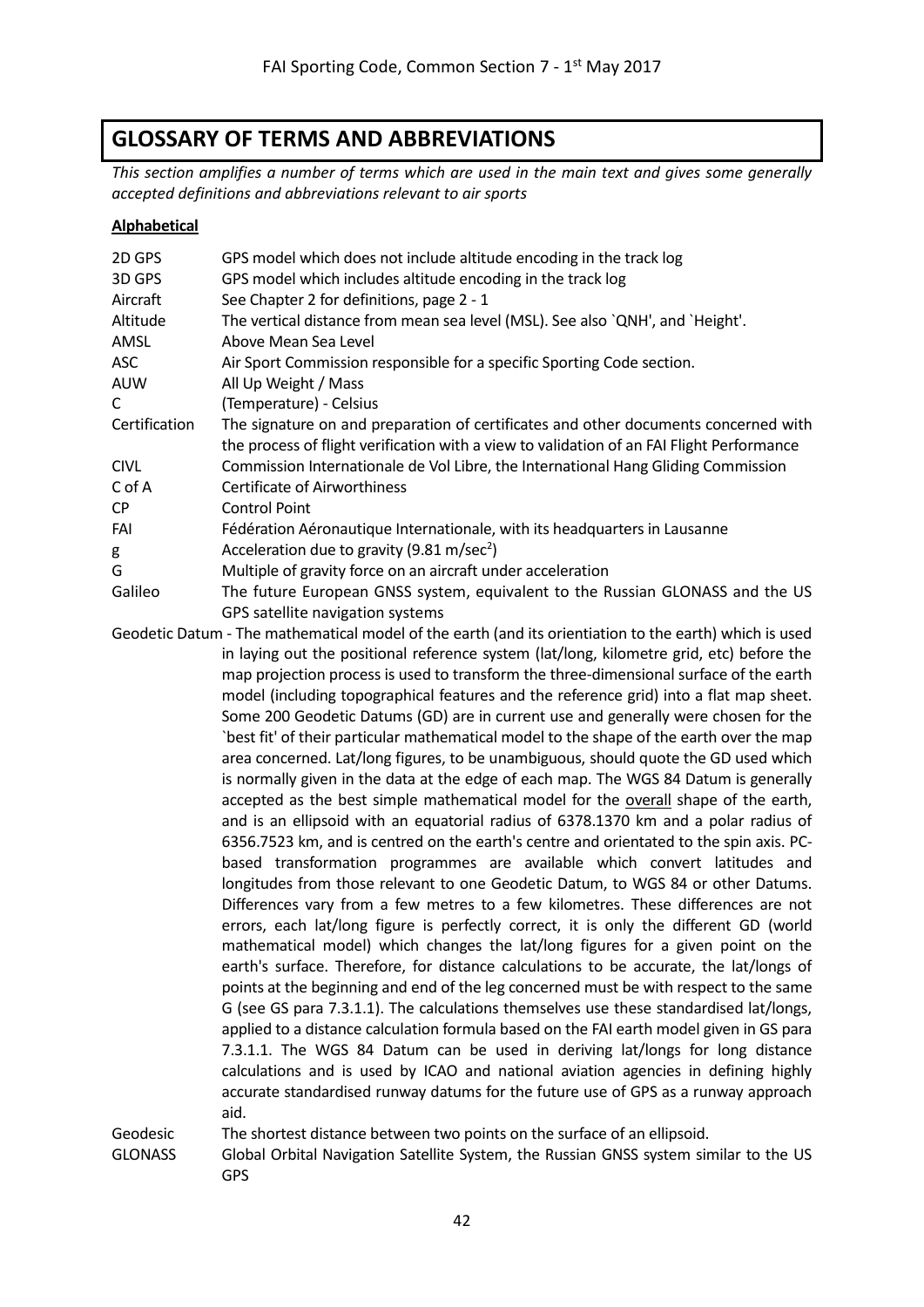- GNSS Global Navigation Satellite System (Generic term for all systems such as the Russian GLONASS and the US GPS)
- GPS Global Positioning System (US GNSS System presently managed by the Department of Defense)
- GPS (2D) GPS model whose track log does not include altitude coding.
- GPS (3D) GPS model whose track log includes altitude coding.
- GS The General Section of the FAI Sporting Code
- Height The vertical distance from a given height datum such as the take-off place. See also `QFE', and `Altitude'.
- HG Hang Glider
- Homologation The validation of a Flight Performance by an NAC or FAI for record purposes. Also the process of approving a particular model of glider for competition purposes.
- Host When used in conjunction with NAC this refers to the NAC in whose territory the event is run.
- hPa Hecto Pascal (Pressure unit, equal to a millibar)
- IAS Indicated Airspeed

ICAO International Civil Aviation Organisation (HQ in Montreal, Canada)

International Standard Atmosphere (ISA) - The ISA to be used for FAI matters is given in ICAO Document 7488 tables 3 and 4. It assumes a temperature and pressure at sea level of 15°C and 760 mm of mercury (or 1013.25 mb/hPa), and a constant temperature lapse rate from sea level of 6.5°C per 1000 m (1.98°C/3.56°F per 1000 ft) rise in height, up to a height of 11,000 m (56.5°C) which is assumed to be the Tropopause, above which constant temperature is assumed. Pressure figures from this ISA are used in calibration of barographs, because although the real atmosphere varies from day to day, for calibration purposes a set of internationally agreed figures are needed so that all calibrations are to the same datum, whether or not such figures correspond to `true' height on a given day. A similar principle is used in calibrating pressure altimeters for aircraft, so that all aviation activities have a common standard of pressure height indication in the cockpit.

- ISA International Standard Atmosphere
- MD Meet Director, also known as the Event Director and referred to in GS Chapter 4 as such
- min Minute, unit of time (UT), compared to `arcmin' which is 1 minute of angle
- m/s Metres per Second
- MSL Mean Sea Level
- NAC National Airsport Control
- O (FAI Class) Hang Gliders and Paragliders
- O&R Out and Return
- OO Official Observer
- PA Paragliding Accuracy
- PG Paraglider
- QFE Pressure Setting which indicates zero altitude when at airfield height
- QNH Pressure Setting which indicates height above sea level
- SD Safety Director
- S7 Section 7 of the FAI Sporting Code i.e. this section. Also sub-sections 7A to 7D.
- Shall See under `Wording'
- Should See under `Wording'
- Space Above the earth's atmosphere, in earth orbit or above
- Sprog and A strut, outboard of the wing, which supports an area of the sail on a flexwing hang glider. Sometimes referred to as a "wash out rod" or "anti dive stick or strut" in the past.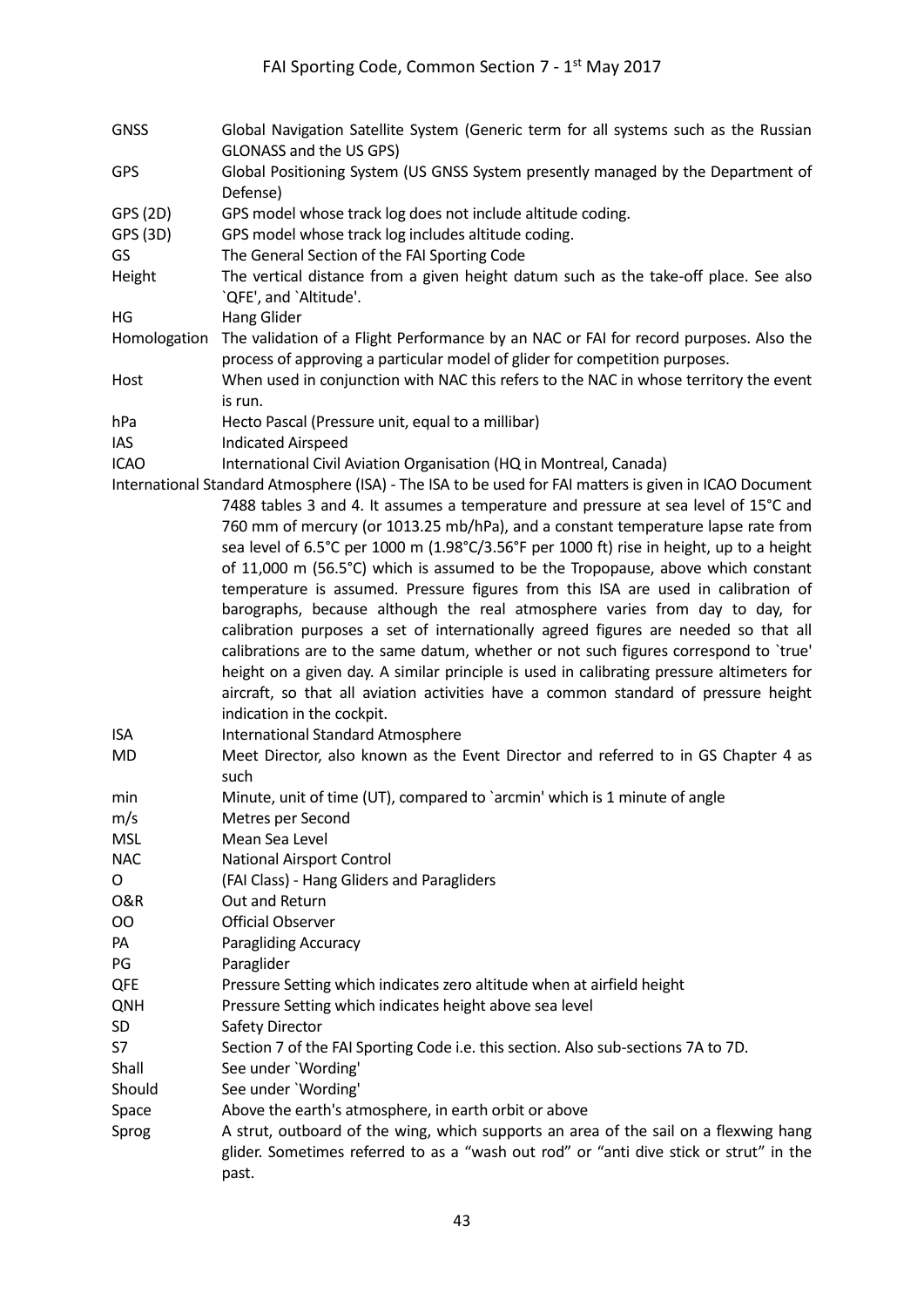| <b>TAS</b>      | True Air Speed                                                                                                                                                                                                                                                                                                                                                                                 |
|-----------------|------------------------------------------------------------------------------------------------------------------------------------------------------------------------------------------------------------------------------------------------------------------------------------------------------------------------------------------------------------------------------------------------|
| TL              | <b>Team Leader</b>                                                                                                                                                                                                                                                                                                                                                                             |
| <b>TP</b>       | Turn Point, also see WP, Waypoint                                                                                                                                                                                                                                                                                                                                                              |
| <b>Tracklog</b> | The record of a flight produced by a GPS                                                                                                                                                                                                                                                                                                                                                       |
| Tracklog point  | The individual components of a tracklog                                                                                                                                                                                                                                                                                                                                                        |
| UT              | UTC to the local hour convention                                                                                                                                                                                                                                                                                                                                                               |
| <b>UTC</b>      | Universal Time Co-ordinated (ex-GMT)                                                                                                                                                                                                                                                                                                                                                           |
| Validation      | An act of ratification or official approval. In FAI terms, the act of approving a Flight<br>Performance (or an element of one such as reaching a Turn Point) for FAI purposes.                                                                                                                                                                                                                 |
| Verification    | The process of checking and assembling evidence with a view to validating a Flight<br>Performance                                                                                                                                                                                                                                                                                              |
| Vs              | <b>Stalling Speed</b>                                                                                                                                                                                                                                                                                                                                                                          |
| <b>WAG</b>      | <b>World Air Games</b>                                                                                                                                                                                                                                                                                                                                                                         |
| WP, Waypoint    | A generic term for either a start, turn or finish point claimed as part of a flight<br>performance.                                                                                                                                                                                                                                                                                            |
| <b>WPRS</b>     | A CIVL designed and administered system of ranking pilots from FAI sanctioned<br>competition results.                                                                                                                                                                                                                                                                                          |
| <b>WGS 84</b>   | See under 'Geodetic Datum'                                                                                                                                                                                                                                                                                                                                                                     |
| Wording         | The use of "shall" and "must" implies that the aspect concerned is mandatory; the use<br>of "should" implies a non-mandatory recommendation; "may" indicates what is<br>permitted and "will" indicates what is going to happen. Words of masculine gender<br>should be taken as including the female gender unless the context indicates otherwise.<br>Italics are used for explanatory notes. |
| <b>WPRS</b>     | World Pilot Ranking Scheme. A CIVL designed and administered system of ranking<br>pilots from FAI sanctioned competition results.                                                                                                                                                                                                                                                              |